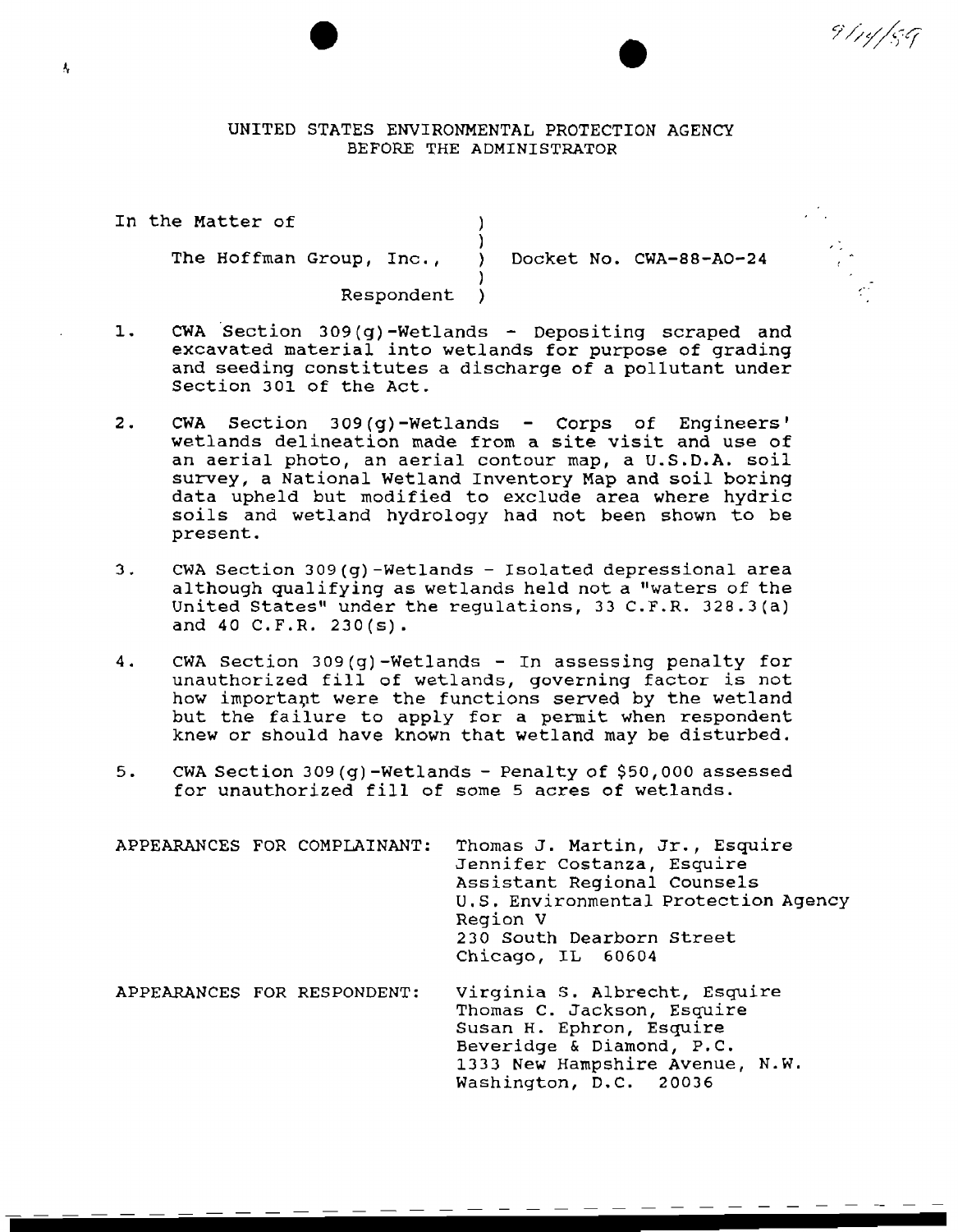# INITIAL DECISION

This is a proceeding under the Clean Water Act, Section 309(g), as amended, 33 U.S.C. 1319(g) (Supp. V 1987) upon a complaint issued by the United States Environmental Protection Agency, Region V ("EPA") to assess a civil penalty of \$125,000, against The Hoffman Group ("Hoffman") for an alleged unauthorized fill of wetlands.<sup>1</sup>

Specifically, the complaint alleged that Hoffman owns or controls property situated on Hoffman Estates, Cook County, Illinois, on which are located wetlands that are waters of the United states as defined in 40 C.F.R. 122.2. The complaint further alleged that Hoffman, using machinery constituting a "point source" within the meaning of Section 502(14), of the Act, 33 u.s.c. 1362(14), discharged an unknown amount of dirt, clay, top soil, etc., into approximately 6.2 acres of said wetlands. Prior to being filled, the wetland was a tributary adjacent to Schaumburg Branch of Poplar Creek (itself a water of the United States). It was finally alleged that this filling activity was carried out without the permit required by either Section 402 or 404 of the Act, 33 U.S.C. 1342, 1344, and therefore is a violation of Section 301 of the Act, 33 u.s.c. 1311.

2

 $\mathbf{I}$ 

 $\mathbf{1}$ The penalty of \$125,000 is assessed pursuant to Section  $309(g)(2)(B)$  as a Class II civil penalty, and is the maximum penalty allowed thereunder.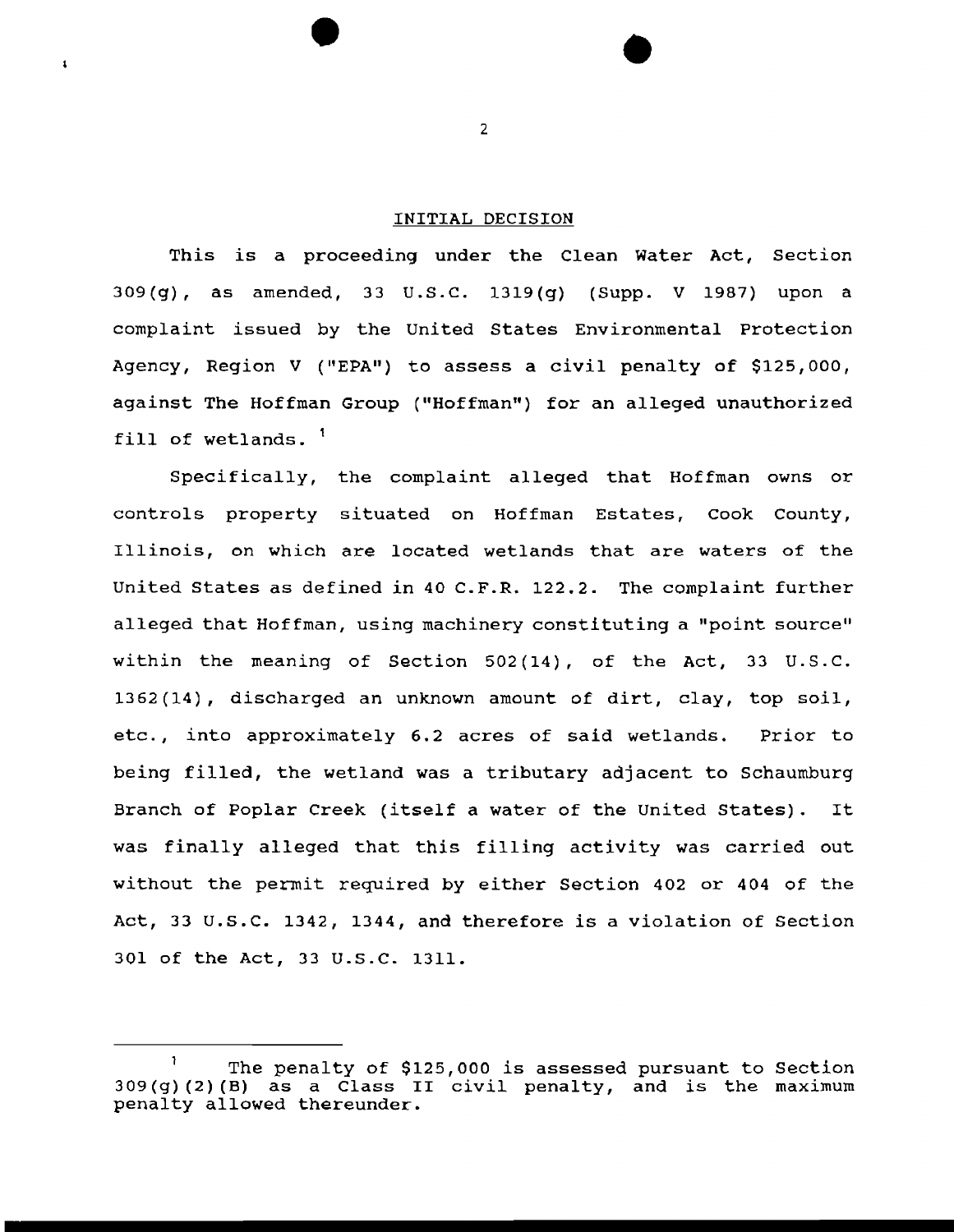Hoffman in its answer admitted that it owned property on which were located wetlands as alleged in the complaint. It also admitted that certain areas of the property were filled but denied that the filled land constituted "waters of the United States." Hoffman further alleged that the filling was done pursuant to express plan approval of local governmental authorities following numerous public hearings, that no time during the plan approval process or during the course of obtaining permits was any suggestion made by any participating person or agency that a permit was required under the Act, that the filling activity was completed prior to December 4, 1985, and that Hoffman did not know and did not receive notice from the Corps of Engineers that the Federal Government asserted jurisdiction under Section 404 of the Act until after completion of the filling activities. Upon such notification, Hoffman alleged that it applied to the Corps of Engineers for an after-the-fact permit, proposing both on-site and off-site mitigation, but the EPA objected to Hoffman's mitigation plan and the permit was denied. Finally, Hoffman denied that the \$125,000 penalty was appropriate and that its filling activities had any adverse impact on the Poplar Creek watershed.

Hearing commenced in this matter on October 24, 1988. Twentyone days were spent in hearings. The hearings did not run consecutively, and the final hearing was held on January 19, 1989. Thereafter, the parties filed posthearing briefs. This decision is being rendered on consideration of the entire record and the submissions of the parties. Proposed findings and conclusions

3

 $\mathbf{A}$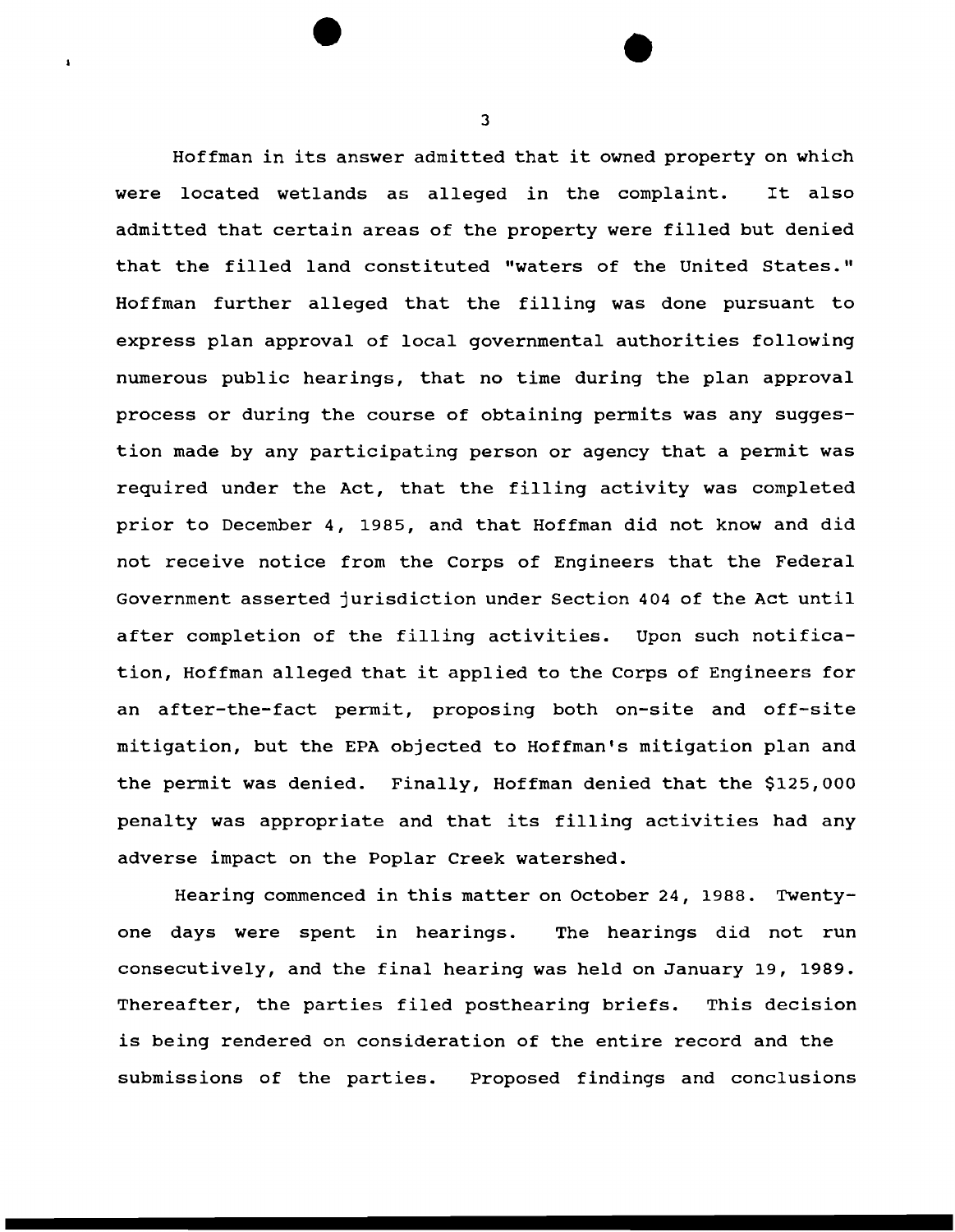submissions of the parties. Proposed findings and conclusions inconsistent with this decision are rejected. It is also to be noted that citations to support this decision are not intended to include all record support for the point cited. <sup>2</sup>

#### The Filled Land At Issue

The Victoria Crossing site on which the alleged unauthorized filling was done occupies about 43 acres and is located in the Village of Hoffman Estates, Cook County, Illinois. <sup>3</sup> It is a square parcel bordered on the west by the Schaumburg Branch of Poplar Creek, on the north by a subdivision, on the south by the east-west leg of Bode Road, and on the east by Bode Road again which at the southeast corner of the site makes a 90 degree turn and runs northward (hereafter referred to as "the north-south leg of Bode Road").  $4$ 

The property was described as follows in a report the North Cook County Soil and Water Conservation District submitted in November 1984 to the Village of Hoffman Estates in connection with Hoffman's petition to rezone the property:

<sup>2</sup> References to the record will be cited as follows: Reference to the Transcript of testimony will be cited as "Tr." followed by the page number, e.g., "Tr. 9" refers to page 9 of the transcript. Complainant's exhibits (sometimes marked as "Govern-Complainant's exhibits (sometimes marked as "Government Exhibit") will be cited as "CX" followed by the exhibit number, and Respondent's exhibits will be cited as "RX" and the exhibit number.

The parcel is described as a 42.9 acre tract in CX 34 and as a 42.8 tract in Respondent's Post-Hearing Brief (hereafter "Resp's. Br.") at l. The difference is immaterial.

RX 16. A map of the property, adapted from Ex. A to Resp's. Br. is attached as an Appendix to this decision.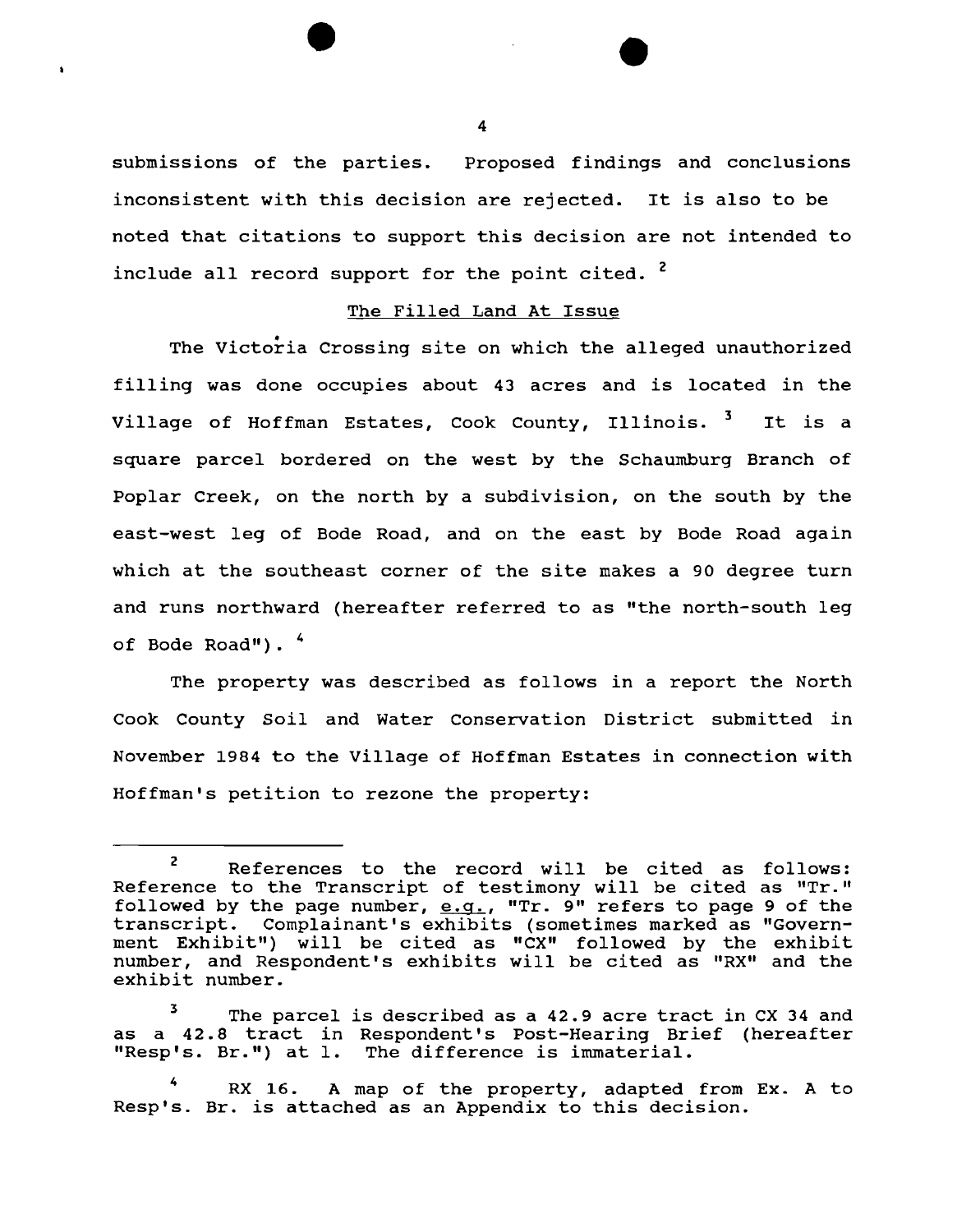To the north, east and south of the parcel are single-family residential areas. To the west is a wetland and vacant grass field.

The topography on the parcel varies from upland rolling area on the east; to level, wetland areas on the south and west. The parcel has a drainage pattern from the upland areas on the east toward the south and west. A small pothole is located along the north border of the parcel. The Schaumburg Branch of Poplar Creek borders the parcel on the west edge.

The current land use is agricultural on the upland<br>areas. A crop of sovbeans was planted. The land o A crop of soybeans was planted. The land on the west and a portion of the south is a wetland area. As a result of the slopes being tilled, some erosion is occurring presently.

\* \* \*

A significant characteristic of this parcel is the wetland that is located along the drainageway on the south end and along the creek on the west. The wetlands extends to the east from the creek and includes a variety of wetland vegetation. Several species of wetland birds were observed on the site.

With respect to the wetlands noted on the west and southern

portions of the site, the report went on to state as follows:

The wetland that borders the creek on the west edge of the property and extends eastward along the drainageway on the south end, is a very valuable natural<br>resource and should be given preservation status. Sevresource and should be given preservation status. eral species of wetland birds were observed on the site including waterfowl. The wetland habitat provides nesting, resting, feeding, and overwintering habitat for many species of wetland wildlife. The vegetation serves to filter sediment and prevent phosphates from entering a water system and in this situation, Poplar Creek. Wetlands provide some of the last remaining habitat in Cook County where a unique variety of plants and animals can be found.

It is recommended that the wetland area be defined and then be maintained in its natural state rather than grading and seeding.

5

 $\bullet$ 

ex 34; Tr. 945-948.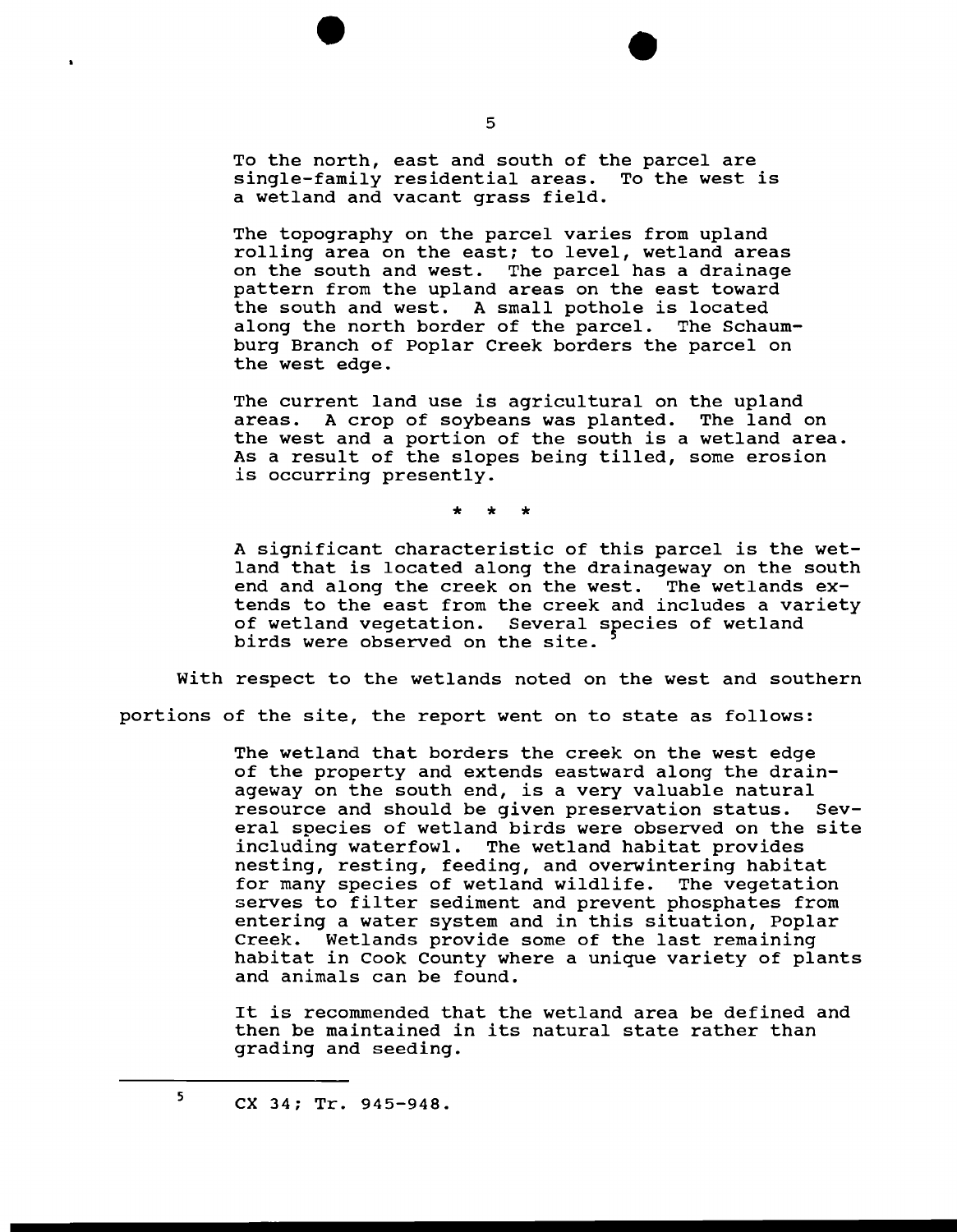Any work that is done in the wetland should be done under the auspices of those agencies having regulatory authority to protect wetlands. The United States Army Corp of Engineers Regulatory Functions Branch can be contacted in Chicago for any questions. 6

The upland portion in the northeastern part of the site was developed into homes and is not at issue in this proceeding. What is at issue is a strip of land which was filled at the lower elevation on the southern and western parts where wetlands were noted to be present, which filled land is hereafter called "Area B," and the depression or "pothole" at the northeast border which was also filled, and which hereafter will be referred to as "Area A.<sup>"</sup> It is not disputed that no permit was ever sought from the Corps of Engineers for this filling activity. The EPA contends, and Hoffman denies that this filled land was a wetland included within the "navigable waters of the United States" and subject to Section 404 of the Clean Water Act, 33 U.S.C. Section 1344.

#### The Pertinent Provisions of the Statute and Regulations

The Clean Water Act, Section 404, 33 u.s.c. Section 1344, authorizes the Secretary of the Army acting through the Corps of Engineers to issue permits for the discharge of dredged or fill material into the navigable waters. Section 301(a) of the Act, 33

 $6$  Id.

The filled areas at issue are marked by diagonal lines in Appendix below. Area B was apparently filled in connection with Hoffman's agreement with the Hoffman Estates Park District to grade and seed that part of the site. RX 25. Area A was apparently filled in connection with constructing homes on the site. See CX 17 which shows houses in the part where the depressional area was located.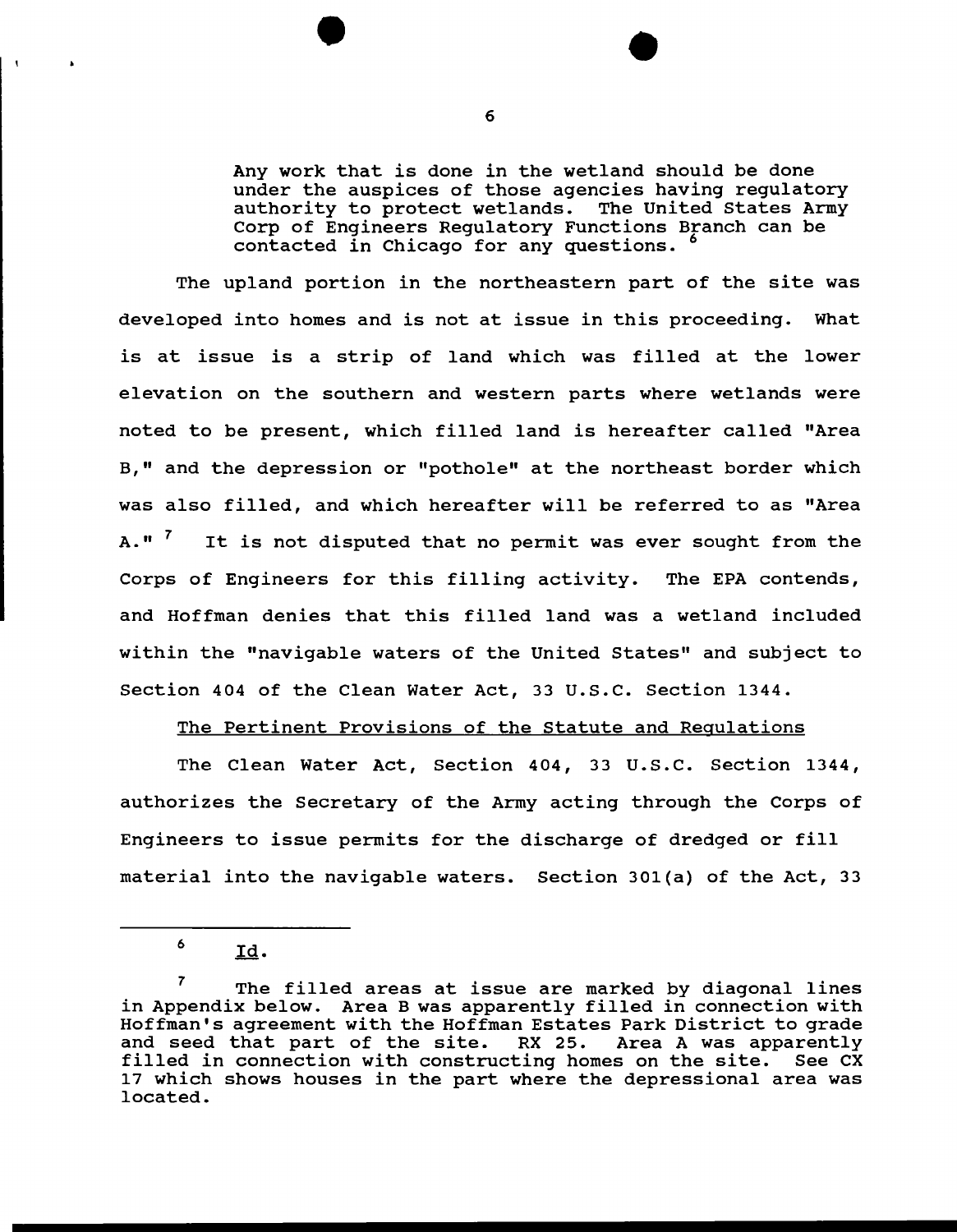u.s.c. Section 1311(a), prohibits the discharge of pollutants (which would include dredged or fill materials) into the navigable waters if done without a permit. <sup>8</sup>

Enforcement with respect to the unauthorized discharge of pollutants into the navigable waters is divided between the Corps of Engineers and the EPA. Under Section 309(g)(1)(A), 33 U.S.C. Section  $1319(q)(1)(A)$ , the EPA is authorized to assess civil penalties for the discharge of pollutants done without a permit, while under Section 309(g) (1) (B), 33 U.S.C. Section 1319(g) (1) (B), the Corps of Engineers is authorized to assess civil penalties where the discharge is done in violation of a permit issued by it under Section 404.

The term "navigable waters" is defined to mean "waters of the United States. <sup>9</sup> Both the EPA and the Corps of Engineers in their respective regulations dealing with the enforcement of Section 404 further define waters of the United States to include various types

 $9$  Clean Water Act, Section 502(7), 33 U.S.C. 1361(7).

7

 $\mathbf{r}$ 

 $\mathbf{r}$ 

<sup>8</sup> See Section 502(6), 33 U.S.C. 1362(6), for definition of "pollutant" and Section 502 (12), 33 u.s.c. 1362 (12), for definition of "discharge of a pollutant." It is not disputed that Hoffman's activities of filling and grading the land constitute the "dis-<br>charge of a pollutant" under Section 301(a). See Avoyelles charge of a pollutant" under Section 301 (a). See Avoyelles Sportsman's League v. Marsh, 715 F.2d 897, 922-927 (5th Cir. 1983) (the filling in of sloughs and levelling of land was the discharge of a pollutant within the meaning of Section 301(a)). See also Joint Exhibit (Joint Stipulations of Law and Fact), Pars. 23 and 24.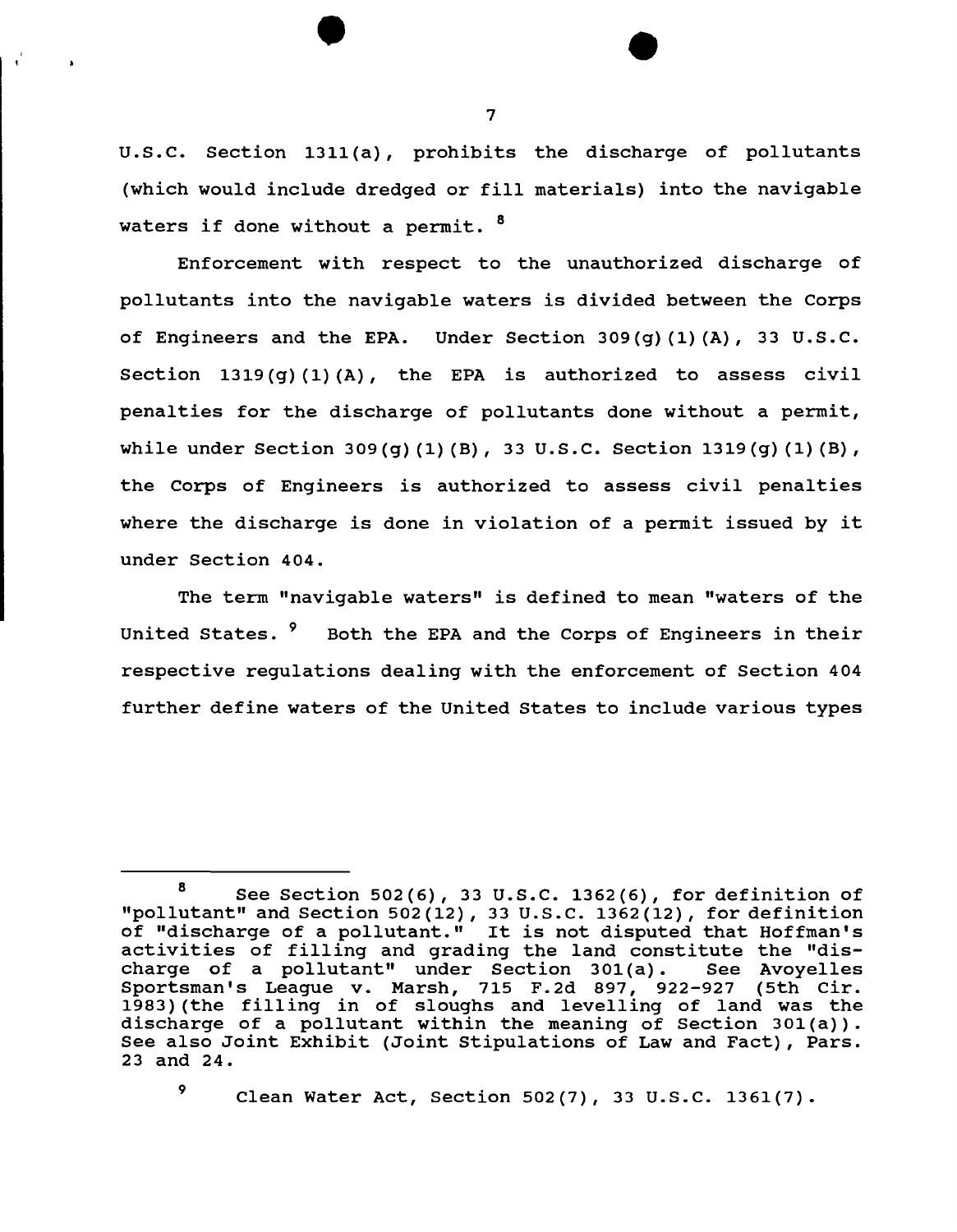of wetlands. 10 follows: "Wetlands" themselves are, in turn, defined as

> The term "wetlands" means those areas that are inundated or saturated by surface or ground water at a frequency and duration sufficient to support, and that under normal circumstances do support, a prevalence of vegetation typically adapted for life in<br>saturated soil conditions. Wetlands generally include swamps, marshes, bogs and similar areas. <sup>11</sup>

It also seems to be agreed in this case that for an area to qualify as a wetland, it should be saturated or inundated at least every other year, for a long enough period to develop anaerobic conditions that support the growth of hydrophytic vegetation. <sup>12</sup>

Both sides are in agreement that under the definition there are three indicators or parameters that must be satisfied in order for an area to be delineated as a wetland. The area must have hydrophytic vegetation, hydric soils and wetland hydrology. <sup>13</sup>

Hydrophytic vegetation: This is macroscopic (readily observable) plant life growing in water or on a substrate that is at

 $11$  40 C.F.R. 230.3(t); 33 C.F.R. 328.3(1).

12 Tr. 325, 1503. The record indicates that continuous saturation of the root zone for a period of 7 to 14 days during the growing season is usually sufficient to create the anaerobic conditions that will foster the growth of wetland vegetation and kill the non-wetland vegetation. Tr. 187, 326-327, 1972, 2305.

13 These parameters are described in both the Corps of Engineers Wetlands Delineation Manual (January 1987), CX 15 (hereafter "CE Manual") , and Vol. 1 of the EPA's Wetland Identification and Delineation Manual, RX 5 (hereafter "EPA Manual"). These manuals are designed to provide guidance in delineating the boundaries of a wetland. See ex 15, p. 5; RX 5, p. 2.

<sup>&</sup>lt;sup>10</sup> See 40 C.F.R. 230.3(s) (EPA); 33 C.F.R. 328.3(a) (Corps of Engineers). The requlations are identical. The regulations are identical.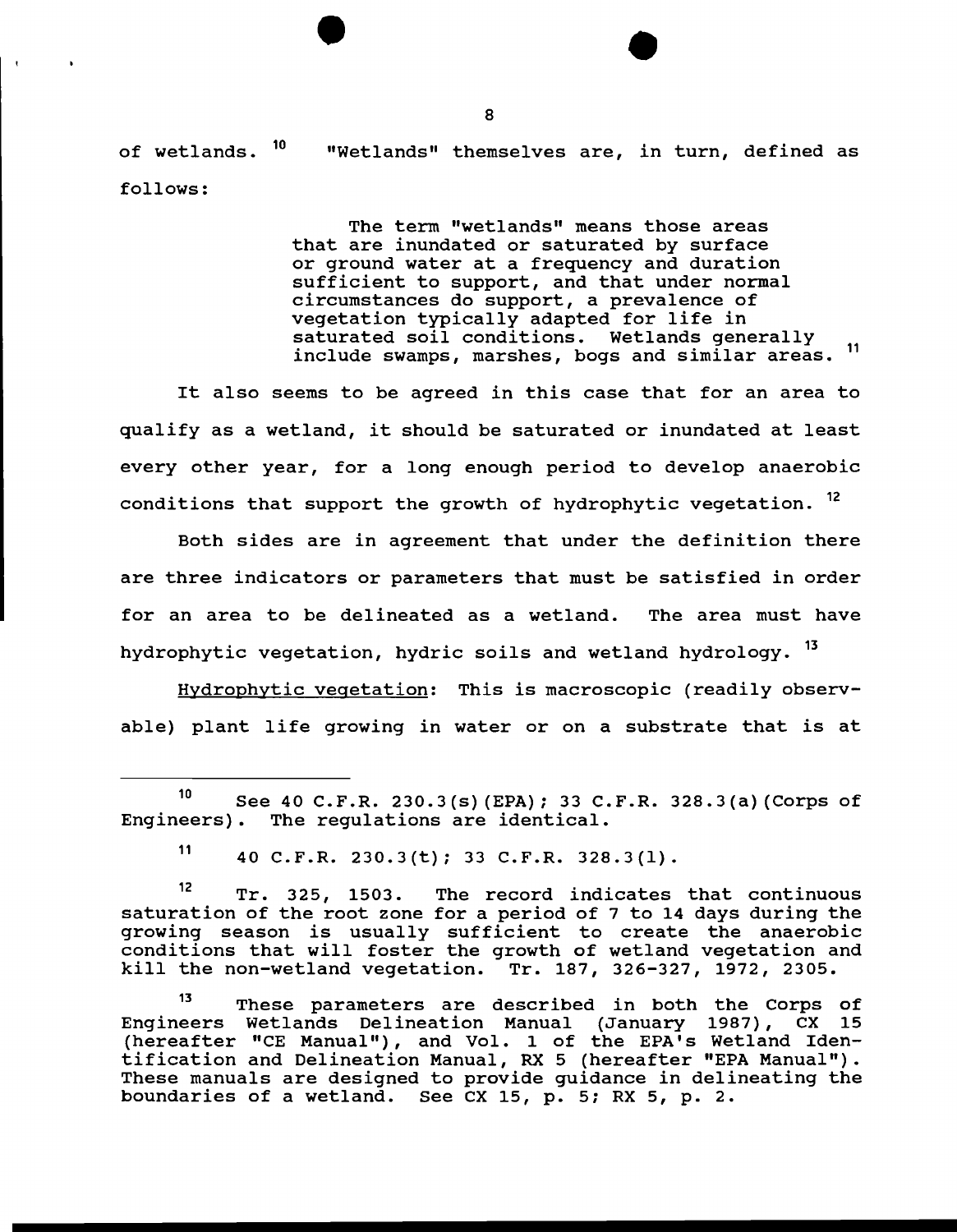least periodically deficient in oxygen (anaerobic) as a result of excessive water content. 14

Hydric Soils: These are soils that are saturated, flooded or ponded long enough during the growing season to develop anaerobic conditions in the upper part. <sup>15</sup>

Wetland Hydrology: The sum total of wetness characteristics in areas that are inundated or have saturated soils for a sufficient duration to support hydrophitic vegetation. <sup>16</sup>

While all three indicators, hydrology, vegetation and soils, should be present, direct proof of all three may not always be possible. For example, hydrology can present a special problem if the wetland is a seasonal wetland that will display evidence of soil saturation or inundation during the early part of the growing season when the groundwater table is high, so as to support the growth of hydrophitic vegetation, but later on in the growing season, with the receding of the groundwater table, may lack evidence that the area was ever saturated or inundated. <sup>17</sup> In that case, it may be necessary in order to determine if the area

<sup>15</sup> CE Manual, CX 15, pp. 4, A6 (definition of "Hydric Soil"); EPA Manual, RX 5, p. 12.

<sup>16</sup> CE Manual, CX 15, pp. 14, A14 (definition of "Wetland Hydrology"); RX 5, p. 17.

17 Tr. 94-95; eE Manual, ex 15, p. 93.

<sup>14</sup> eE Manual, ex 15, p. 3, and Appendix A (definitions of "Hydrophytic vegetation" and "macrophyte"); EPA Manual, RX 5, p. 8. The EPA manual goes on to say that hydrophytes that usually dominate wetlands are emergent plant species (erect, rooted nonwoody species such as the common cattail or woody species such as the bald cypress). RX 5, p. 8.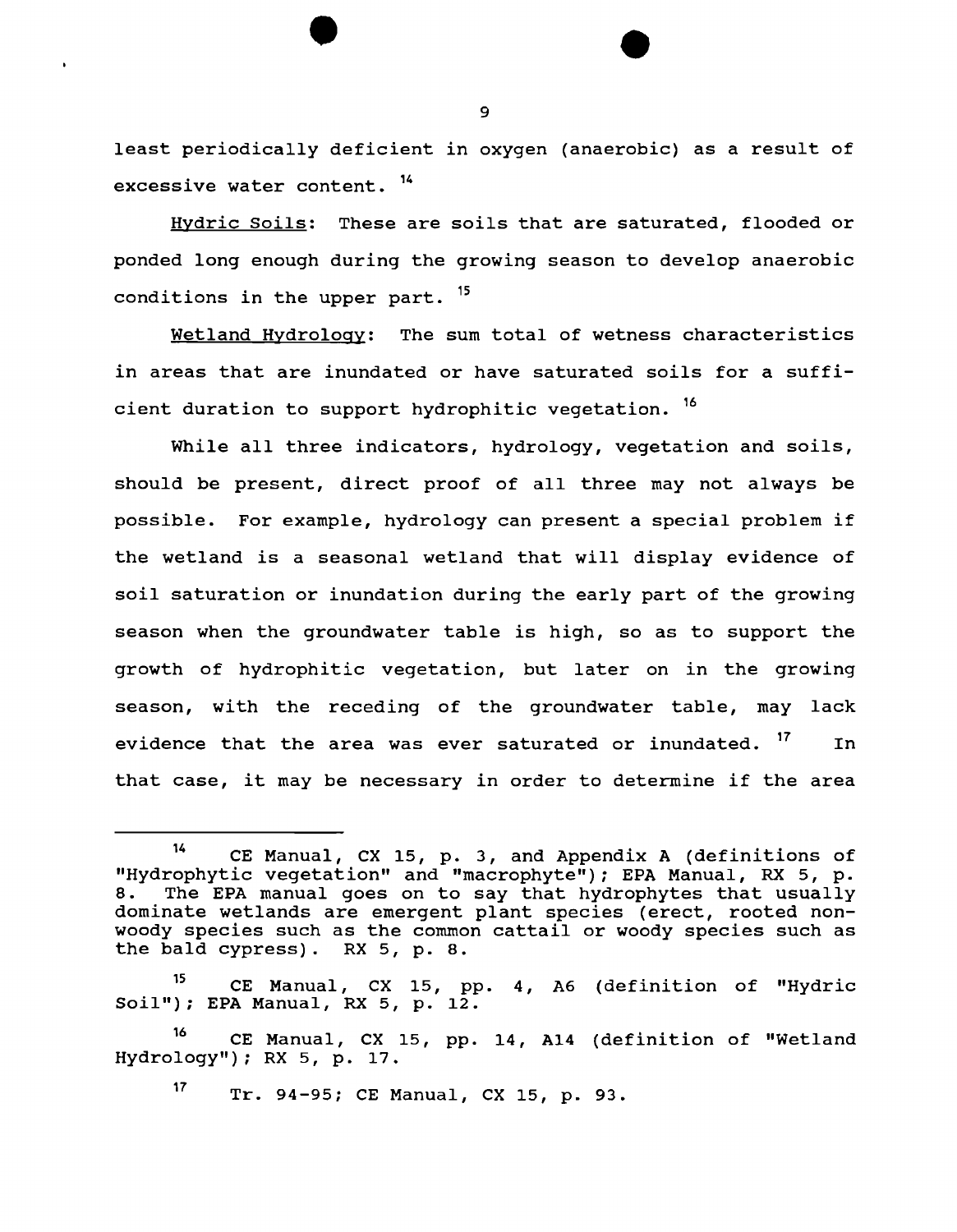has wetlands hydrology, to turn to other evidence relevant to the hydrology of the area. Seasonal wetlands are common in the Chicago area. 18

# The Corps of Engineers' Delineation

John Rogner is a biologist employed in the Regulatory Functions Branch of the Corps of Engineers. He handles the processing of permit applications received by the Corps of Engineers pursuant to Section 404 of the Clean Water Act. He also makes wetland delineations for the Corps. <sup>19</sup>

He first visited the site on March 26, 1986 and noted that filling had occurred on the western and southern part of the site. Believing the filled area may have been a wetland he went on the site and inspected it. On the undisturbed portion between the filled area and Schaumburg Branch on the west and Bode Road on the south, he saw vegetation consisting of cattails, river bulrush and reed canary grass. Cattails, and river bulrush are "obligate" wetland plants (occur almost always in wetlands). Reed canary grass is a facultative wetland plant (occurs between 67% to 99% in wetlands) • On the southern end along what appeared to be a former drainageway he also saw black willow and a red osier dogwood. Black willow again is an obligate wetland plant and the red osier dogwood is a facultative wetland plant. <sup>20</sup> As he walked along the

20 Tr. 100-105; ex 5.

<sup>18</sup>  Tr. 97.

<sup>19</sup>  Tr. 81-82.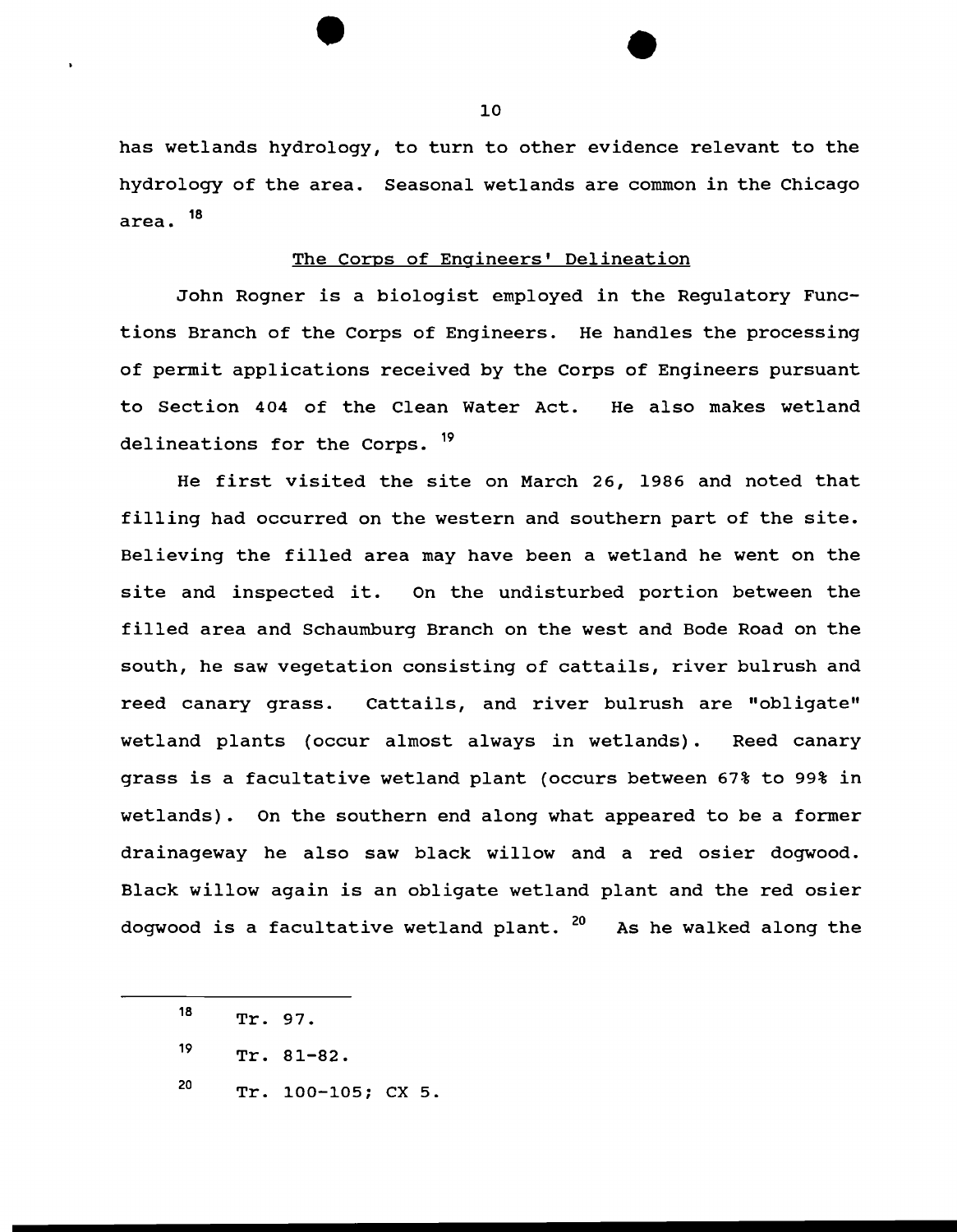western part he saw either standing water to a depth of four to five inches or soil saturation virtually the entire length. The soil in the southwest part was also saturated to the surface. <sup>21</sup>

Mr. Rogner then sought to determine whether the filled area satisfied the wetland indicators of vegetation, soils and hydrology. Looking first at vegetation, Mr. Regner went to an aerial photograph dated April 19, 1980, for a photograph of the area prior to being filled. He compared the areas that he had observed where wetland vegetation remained as it appeared on the aerial photo with other parts of the aerial photo that had a similar appearance, made a determination of the extent of wetland vegetation based on that, and scaled off these areas on an aerial topographic or contour map to mark their delineation.  $22$  He verified this delineation against the Fish and Wildlife Services Natural Wetland Inventory which plots the limits of hydrophitic vegetation as determined through their methods. He found that his delineation of wetlands on the site agreed in general with the Fish and Wildlife delineation. <sup>23</sup>

<sup>21</sup> Tr. 106-107.

 $22$  Tr. 164-66; See CX 4 for the 1980 photo and RX 21(a) for a copy of the topographic map used by the Corps. The topographic a copy of the topographic map abed by the corps. The topographic<br>map is based on an aerial photo taken on May 15, 1979. Tr. 418. Mr. Rogner's delineation of the entire wetland area is also shown on RX 21B, see Tr. 175, and on RX 16, where it is the dotted line as depicted in the Corps' map dated 7/9/86, Tr. 1033; Joint Ex. 1, Stip. No. 33.

 $23$  Tr. 167, 170-175; CX 7. The Fish and Wildlife maps are created through interpretation of high-altitude aerial photographs. The map used in this case was based upon an aerial photograph taken in October 1980. The boundaries of the Fish and Wildlife delineation are also shown on RX  $21(f)$ .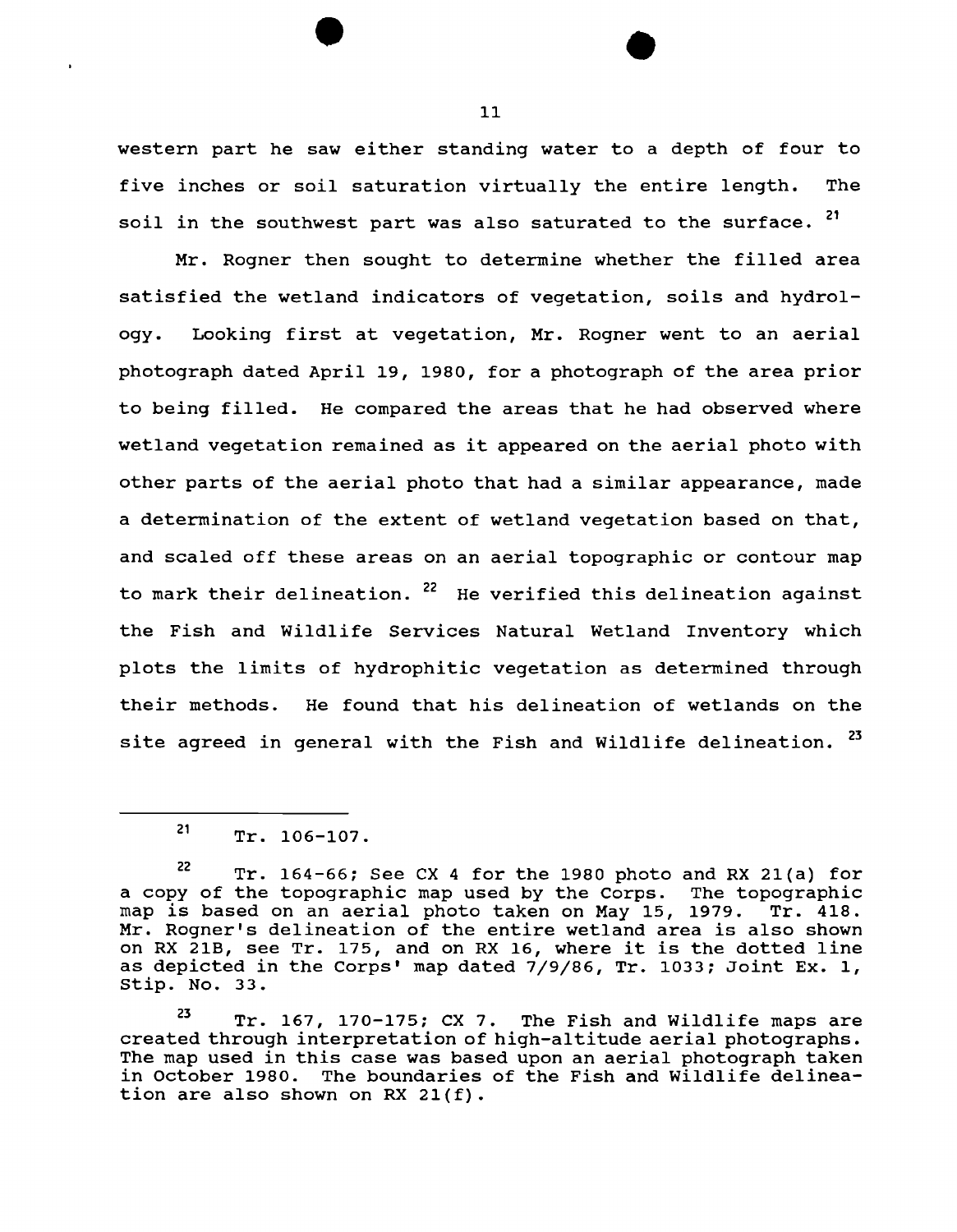The wetland was classified by Fish and Wildlife Service as a "PEMC" type which means a palustrine wetland ("P") with emergent vegetation ("EM") and with a seasonal water regime ("C").  $24$ 

Next, to determine the type of soil in the filled areas, Mr. Rogner used the Soil Survey of Du Page and Cook Counties, Illinois, published by the Soil Conservation Service of the U.S. Department of Agriculture (hereafter "SCS Soil Survey"). <sup>25</sup> The SCS Soil Survey showed that the soils in Area B delineated by Mr. Rogner consisted of Houghton and Muskego muck (#930) and Peotone (#330), both considered hydric soils. The northern depressional area (Area A) contained Peotone soil. <sup>26</sup> Mr. Rogner made certain adjustments in transforming the information from the Soil Survey to his own wetlands delineation. The Soil Survey mapped the Houghton and Muskego muck in southeast Area B as extending on the north and south into areas which Mr. Rogner considered had too steep a slope for such soil. Thus, Mr. Rogner's delineation did not include the entire area shown as having Houghton and Muskego muck soil on the Soil Survey.  $27$  With respect to the northeastern section (Area A), where Peotone soil was noted as being present, he delineated an

 $24$  Tr. 171-173; CX 23, p. 9. The word "pulustrine" in the transcript should be corrected to "palustrine".

<sup>&</sup>lt;sup>25</sup> Tr. 178. The Soil Survey is CX 8. Sheet 26 contains the Victoria Crossing site.

 $26$  Tr. 184, 188; CX 8 (Sheet No. 26). The pertinent information from the Soil Survey is also shown on RX 21(e). See also ex 15, Table 01 for list of Hydric soils.

<sup>27</sup> Tr. 185-186.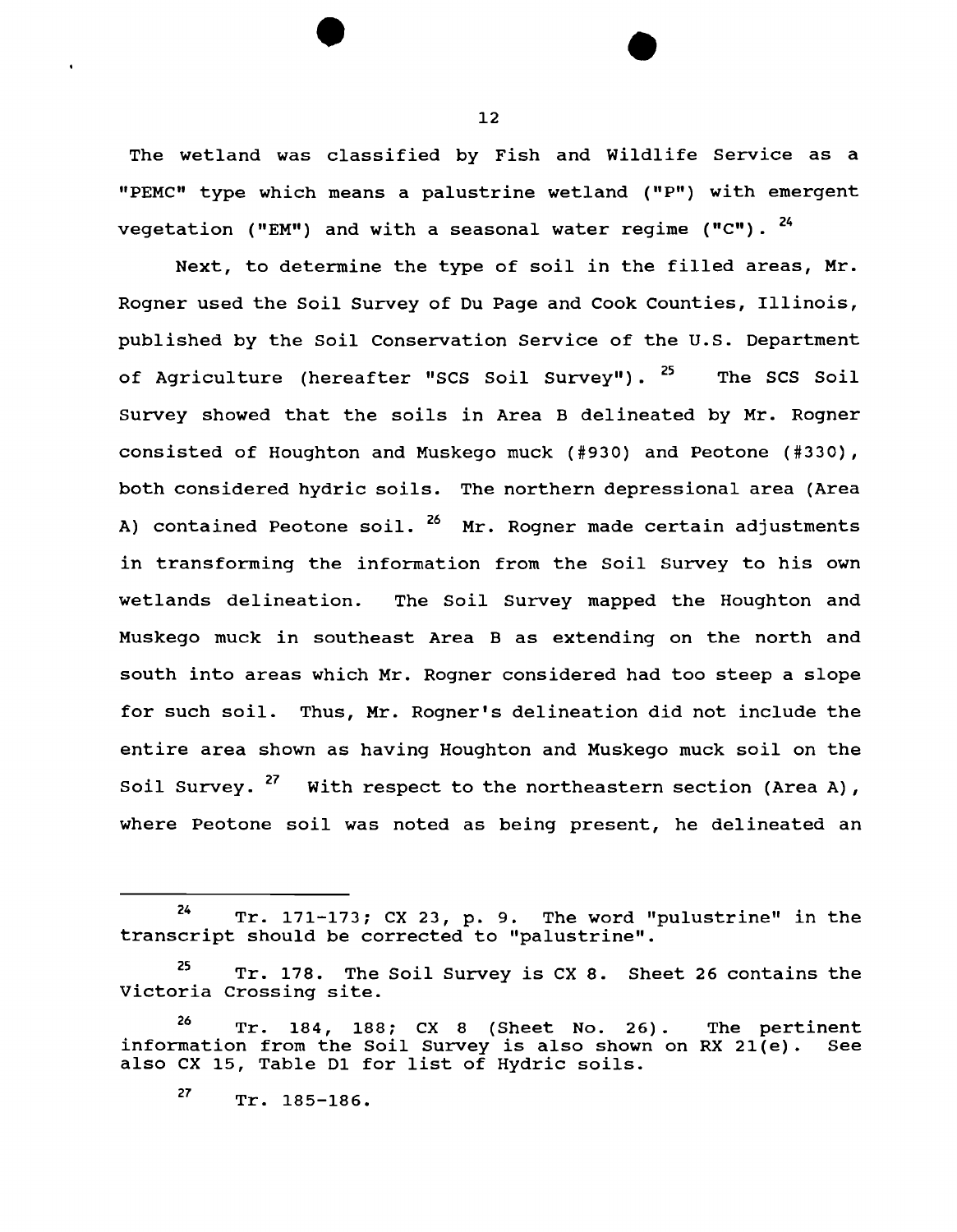area larger than that shown on the Soil Survey as having Peotone soil, and included an area mapped as having Markham soil which is not hydric. He noticed that on the topographic map from the aerial photo taken on May 15, 1979, the area shown as inundated (marked by a water elevation of 803.8 feet) extended beyond the mapped area of the Peotone soil and concluded that it was likely that the depressional area had been ponded since the beginning of the growing season and ponding of soil for this duration satisfied the requirement for a hydric soil. <sup>28</sup>

Turning finally to the hydrology indicator, Mr. Rogner walked the entire area of the undisturbed lowland in the western and southern parts between the filled area and Schaumburg Branch on the west and Bode Road on the south and noted that the entire area was either shallowly inundated or had soil saturated to the surface. <sup>29</sup> He also consulted the Hydrologic Atlas, published by the United States Geological Survey in cooperation with the Northeastern Illinois Planning Commission, giving hydrologic data with respect to floods in the Palatine Quadrangle, Illinois, the area in which Victoria Crossing was located. Part of the site was shown as having been flooded in 1957. The location of the flooded area confirmed what the SCS Soil Survey indicated, namely, a drainageway on the southern part coming into the site from the east. The flooding took place along that drainageway and also along the

13

 $\frac{28}{\pi}$  Tr. 186-188, 433-434. growing season began on March 1st. According to Mr. Rogner the Tr. 1223.

 $^{29}$  Tr. 192.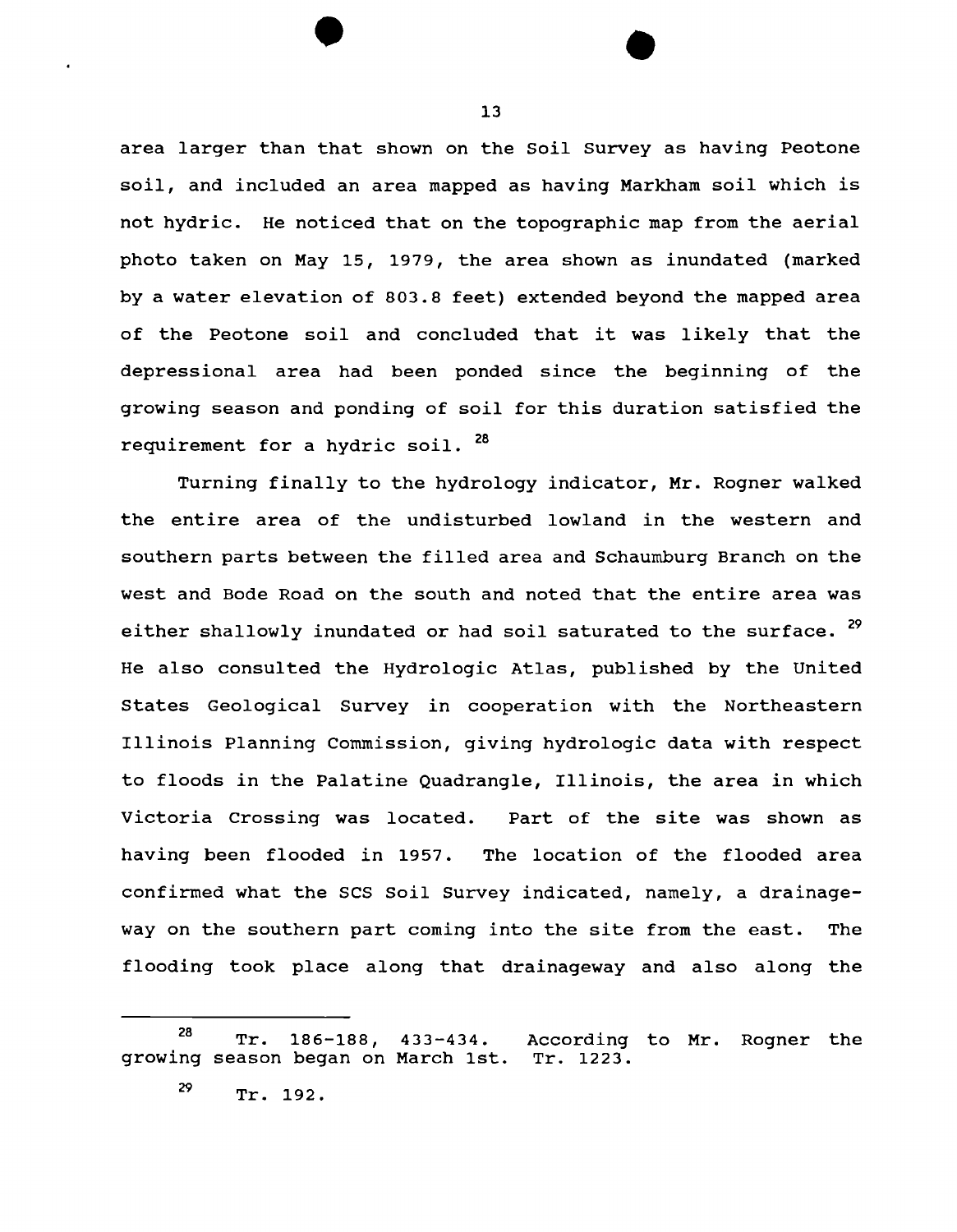Schaumburg Branch. The depressional area in the northwest corner (Area A) was also shown as having been ponded during the 1957 rain event. <sup>30</sup> He further consulted the topographic map made from the aerial photo taken on May 15, 1979. This also confirmed the presence of the drainageway along the southern part coming from the east. It also showed the presence of standing water on Area A. 31 Finally, Mr. Rogner looked at a soils report of the site made by Mr. Louis T. Hooper for Hoffman in October 1984. Borings 9, 12, and 13 were taken within the area delineated by Mr. Rogner and showed soil saturation within 12 inches of the surface of the ground even though in October the groundwater levels can be expected to be lower than they would be in the spring. The soils report also described Area 2, which comprised the eastern part of southern Area B, as likely to have a "perched" water table retaining the water near the surface. This fact together with the fact that there was an established drainageway coming through this part of the area, led Mr. Rogner to conclude that this part of the area could have wetlands hydrology. 32

Two borings were taken in Area A, the depressional area on the northeast part of the site. Both showed water several feet below the surface. Mr. Rogner did not consider this significant because this was a condition consistent with the Peotone soil found in this

 $32$  Tr. 197, 202-203; CX 10; RX 21(J). "perched water table," see infra p. 32, n. 95. For definition of

 $30$  CX 9; Tr. 194-195.

 $31$  CX 6; Tr. 196-197.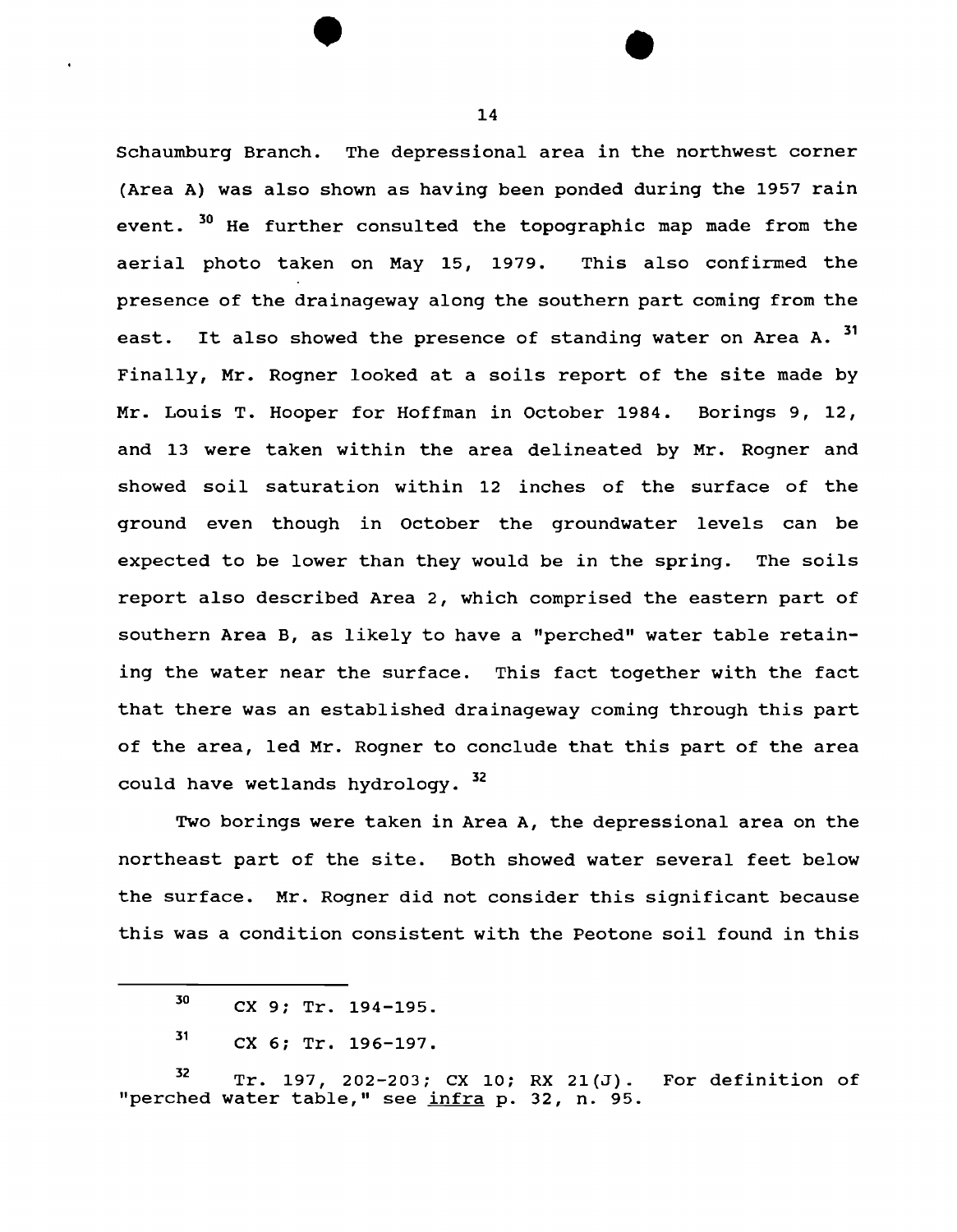area, which is likely to have a high water table during the months of February through July. 33

A copy of the aerial contour map showing the existing and filled wetlands as delineated by the Corps was sent to Hoffman on July 9, 1986. The filled wetland Areas A & B totalled some 6.5 acres. Approximately 0.3 acres, however, at the northern end of Area B were never filled, so that the actual size of the disputed filled area is around  $6.2$  acres.  $34$ 

Summarizing Mr. Regner's delineation, an examination of the topographic map shows that Area A is a bowl shaped area lying at the northeast edge of the site. As shown by the spacing between the contours, the eastern part of the bowl has a steeper slope than the western part. It covers approximately 1.4 acres. 35

<sup>33</sup> Tr. 203-204; see also Tr. 1405-1408. The two borings for Area A reported on the Hooper Soils Report were 2 and 19. See CX<br>10. For water table data, see CX 8, p. 212. For water table data, see CX 8, p. 212.

<sup>34</sup> CX 6; Tr. 257-258, 1563-1566; Joint Ex. 1, Par. 18. See also Appendix below. According to Mr. Rogner, he included the unfilled area on the basis of information furnished to him by Hoffman's engineers on the extent of the fill. Tr. 256, 1294. The EPA claims that the erroneous inclusion of these 0. 3 acres was offset by the fact that Hoffman's filling activities "disturbed" another area of wetlands equal in size. Complainant's Br. at 3, n. 1. The testimony relied on is Mr. Rogner's interpretation of The testimony relied on is Mr. Rogner's interpretation of RX 21(d), which shows the area of fill removed according to a plan approved by the EPA. Tr. 1215. Work done according to an approved mitigation plan should not be considered as violating Section 404.

 $35$  RX 16 and overlays RX 21(a) (topographic map), 21(b) (Corps' wetland delineation), 21 (c) (boundaries of filled wetlands); Tr. 1172. RX 21(a) is a copy of the topographic map containing the Corps' delineation sent by the Corps to Hoffman on July 9, 1986. It was based on aerial photo taken on May 15, 1979. Tr. 418. is stipulated that it is a fair and accurate depiction of the site as of that date. Joint Stipulations of Law and Fact, Par. 35.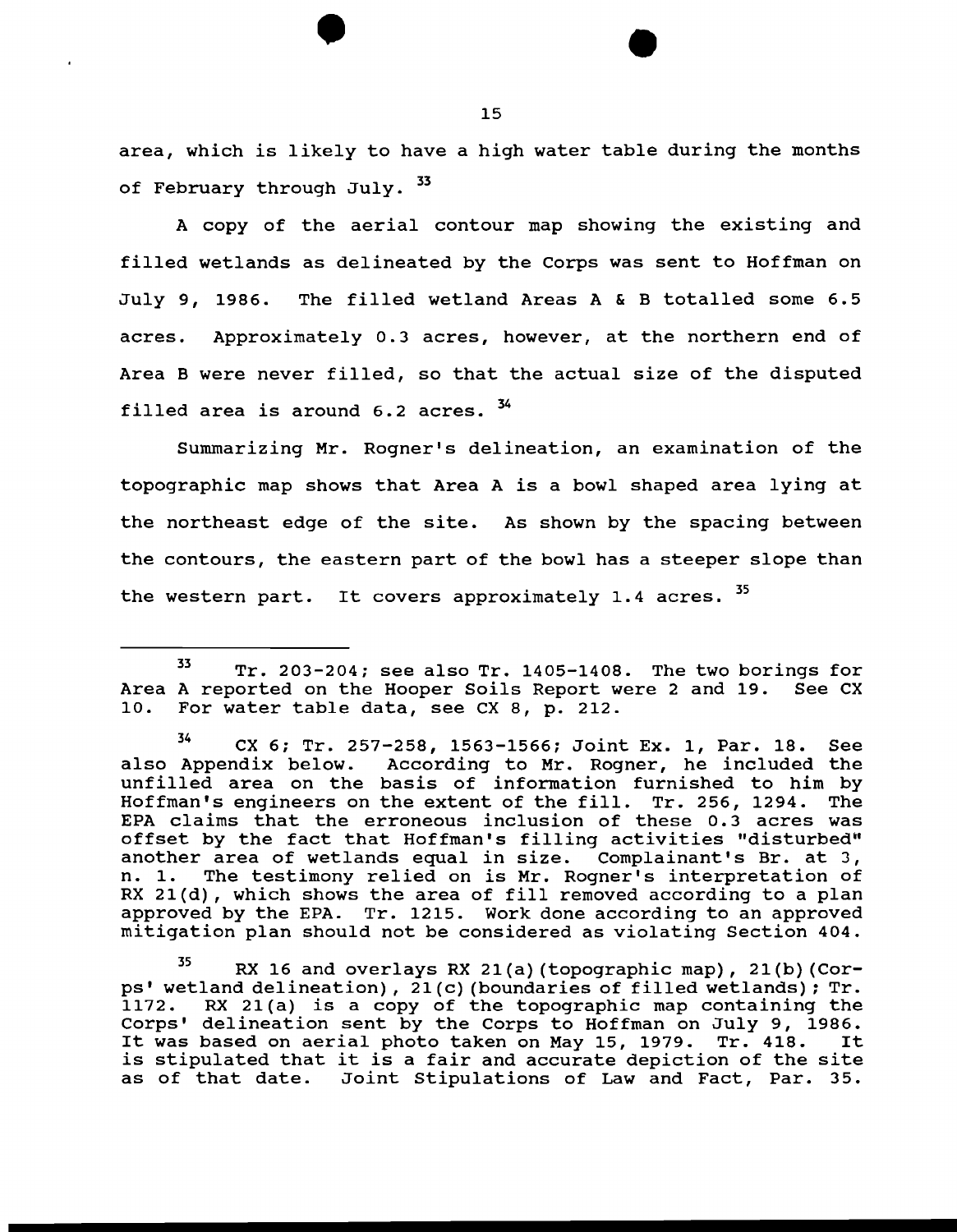Area B is an essentially flat area on the western and southern part of the site at a lower elevation than the land to the east and north on which houses were built. On the west this wetland includes Schaumburg Branch, which is at the western boundary of the site and it extends from the northern border to the east-west leg of Bode Road on the south, excluding the higher slopes up to the road. It then forms the "southeast arm" running eastward along the southern end to where the land slopes upward to the north-south leg of Bode Road, which runs along the eastern edge of the site, but again excludes the higher slope adjacent to the road bed. <sup>36</sup> This wetland totalled about 13.3 acres. It was considered not suitable for houses and was to be turned over to the Hoffman Estates Park District.  $37$  The filled part, on the west is a strip of land at the eastern edge of the delineated wetland, and on the south, it comprises most of the southeast arm. The filled area totals about 4.8 acres. 38

# The Correctness of the Corps' Delineation

The problem faced by the Corps in making its delineation of filled wetland was that the vegetation had been destroyed and the upper layer of the soil profile altered by the fill material. The

 $36$  RX 21(a), 21(b).

 $37$  RX 25; CX 40, p. 66; Tr. 1082-1083.

 $38$  RX 21(c). As previously noted, supra, at p. 15, the total filled area was 6.2 acres. Deducting the 1.4 acres for Area A, leaves 4.8 acres, 1.5 acres of which constituted the western strip, and the remaining 3.3 acres the filled southeast arm. See Tr. 1629. See also Appendix below.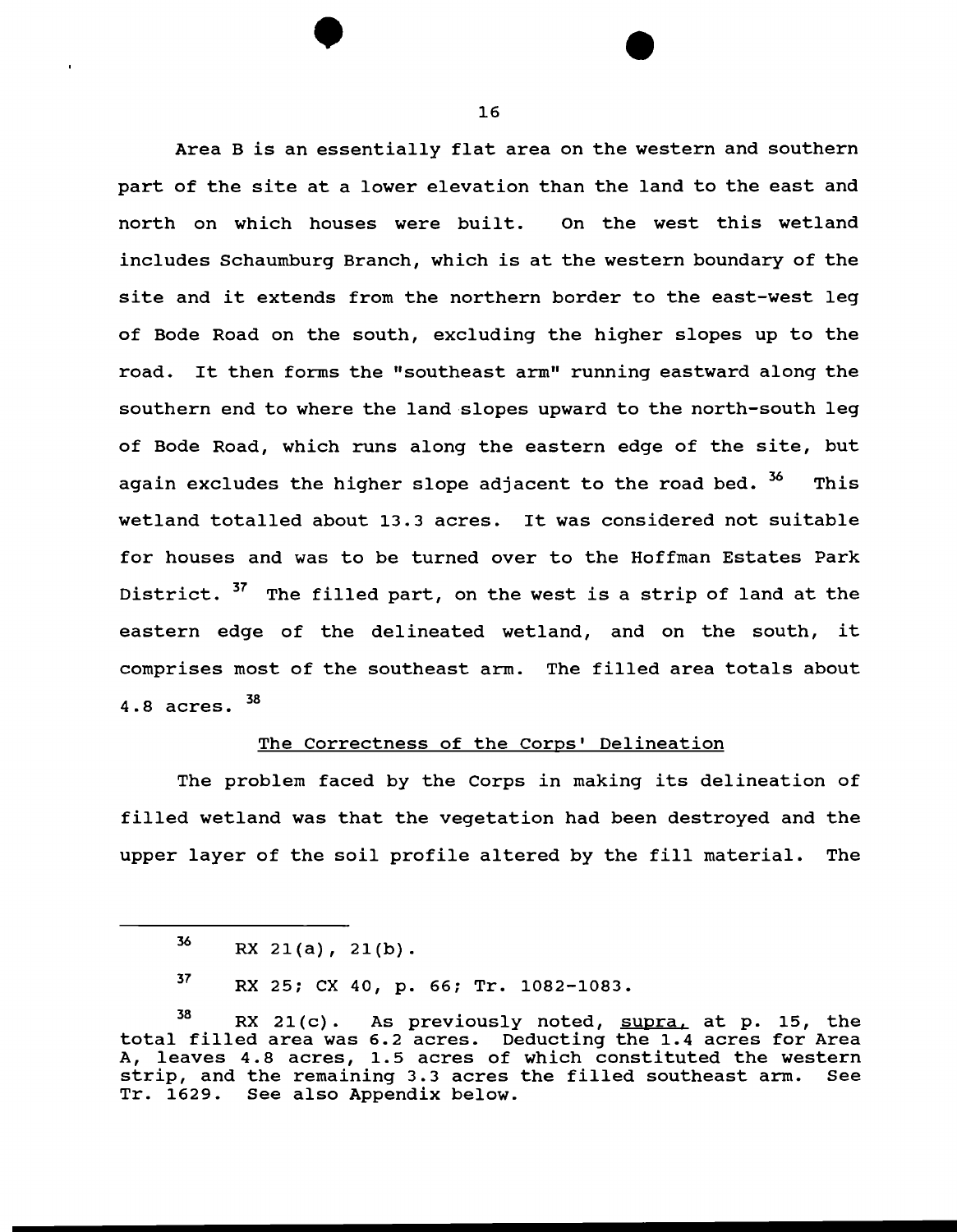hydrology of the site would also be affected to the extent that the fill material raised the elevation of the land or altered the land's drainage.

In evaluating the Corps delineation, it will be convenient to recognize that there are three separate areas that present somewhat different questions. First, there is Area A, the depressional or bowl shaped area for which Hoffman contends there is no credible proof of being wetland, and over which, in any event, the EPA and the Corps have no jurisdiction under Section 404. Next there is the strip on the western side. Hoffman does not really dispute that some portion of the western part adjacent to Schaumburg Branch may be wetland. <sup>39</sup> The question here, rather, is whether this wetland extends as far east as the filled strip. Finally, there is the southwest arm of Area B. Hoffman does not deny that at sometime in the past it may have been a wetland, but contends that because of changes in the drainage into the area and of drainage of the area itself, this wetland hydrology no longer exists.

One question which should be first considered is that of the burden of proof. Because of the fill it is not significant that none of the wetland parameters were evident in the filled land at the time Mr. Regner made his investigation. He necessarily would have to rely on whatever information was available about the land prior to its being filled. This does not alter the burden of proof. The EPA must still show that its version of the facts,

<sup>39</sup> Hoffman in its answer to the complaint admitted that there were wetlands on the site.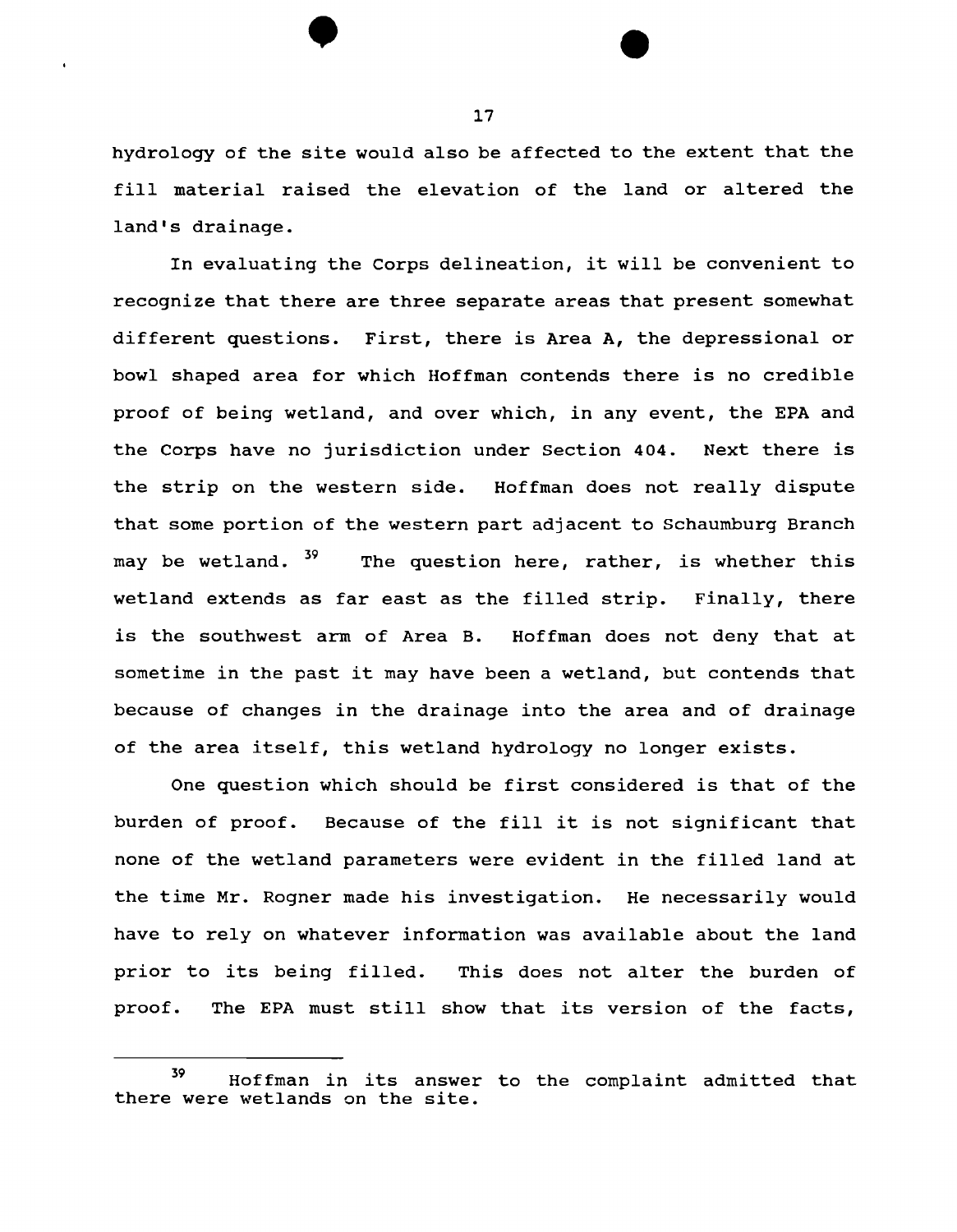namely, that the filled land was wetland is more probably true than Hoffman's version that the land was not a wetland.

For evidence that Areas A & B were wetlands prior to being filled, Mr. Rogner mainly relied on his own observation of the site, an aerial photograph dated April 19, 1980, a U.S. Fish and Wildlife Map of wetlands, a soil survey published by the U.S.D.A. Soil Conservation Service, a U.S. Hydrology Atlas, a topographic map made from an aerial photo taken on May 15, 1979, and a soils report of the site based on borings made in October 1984. On their face, the materials used all seem relevant to the status of the land and Mr. Regner's delineation drawn from them reasonable, but Hoffman makes several arguments to show that they are not reliable evidence of the presence of wetlands.

Thus, with respect to the identification of wetland vegetation on Areas A and B, Hoffman argues that the aerial photo taken on April 19, 1980, used by Mr. Rogner was unreliable because it was taken more than 5 years prior to Rogner's inspection and at a time which was outside the growing season. 40

The use of an aerial photo taken within 5 years prior to alteration of the site is recommended by the Corps. <sup>41</sup> The land here was filled in the fall of 1985.  $42$  Thus, the photo was taken

42 Tr. 1814.

 $\bullet$ 18

<sup>40</sup>  Resp's. Br. at 19-20, 30-31.

<sup>41</sup>  ex 15, p. 85.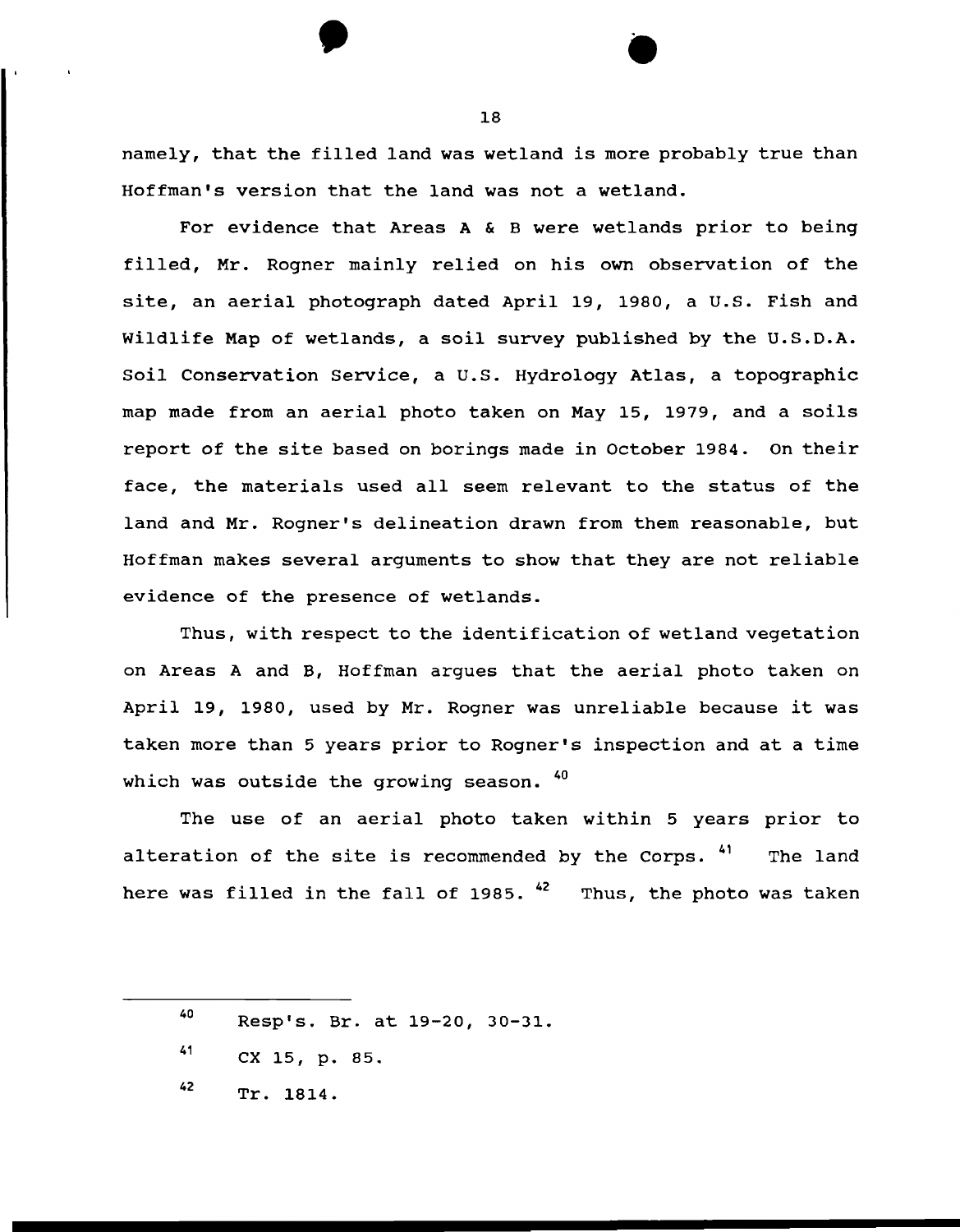some 5 1/2 years before the land was filled, and six years prior to Mr. Regner's inspection.

The framers of the manual presumably picked the 5 year interval as a reasonable period within which the land is not likely to change significantly. "<sup>3</sup> The use of the manual for identifying wetlands is made voluntary so it cannot be construed as establishing any hard and fast rules precluding the use of a photo taken more than 5 years before the alteration. <sup>44</sup> No doubt a photo could be so old as to call into question its reliability, but I do not regard a photo that is no more than six years old as falling into that class. The record itself does not contain any evidence indicating that it was unreasonable for Mr. Rogner to assume that the vegetation at the time he inspected the site was not essentially different from that shown in the aerial photo. <sup>45</sup>

Hoffman also questions whether the 1980 aerial photo was sufficiently detailed to enable Rogner to determine that there was wetland vegetation on the filled area prior to its being filled.

45 See Tr. 398. Hoffman argues that the area of fill in the western part of Area B is the highest portion of the alleged wetlands area and, therefore, could be in transition from a wetland<br>to an upland area. Respondent's Proposed Findings of Fact Nos. Respondent's Proposed Findings of Fact Nos. 253-255. The argument assumes that there were changes in hydrology that would affect the vegetation. The hydrology of Area B appears to have remained substantially unchanged since before 1980. 2215-2220; CX 31 (aerial photo taken April 26, 1975); CX 34. zis zizo, on 31 (acrial photo caken April 20, 1979), on 34.<br>Consequently, the aerial photo would be a reliable indicator of the vegetation that would have been there when the land was filled as well as at the time Rogner made his inspection.

<sup>43</sup> Tr. 1817-1818.

<sup>44</sup> See CX 15, p. 1.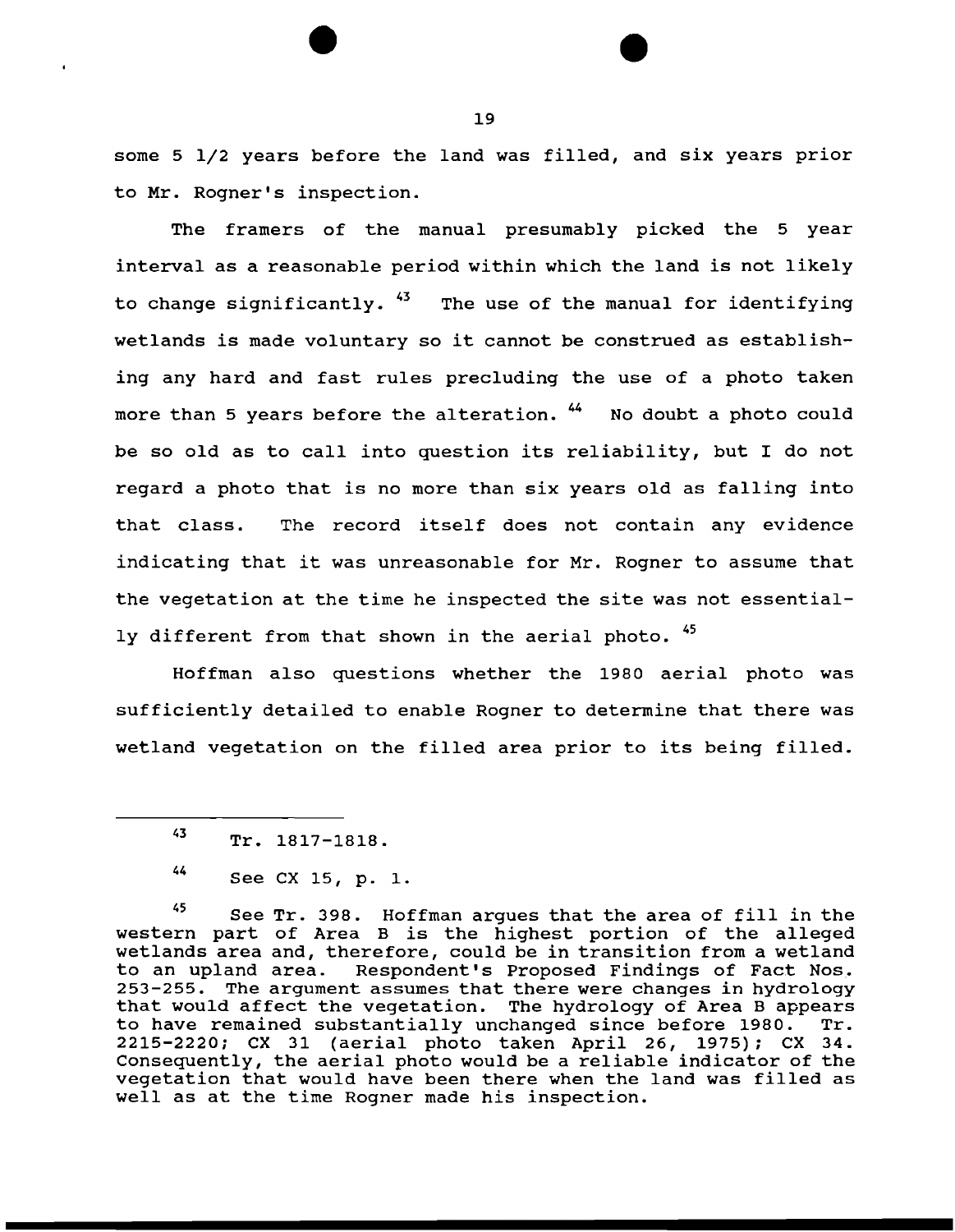During his inspection Mr. Regner noted the presence of wetlands vegetation on the undisturbed portions of Area B, as the prevalent vegetation. <sup>46</sup> He concluded that areas similar in appearance on the aerial photo to the undisturbed areas where he knew wetlands vegetation was present also had wetlands vegetations.  $47$  Mr. Regner has had considerable experience in interpreting aerial photographs to determine whether wetlands vegetation is present.  $^{48}$ The use of aerial photos to determine the presence of wetland vegetation prior to fill is also a recommended procedure in the Corps' wetlands delineation manual.  $^{49}$  Mr. Rogner's experience in interpreting aerial photos and the fact that the procedure is a recognized one in determining the type of vegetation on the land prior to being filled gives credence to Mr. Regner's interpretation even though there does appear to be a conflict of opinion as to whether this particular aerial photo could be used in this manner. <sup>50</sup>

 $^{49}$  CX 15 (p. 85).

<sup>46</sup> Tr. 104-106, 1297. The presence of wetland vegetation in the undisturbed land in the western part of Area B is also shown in photographs Mr. Rogner took on his inspection. See Tr. 127-136; ex JN, 30, JP, JQ, 3R, 3T and 3U. Dr. Sanders would agree that the predominant vegetation along the creek was cattails and that it was a wetland area. Tr. 1828.

<sup>47</sup> Tr. 164-165.

<sup>48</sup> Tr. 154-155.

<sup>50</sup> Dr. Straw said that he would not be able to tell from the aerial photo what species of vegetation was present in the area. T. 2090-2091. Mr. Rogner, however, was not purporting to identify species from the photo, but instead, was comparing the appearance of areas known to have wetland vegetation with the appearance of other areas on the photo.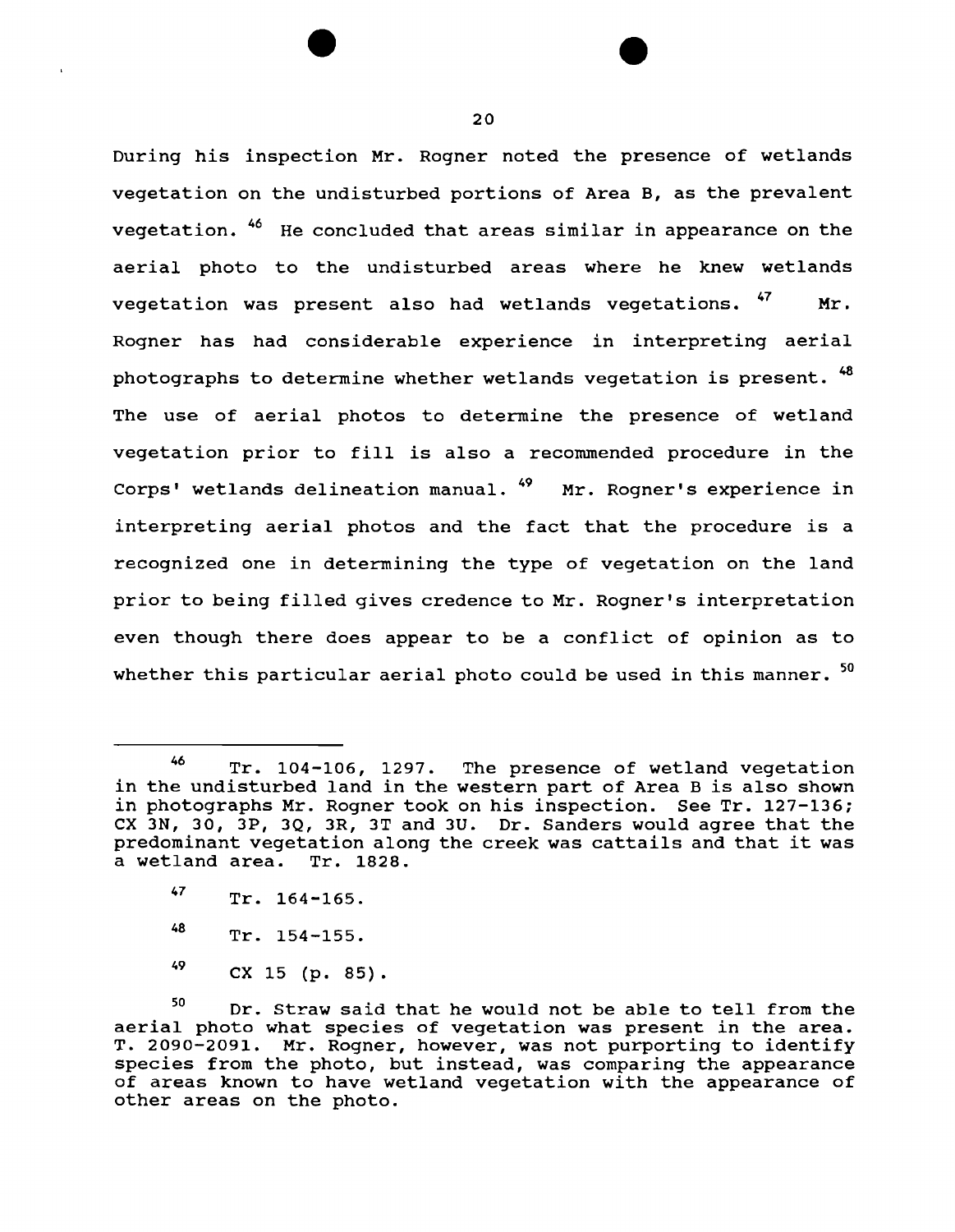It would be unrealistic in any event to reject the delineation solely on the basis of the claimed inaccuracy of this aerial photo and without considering the totality of the evidence relied on by the Corps to make its delineation.

Hoffman also asserts that the aerial photo was unreliable because it was taken outside the growing season. <sup>51</sup> The growing season is the portion of the year when soil temperatures are above biologic zero, which is 5 degrees Centigrade or 41 degrees Fahrenheit. <sup>52</sup> The anaerobic condition of saturated soil, which promotes the growth of wetlands vegetation, affects the biologic processes taking place during the growing season. <sup>53</sup> Victoria Crossing is within the Soil Conservation Services "mesic" range. 54 The growing season for that range is from March through October. 55 Hoffman argues that this is too imprecise given the geographic scope of the mesic range and that the growing season should be determined by reference to the last date of freeze in the spring and the first date of freeze in the fall for the area in which Victoria Crossing is located. On the basis of the last freezing date in the spring and the first freezing temperature in the fall,

51 52 53 54 55 Resp's. Br. at 13-14. CX 15, p. A5; RX 5, p. A-3. Tr. 319, 1509, 1973-1975. Tr. 1227, 1516. RX 5, p. A-3.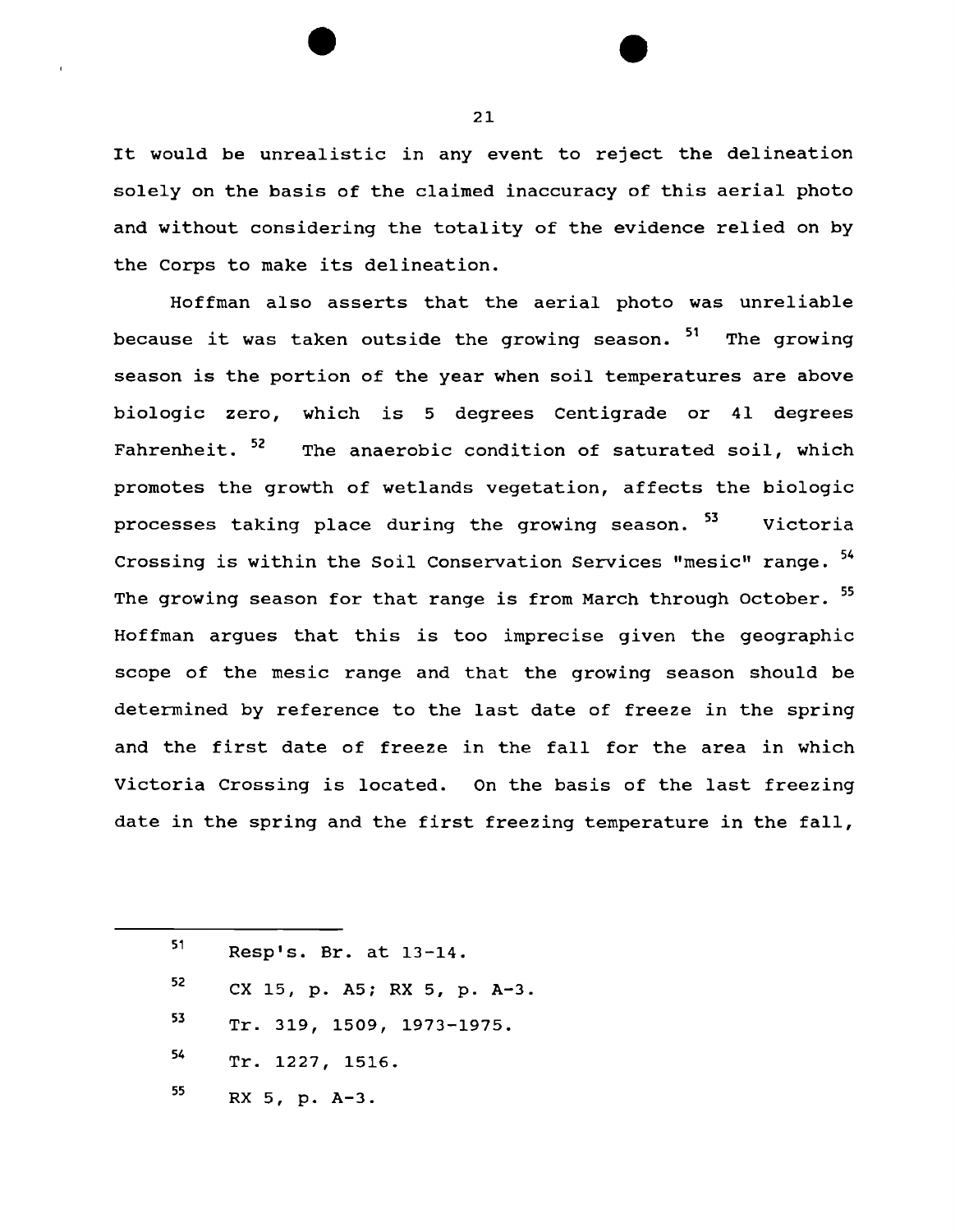the growing season for this area on the average is likely to be between May 1 and October 12. 56

The Corps' manual says that for "ease of determination" the growing season can be "approximated" by the number of frost-free days. <sup>3</sup>' Thus, the manual recognizes that the actual growing season, which is determined by the ground and not air temperature, is not precisely fixed by the dates of the last freeze in the spring or the first in the fall which relate to the air temperature. So Rogner's assumption that March 26th, the date of his visit and April 19, the date of the photo, were within the growing season because the growing season for soils in the mesic range began in March, was not contrary to the Corps manual. Nor can it be said to be without a scientific basis. 58

In any event, the prevalent vegetation in Area B, as observed by Rogner at the time of his visit on March 26, 1986, consisted of both obligate and facultative wetland plants. <sup>59</sup> If the growing season had not yet begun as asserted by Hoffman it would appear that the hydrology to support wetland vegetation had been present

58 It is to be noted that the EPA's Wetlands Identification and Delineation Manual defines growing season solely on the regime classifications of mesic, etc. as defined in Soil Toxonomy. RX 5, p. A3. Dr. Sander's explanation that March was intended to apply only to the southern part of the mesic range and not to the northern part where Victoria Crossing was located (Tr. 1517-1518) is a refinement not contained in the Corp's manual itself.

59 Supra, p. 10.

 $56$  CX 8, p. 145.

 $57$  CX 15, p. A-5.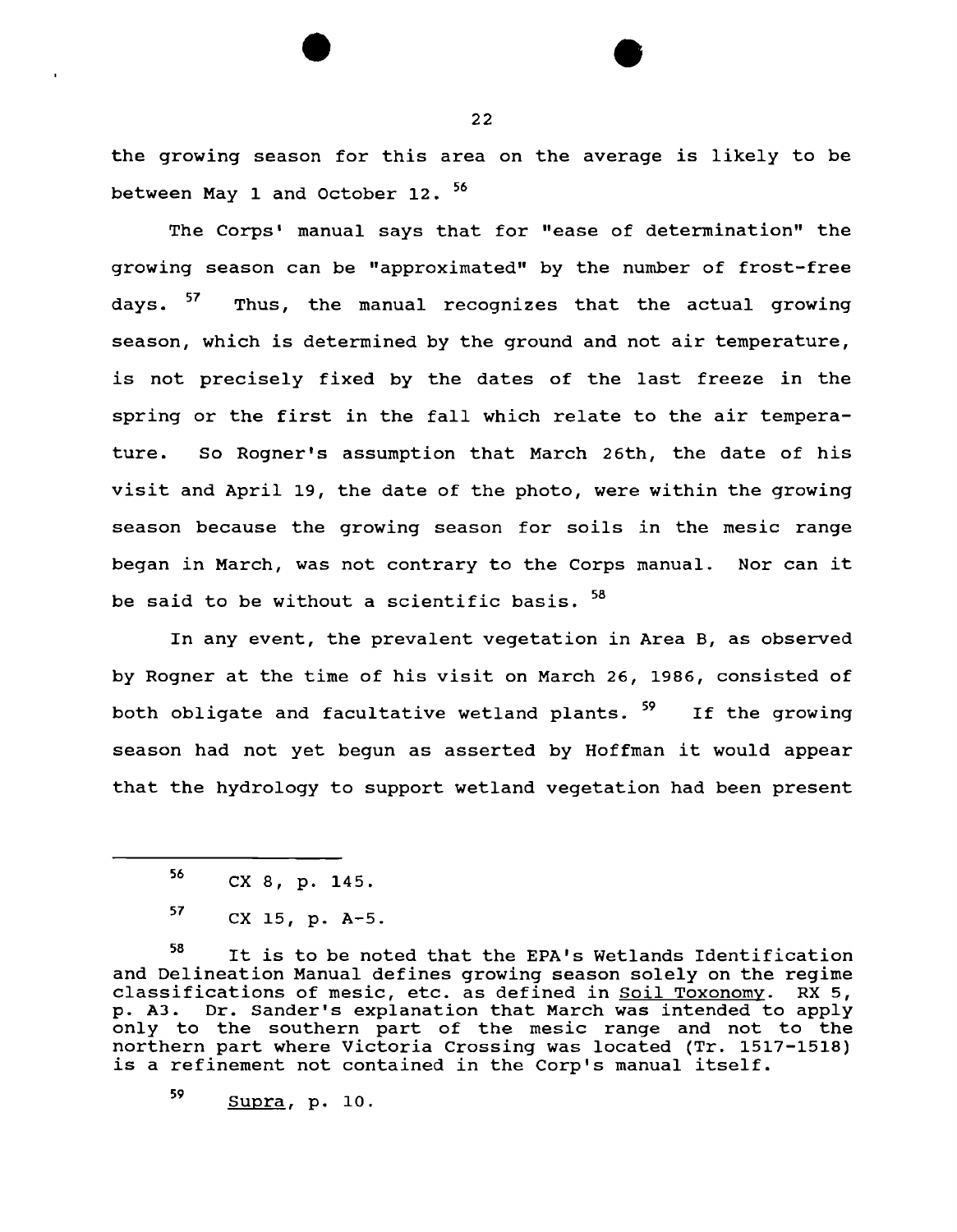during the prior growing season. Rogner, then, would be justified in assuming that what he observed was representative of the area's vegetation. 60

Mr. Rogner to verify his finding that his delineated wetlands, including the filled areas, contained wetlands vegetation, compared his delineation with the National Wetland Inventory ("NWI") map prepared by the Fish and Wildlife Service of the U.S. Department of Interior. <sup>61</sup> A comparison of the Corps' Area B with the NWI map disclosed that the NWI determination in general covers more land than the Corps' delineation, except for the eastern edge of the southeast arm where it does not extend as far east, stopping short generally of the 799 foot contour. With respect to Area A, while the NWI showed a wetland there, it was smaller in area than that determined by the Corps.  $62$  Although its boundaries do not coincide completely with the Corps' delineation, the NWI Inventory so far as it does concide, corroborates that there had been wetland vegetation on the filled portions of Areas A and B.  $^{63}$  The

<sup>&</sup>lt;sup>60</sup> The possible explanation that upland plants had been the dominant vegetation but had died off during the winter seems too speculative in the absence of knowing what the upland plants were.

<sup>&</sup>lt;sup>61</sup> Tr. 167, 169. The National Wetland Inventory delineates wetlands only on the basis of soils and plants. 2202. map Tr.

 $62$  See RX 21(a) and compare overlay RX 21(b) (Corps' delineation) with overlay RX 21(f) (NWI boundaries). The presence of wetland vegetation on Area B was also confirmed by Sandra<br>Lowell, a resident in the area. Tr. 46-53. Lowell, a resident in the area.

<sup>&</sup>lt;sup>63</sup> Hoffman argues that a wetland delineation of the Corps should never be larger than an NWI wetland, Resp's. Br. at 32. Dr. Sanders apparently so concluded because the NWI does not  $(continued... )$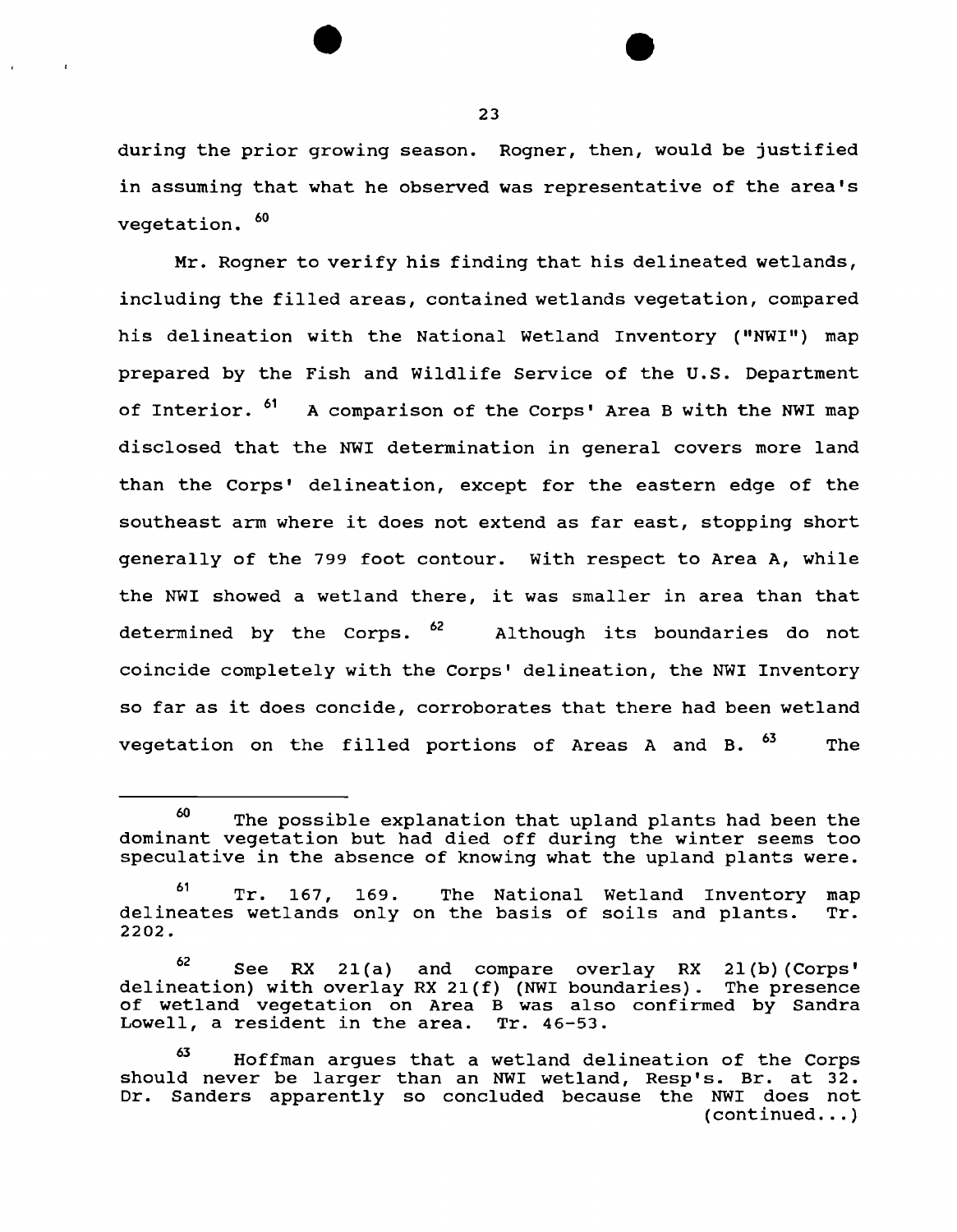presence of cattails in Area A, but within a smaller area than that delineated by the Corps' was also observed by Mr. Hooper when he visited the site in October 1984. <sup>64</sup>

To determine whether the filled area satisfied the soils parameter, Mr. Rogner used the SCS Soil Survey. <sup>65</sup> He scaled off on the aerial topography map the boundaries of those areas shown as having hydric soils. The scs survey showed hydric soils within the western part of Area B delineated by the Corps. <sup>66</sup> In the southeastern branch of Area B, however, he noted that the limit of mapped hydric soil extended north into an area on the topographic map that had a higher degree of slope than was within the reported range for that slope. Accordingly, he kept his delineation to the area within the 0-2% slope indicated for this soil. The same is true of his delineation with respect to the southern end of the

١

<sup>M</sup>Tr. 1342-1343; 13ao. It is part of Mr. Hooper's job to look for cattails. Tr. 1393.

65 Tr. 179-1ao; ex a, p. 26.

 $63$  (... continued)

consult hydrology. Tr. 1627. The NWI is based upon high altitude aerial photographs and is at a scale of 1:58000. CX 7; Tr. 175. The 1980 aerial photo does not appear to be a high altitude aerial photograph and is at a scale of  $1" = 400'$  (4800"), providing a more detailed picture of the Victoria Crossing site. CX 4. Mr. more detailed picture of the Victoria Crossing site. CX 4. Rogner's conclusion, therefore, that a more accurate line could be drawn from the 1980 aerial photo, seems entirely reasonable. Tr. drawn from the 1980 aerial photo, seems entirely reasonable. 175-176.

The hydric soils consisted of Houghton and Muskego muck (soil series 930) and Peotone silty clay loams (soil series 330). See RX 21(e); CX 8, pp. 44, 61 and Sheet No. 26. For classification of these soils as hydric soils, see ex 15, Table D1.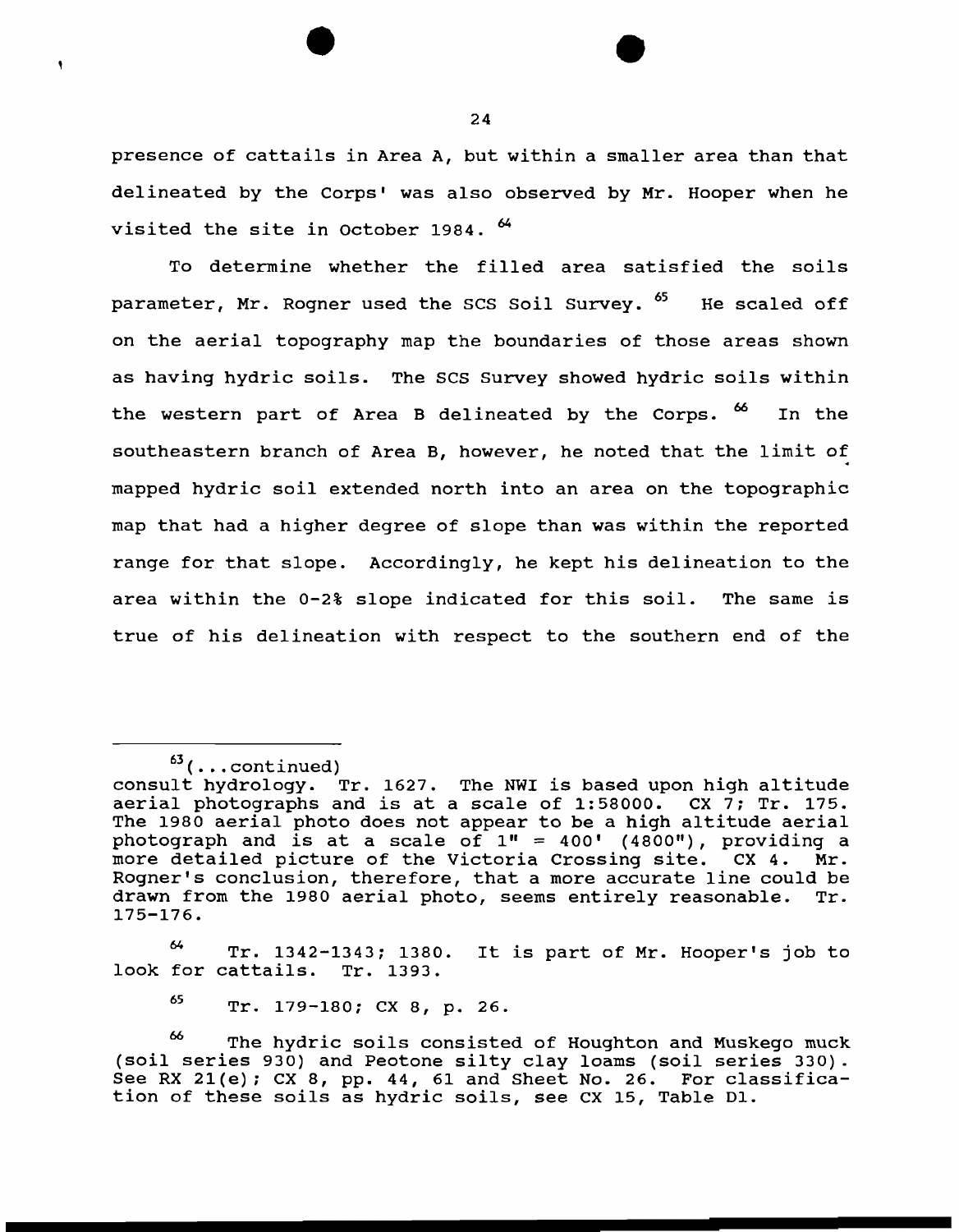site at Bode Road. <sup>6</sup>' With respect to the northeast depression, Area A, a hydric soil was also mapped for part of that area. The topographic map which he used for his delineation showed a water surface elevation (ponded area) at 803.8'. Accordingly, he included the area lying within the 804' contour as containing hydric soils, even though part of it was mapped as having Markham silt loam which is not a listed hydric soil.  $^{68}$  His reasoning was that since this area was shown as ponded on May 15 (the date of the aerial topographic map), it had undoubtedly been ponded since the beginning of the growing season and therefore, met the definition of a hydric soil.  $^{69}$ 

Hoffman asserts that the scs mapping, using small scale aerial photos is not precise enough to define the soil mapping units with the exactitude that Rogner has attempted.  $70$  Mr. Fehrenbacher, a soil scientist with the Soil Conservation Service stated, however,

 $70$  Resp's. Br. at 22-23.

 $67$  Tr. 185-186. The Corps' delineation limit was generally around the 800' contour. RX 21(e). Mr. Regner's analysis of soils was confirmed in general by Mr. Fehrenbacher of the Soil Conserva-<br>tion Service. See Tr. 674. tion Service.

<sup>68</sup> RX 21(e); Tr. 186-188, 196-197, 1830-1831.

 $69$  Tr. 187-188; RX 21(a). A hydric soil is defined generally as any soil that is saturated, flooded or ponded long enough during the growing season to develop anaerobic conditions favoring the growth and regeneration of hydrophitic vegetation. CX 15, p. A6. Mr. Rogner considered that seven days of ponding would be long enough to create anaerobic conditions. Tr. 187. Dr. Straw assumed that  $10 - 14$  days of ponding was necessary to create anaerobic conditions. Tr. 2305-2306. Under Mr. Regner's assumption that the area had been ponded since the beginning of the growing season, either condition would have been satisfied.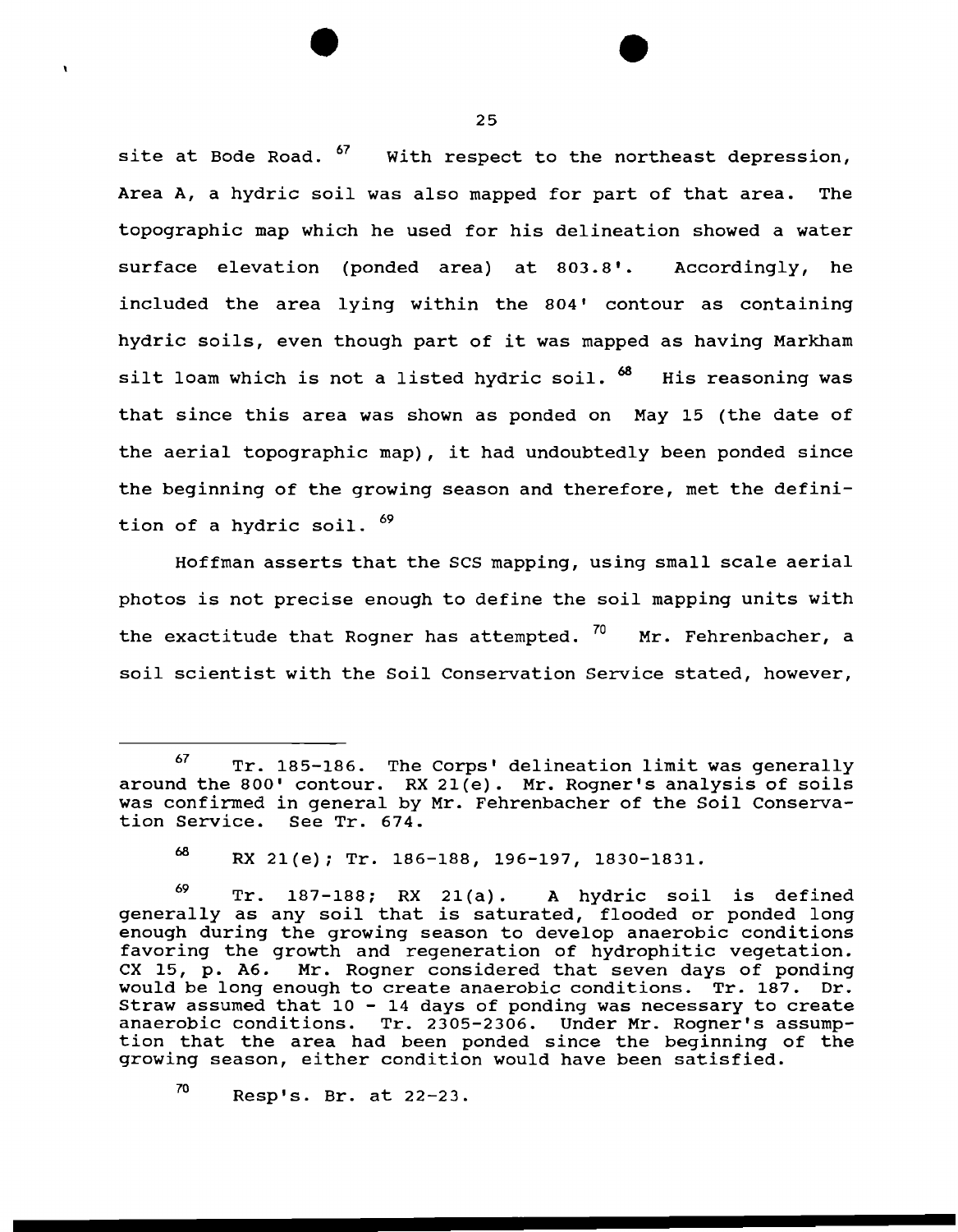that while the possibility of error was always present, since the lines between mapping units on the SCS map could represent a distance of 50 to 100 feet on the ground, the accuracy of the line could be verified by comparing the line with the contours on a detailed contour map, as Mr. Rogner had done. 71

The SCS mappings are prepared with sufficient care that they do present credible evidence in themselves of the soils within the mapping area.  $\frac{r}{2}$  Soil borings are not necessary, but if they are taken, the accuracy of the scs mappings, of course, must be evaluated against what the borings disclose. In this case there were soil borings taken by Mr. Hooper. While they were not taken for the purpose of making a wetlands delineation, the information they disclose is not inconsistent with Mr. Regner's hydric soils determination.<sup>73</sup>

 $72$  The photos are inspected for overtones and are taken during the spring when there is the most reflection from the soils. They are also viewed stereoscopically to identify slope breaks between landscape units. The soil mapping lines are also verified by soil borings. Tr. 584-585, 636-639.

 $73$  CX 10, 48. Mr. Hooper's borings were taken in October 1984. Mr. Hooper's Area 4 includes much of the filled land in the western part of Area B and also a sizable part of the southeast branch of Area B. Compare RX 21(c) (overlay of Corps' delineation) with RX 21(J)(overlay of Hooper's soils map). He describes this area as defining "marsh-like features at the site" and as having "[h]ighly compressible soils in the form of peats and organic," ex 10. This is consistent with the Muskego and Houghton muck series. ex 8, pp. 99, 108. Hoffman points out that Hooper's borings Nos. 6, 7, 8, 12, 13, 25 and 26 which are also in the filled area or on the line in Area B indicate that there is an area of mineral soil which stretches for as much as 300 feet through the filled area. Resp's. Reply Br. at 20. Peotone, also a hydric soil, is a silty clay, mineral soil, and is often included with Houghton and Muskego  $(continued... )$ 

 $71$  Tr. 688-690.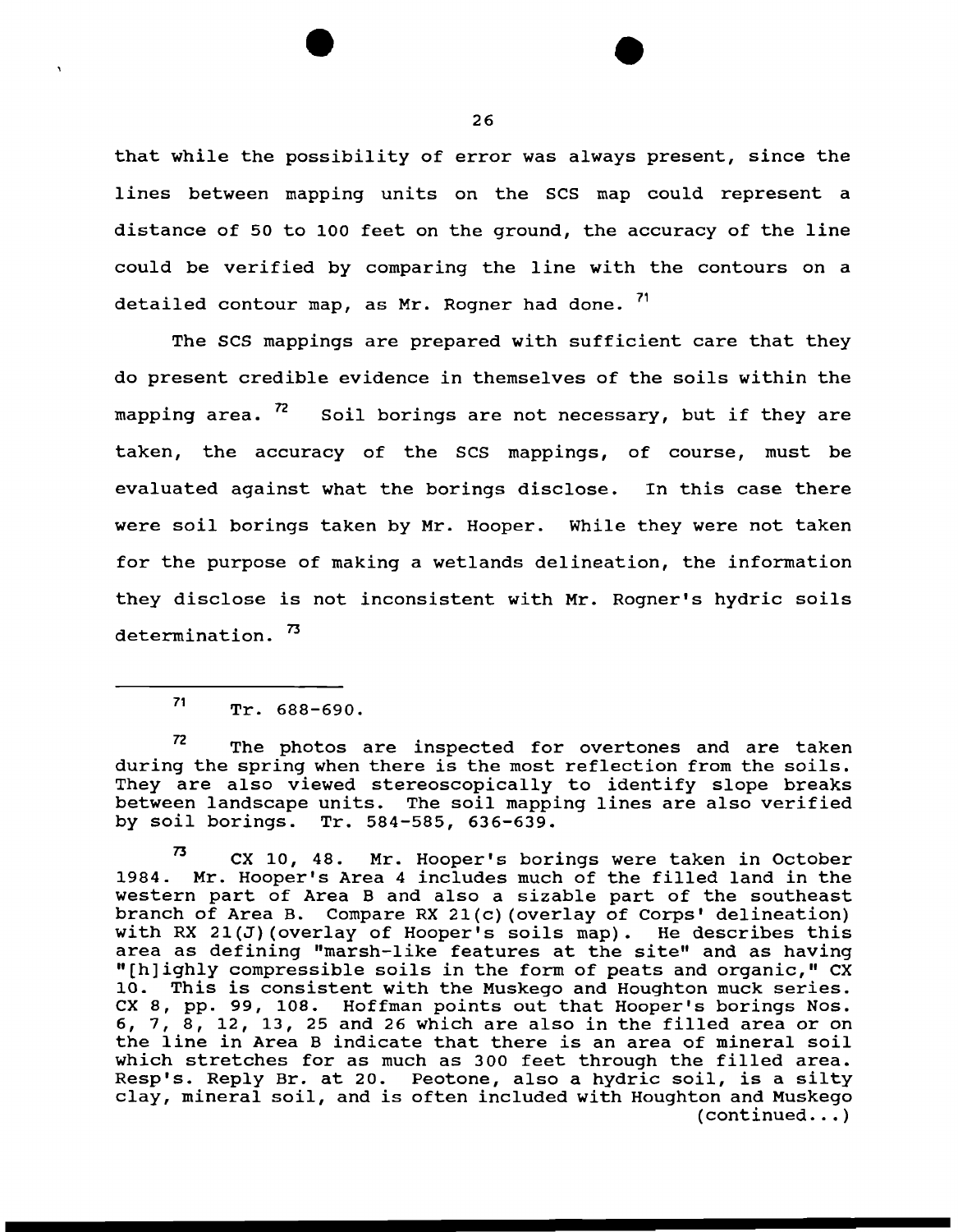Finally, to determine the hydrology of the filled land, Mr. Regner first observed that the undisturbed portions of Area B was either shallowly inundated or had soil saturated to the surface.<sup>74</sup> Hoffman argues that this evidence is irrelevant. I disagree. None of the factors cited by Hoffman persuade me that the wet condition observed by Regner was not characteristic of the normal condition of the site at that time of the year, which would be the early part of the growing season.  $^{75}$ 

For the evidence of hydrology, Mr. Rogner observed that both the aerial topographic map and the Hydrologic Investigations Atlas,

 $\sigma$  Hoffman arques that the wetness could have been caused by melting snow from snow that had fallen a week before, by the fact that the ground may have been partially frozen, by the lack of the growing vegetation (because of the claim that the growing season had not yet begun) which would dry the soil through transpiration, and by the unevenness of terrain caused by a stockpile of topsoil. Resp's. Br. at 46. The possibility that stockpile of topsoil. Resp's. Br. at 46. The possibility that construction may have created a berm that would retain water in the undisturbed part of Area B seems mere speculation on Dr. Sander's part. Tr. 1635-1636. What would seem to be more significant was part: 11. 1099-1090. What would seem to be more significant was<br>that the filled area itself was not inundated or showing soil saturation like the undisturbed part adjacent to it. Tr. 191. This is in contrast to the fact that the soil borings in the filled This is in contrast to the fact that the soil borings in the filled<br>area taken by Mr. Hooper in October 1984, prior to fill showed area caken by hi. Hooper in occober 1984, prior to fill showed<br>saturated conditions in the soil. <u>Infra</u>, at p. 31. That the saturated conditions in the soil. Infra, at p. 31. That the ground might have been partially frozen also appears to be speculative. Precipitation undoubtedly will affect the wetness of the soil but the record does not show that there was an unusual amount of precipitation. See RX 27. The record also does not show how the amount of vegetation would have differed from what would exist in the early part of the growing season.

 $73$  (...continued)<br>muck. CX 8, pp. 44 muck. ex 8, pp. 44, 61; ex 10, ex 48; RX 2l(j}; Tr. 190, 665. mack: CA S, Pp. 44, SI, CA IS, CA 48, AN 21(), II. 198, 889.<br>Thus, the presence of mineral soil would not be inconsistent with Mr. Regner's determination that the filled area had hydric soils present. The same observation could be made with respect to Walter's Boring Nos. B6 and B9. See RX 6, 21(K).

<sup>74</sup> Tr. 191-192.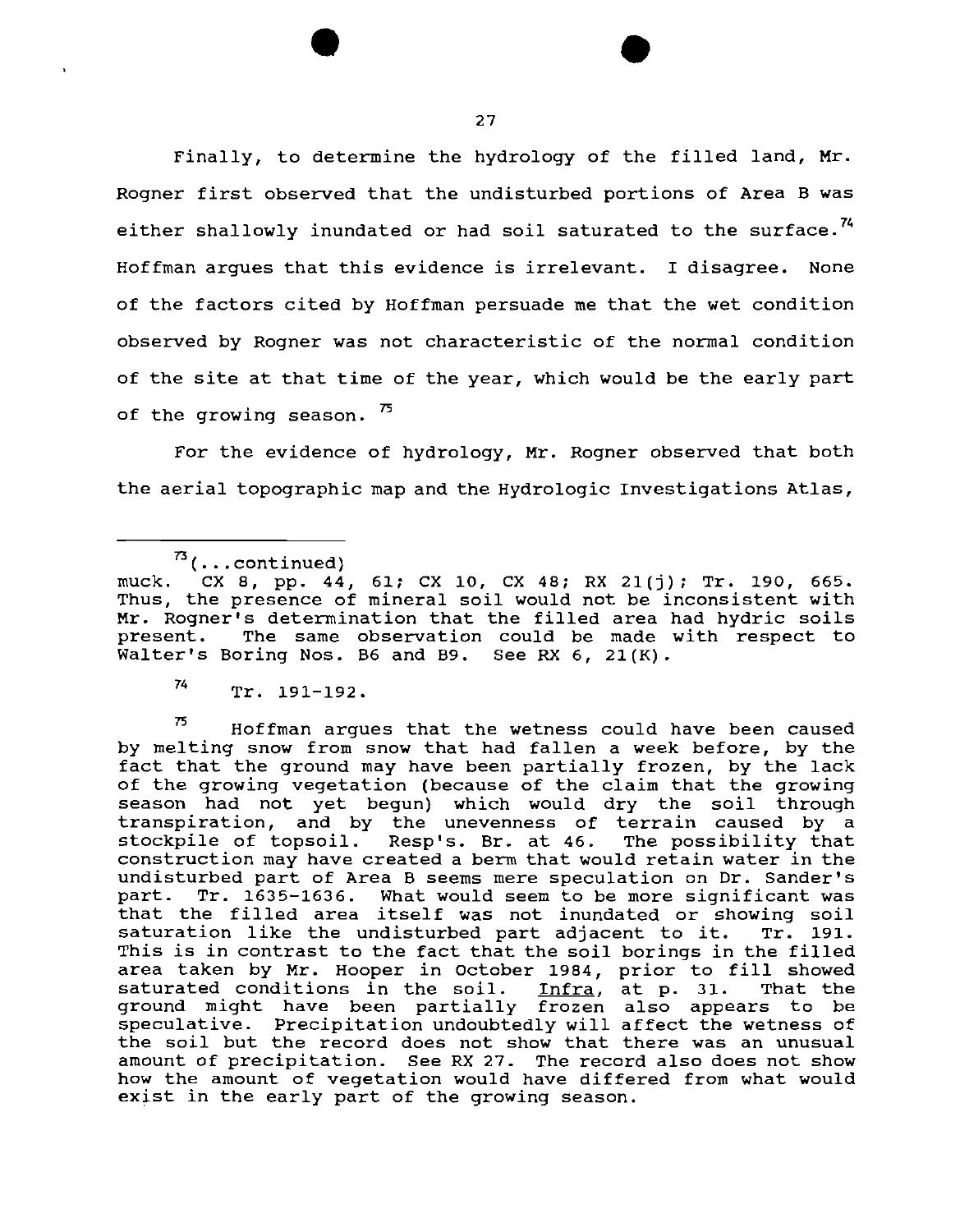published by the u.s. Geologic Survey disclosed that there was a drainageway coming into the southeast arm of Area B from across Bode Road. <sup>'6</sup> The aerial topographic map also showed standing water in Area A. *n* 

Hoffman argues that the water elevation on the aerial topographic map shown for Area A is not evidence of the normal wetness of the site, asserting there was an unusual amount of rain preceding May 15, 1979, which was the date the aerial photo was taken. <sup>78</sup> It is true that the precipitation data for the 29-year period 1959- 1987, discloses that there was more than the "average" amount of precipitation prior to May 15, 1979.  $\frac{79}{1}$  Nevertheless, the ponding

 $77$  RX 21(a). The surface water is shown by the symbol "W.E. 803.8" which denotes standing water at that elevation.

78 Resp's. Br. at 35-36.

79 RX 31, p. 4A. How much above average the precipitation was depends on what comparison is being made. Dr. Straw defines an "abnormal" rainfall as 50% above the historical average. Tr. 1832, 2363-2368. Hoffman argues that the rainfall for the period<br>from December to May 14 was 49.1% higher than normal. The actual from December to May 14 was 49.1% higher than normal. computation is not spelled out. Dr. Straw's statement that the rainfall for the 14 days in May was 54% above normal (Tr. 2185) is not supported by data showing what the average rainfall for the first 14 days in May is. Rainfall for the entire month of May 1979, amounted to 2.58 inches and was 22% below the average for the month of 3. 32 inches, making Dr. Straw's assumption questionable. ex 31, p. 4A. The EPA using the data for the entire month of May calculates the rainfall for the six month period as<br>33% above normal. Complainant's Reply Br. at 37-38. If the 33% above normal. Complainant's Reply Br. at 37-38. precipitation for the 14 days in May amounting to 2.54 inches is  $(continued... )$ 

<sup>&</sup>lt;sup>76</sup> Tr. 195, 196; RX 21(a) (which is identical to CX 6); CX 9. Mr. Regner described the drainageway as a "swale," which is a low depressional area that water tends to collect in and move onward. Tr. 1409. The Hydrologic Investigations Atlas also showed that there was an area along the drainageway and along Schaumburg Branch roughly coinciding with Area B, that was flooded in 1957. ex 9.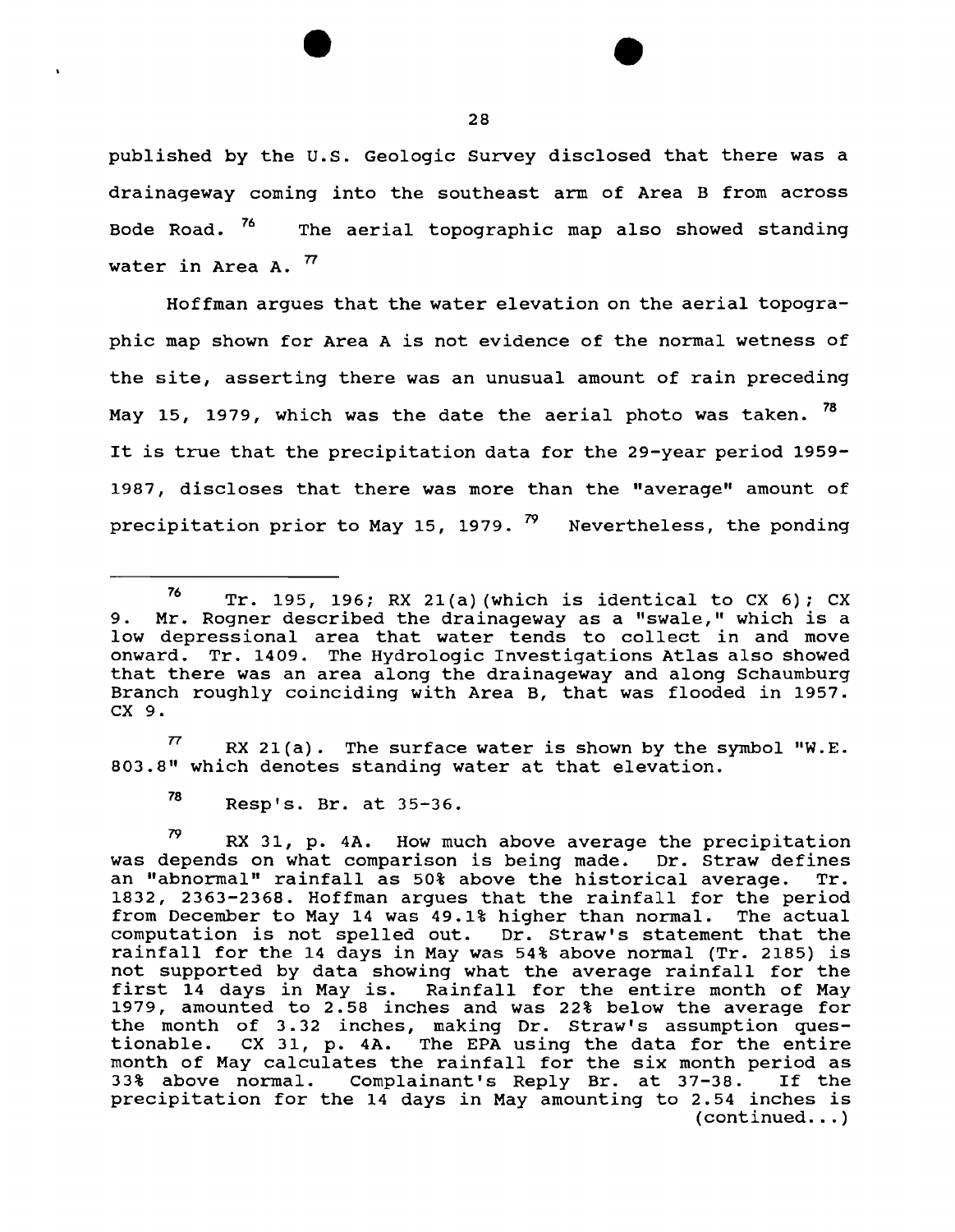was consistent with the topography, a closed depressional area.  $80$ It was also consistent with the evidence of Peotone soil, a wetland soil, in the area.  $81$  Also to be considered is that the exact topography of the area under the pending was not known, so that the heavier precipitation could have meant a more widespread ponding rather than the difference between a wet and a dry area. <sup>82</sup> The evidence, therefore, does support the Corps' delineation insofar

81 Peotone" is defined in the SCS Soil Survey as a "nearly level, very poorly drained soil" located in depressions that<br>receive sediment from surrounding slopes. "Poorly drained" is receive sediment from surrounding slopes. defined as a condition where "[w]ater is removed so slowly that the soil is saturated periodically during the growing season or remains wet for long periods." ex 8, pp. 44, 126 (definition of "drainage class"). Hoffman argues that the expected frequency of flooding is once every four years. Resp's. Br. at 37. This is based on the fact that the expected high water table for Peotone is from February through July. ex 8, p. 212. The assumption that one-half the flooding over a four year period will, therefore, happen during the months of February, March and April, Tr. 2177, seems too conjectural to be credible. The presence of a high water table in February - July is not inconsistent with Mr. Hooper's borings in Area 1 in October 1984, showing dry conditions near the surface. ex 10 (Boring Nos. 2 and 19.)

82 See Tr. 1834-1835.

 $79$  (... continued)

used for both the specific period and the average, an assumption which seems as plausible as Hoffman's or the EPA's, then the precipitation is about 40% above average (20.19 inches for the specific period and 14.42 for the average).

<sup>80</sup> Tr. 1405-1406. Mr. Hooper, however, was referring to his Area 3, which is smaller in circumference than the Corps' delineation. Compare RX 21(b) with RX 21(J). "Ponded" is defined in the Corps' manual as a condition in which water stands in a closed depression and may be removed only by percolation, evaporation, or transpiration. CX 15, p. A10.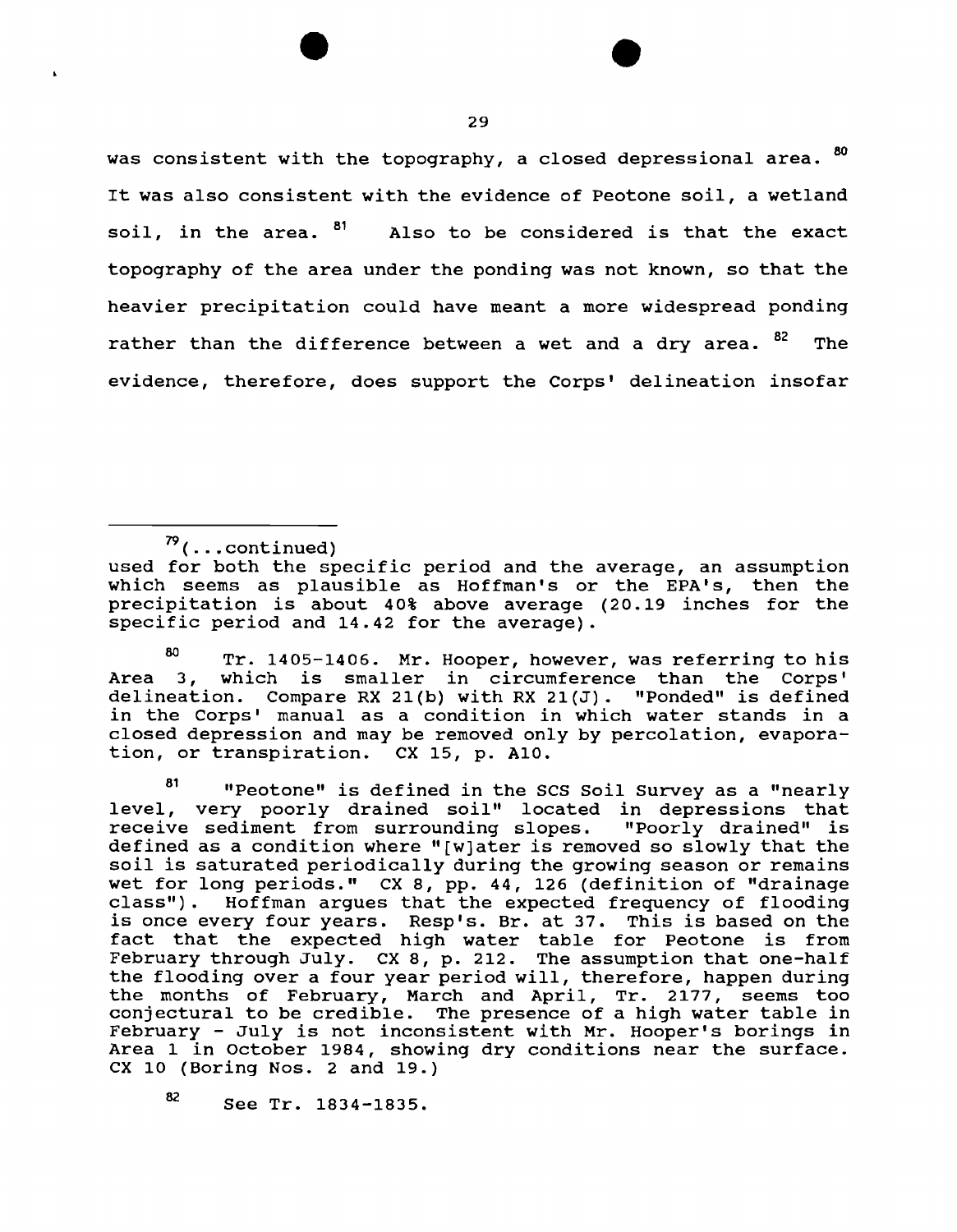as it includes the area mapped as having Peotone soil. It is less persuasive with respect to the area mapped as having Markham soil.<sup>83</sup>

With respect to Area B, Mr. Rogner, as already noted, took into account the existence of the drainageway along the southeast arm with water flowing from the east of Bode Road west across the southeast arm toward Schaumburg Branch. The drainage way would, of course, be an indication that the area was periodically inundated.  $84$ 

Mr. Rogner also looked at the soils report made by Louis T. Hooper, a registered structural engineer, for Hoffman based on a study of the site made in October 1984.  $85$  In general, Mr. Hooper's Area 4, which he describes as a "marsh-like" feature, follows the Corps' delineation of Area B on the west and south except that it

'

<sup>83</sup> Markham soil is defined as a "gently sloping and moderately well drained soil on ridges, knolls and short, uneven side slopes of undulating glacial till plains or moraines on uplands." ex 8, p. 53. Both the mapping of Markham soil and the evidence of heavier than average rainfall tends to discredit Mr. Rogner's assumption that the wetland extended throughout the ponded area. This is also confirmed by Mr. Hooper's observation that he<br>did not observe cattails thoughout the area. Tr. 1342. did not observe cattails thoughout the area.

See CX 8, Sheet No. 26. The Victoria Crossing site (outlined in blue on Sheet No. 26) is reproduced on RX 21(e). The drainageway is shown by a broken line interspersed with three dots. Tr. 188-189. The symbol in this instance apparently stands for an exphemeral stream, which only flows when it rains. Tr. 2169. exphemeral stream, which only flows when it rains. Drainage patterns are considered a wetlands indicator. ex 15, p. 41.

 $85$  Tr. 197. The soils report is CX 10. A copy of the boring location sketch attached to the report is also in evidence as RX 21(J). A supplemental report dated October 24, 1984 is contained in ex 48.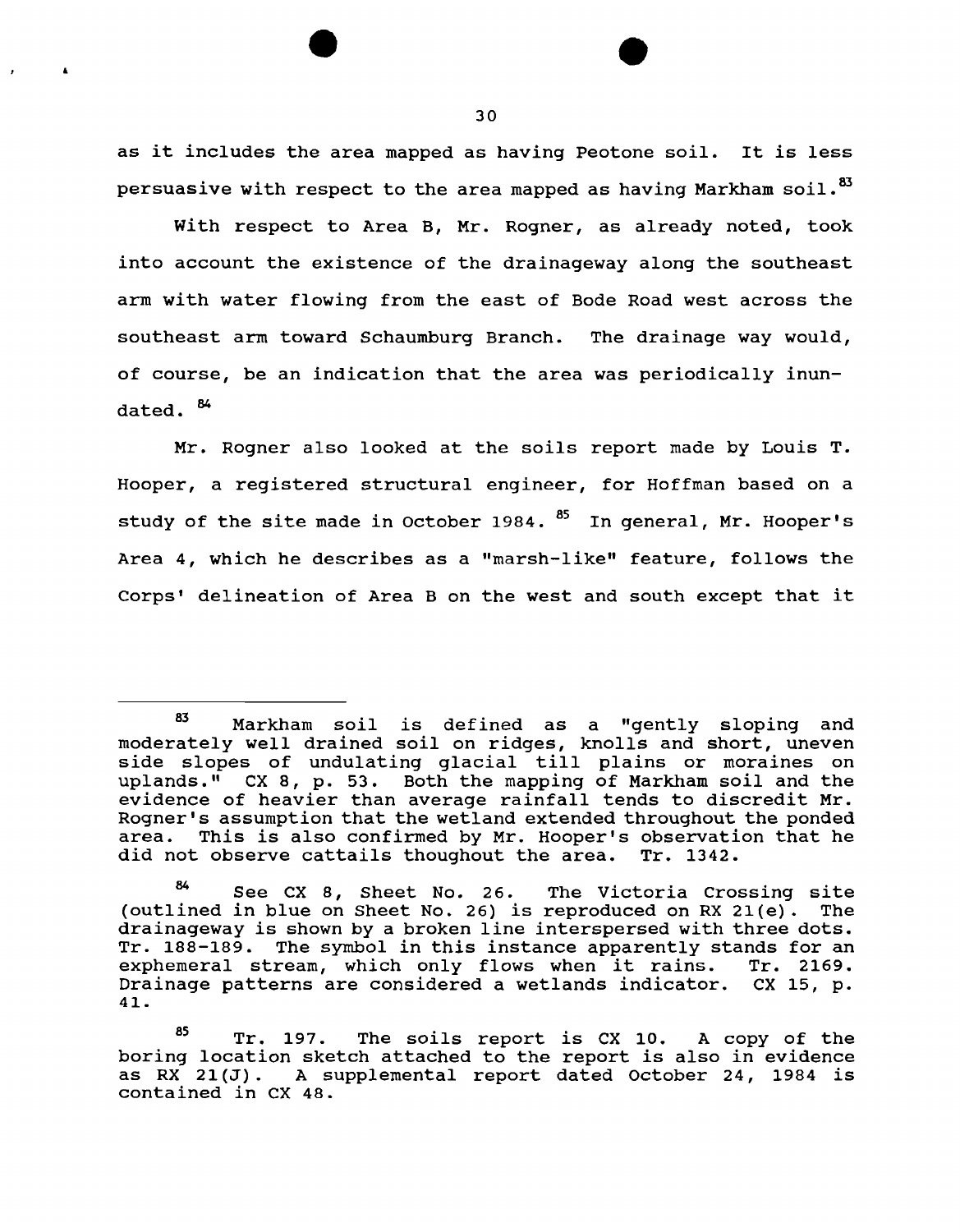does not extend as far east. <sup>86</sup> The borings on this Area 4 showed water either at the ground surface or within one foot of the ground surface. <sup>8</sup><sup>*I*</sup> The saturated soil necessary to create the anaerobic environment for the growth of wetland vegetation must exist within the major portion of the root zone. The major portion of the root zone for purposes of wetland determination is considered to be the top 12 inches of the soil.  $^{88}$ 

One exception where Mr. Hooper's mapping of a marshy area differed from the Corps' delineation was Hooper Boring No. 8, which is in the filled area delineated by the Corps to the east of Boring 7. This boring was dry. <sup>89</sup> Mr. Rogner considered this an anomalous reading, because it was at the same elevation as Boring 7. Accordingly, he did not let it change the delineation he had made on the basis of vegetation and soils even though Boring 8 was within the area.  $90$  Mr. Hooper in his mapping of the area, included this boring in his Area 1, the area which he found was unlikely to have groundwater above 10'. Thus, his mapping shows a shallow U bulge around Boring 8 extending into the filled area

•

<sup>86</sup> CX 10; Compare overlays RX 21(a), RX 21(c) and RX 21(J).

 $87$  See logs for borings B.7, B.9, B.12, and B.13, in CX 10. See also logs for supplemental borings B.21-29, ex 48. B.7, B.12 and B.l3 are within the filled area delineated by the Corps. B.9 is on the border. RX  $21(a)$ ,  $21(c)$ ,  $21(J)$ .

 $^{88}$  Tr. 313-314.

<sup>89</sup> CX 10.

 $90$  Tr. 200-201; RX 21(a), 21(c) and 21(J).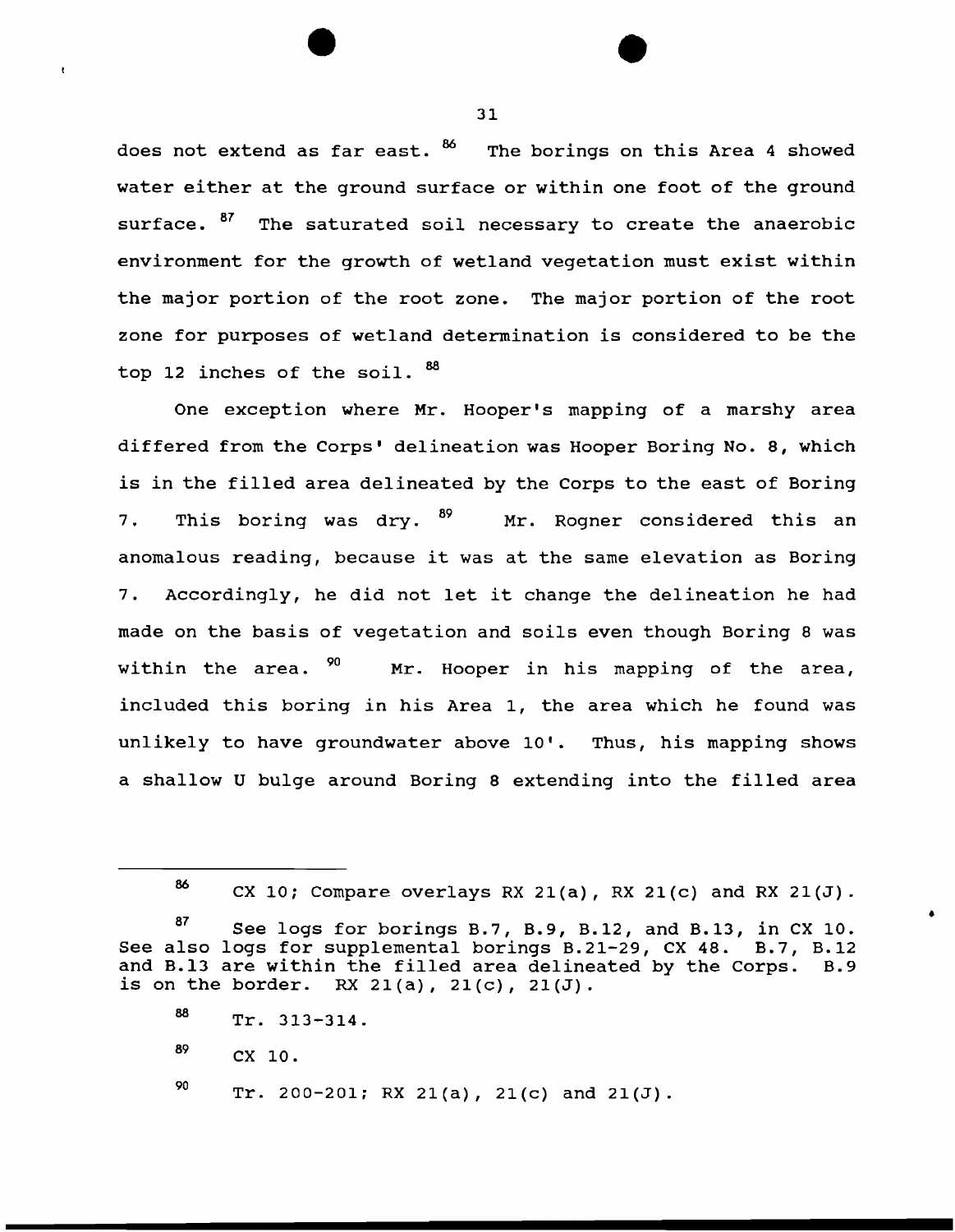delineated by the Corps. <sup>91</sup> Mr. Rogner's reason for assuming that Boring 8 was not representative of hydrology of the area because it is at the same elevation as Boring 11 is persuasive.  $92$ 

The eastern tip of the corps' delineation in the southern part of Area Bends at the 802' contour. Mr. Hooper's Area 4, does not extend as far east but stops at the 703' contour, where Boring 13 was taken, with the southern tip going to the 796' contour, somewhat to the east of Boring 12.  $93$  East of Mr. Hooper's Area 4, but falling within the Corps' delineation, Mr. Hooper mapped a small segment on the northern part as his Area 1, and the remainder which falls within the Corps' delineation, as Area 2.  $94$  Mr. Hooper concluded that Area 2 had a perched water table making it probable that free groundwater would be present in spring and early summer. <sup>95</sup> Consequently, Mr. Rogner did not think it significant that Boring 11, in Mr. Hooper's Area 2, but just outside the Corps' delineation was a dry hole. Mr. Rogner was of the opinion that while the presence of an established drainageway coming through the

 $91$  CX 10; RX 21(a), 21(c), 21(J).

92 Tr. 202. Supplemental Boring 28 next to Boring 7 also showed water at the ground level. ex 48.

 $93$  RX 21(a), 21(c), 21(J).

94 The small segment mapped as Area 1 includes the area showing a water elevation  $(W.E.)$  at 793.6. RX 21(a), RX 21(c), RX  $21(J)$ .

 $95$  CX 10. A "perched" water table lies above the permanent water table and is created by an impermeable layer of soil (in this case glacial till) lying between the topsoil and the permanent water table. Tr. 1334, 1385, 1968.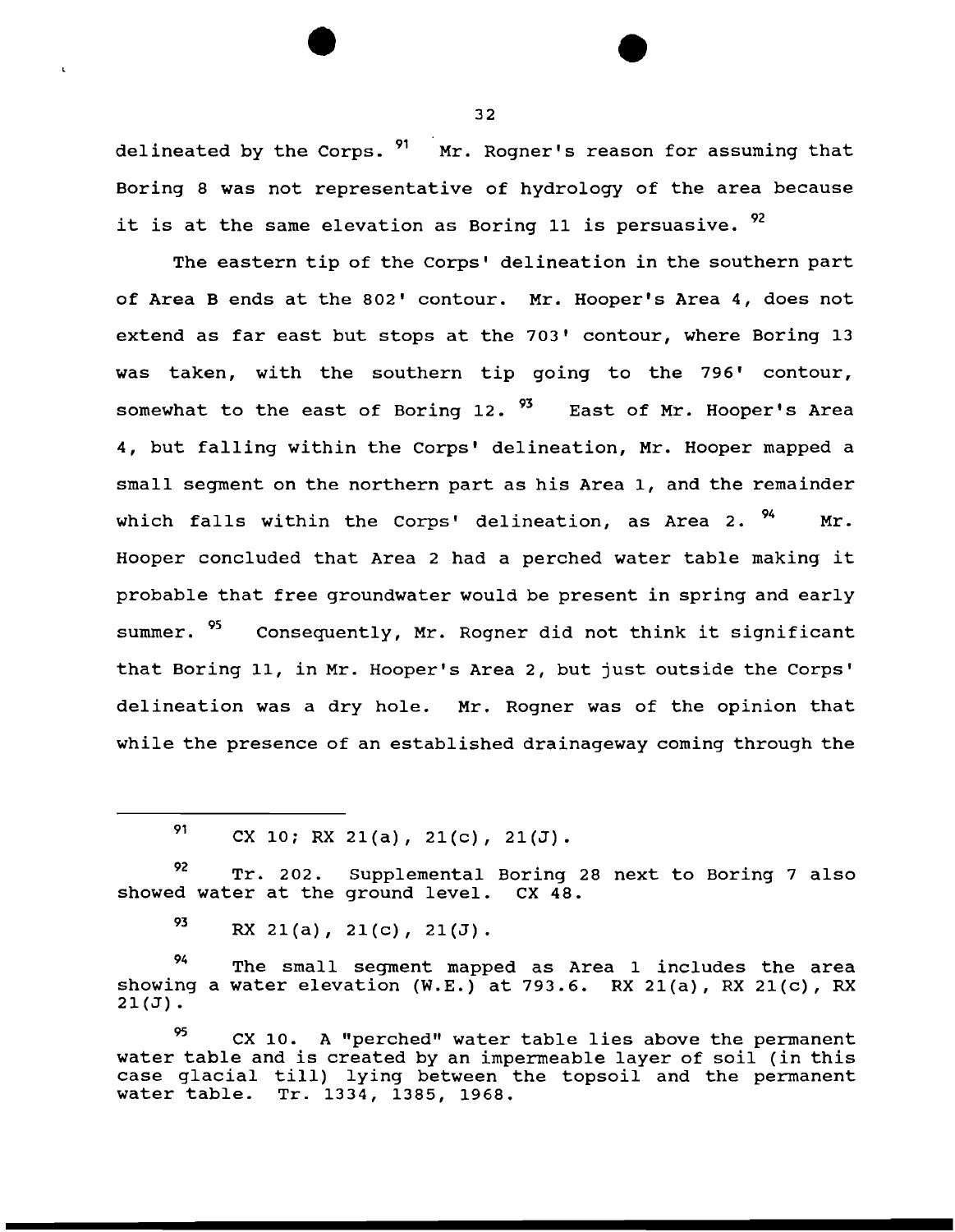area and the perched water table was in itself inconclusive evidence of wetlands hydrology in this particular location, he could still rely on the evidence of wetland vegetation and soils to extend his delineation as far east as he did. <sup>%</sup>

Hoffman argues that the Hooper data is subject to the same defects it has urged against other data relied on by Regner, namely, that it does not reflect conditions during the growing season and does not consider the effect that precipitation might have on the water levels. <sup>97</sup> In October, however, one would expect that water levels would be lower than in the early spring when the snow melts. <sup>98</sup> The probabilities, then, are that if the soil is saturated in October, it was also saturated in the spring during the early part of the growing season. Hoffman argues that the saturated soil conditions may have been caused by significant rainfall events in late September and mid October combined with freeze dates in september that killed the plants and limited removal by evapotranspiration, and, therefore, it does not represent normal conditions. This argument 1s rejected as too speculative. Certainly, Mr. Hooper considered the wet conditions

96 *97*  98 Tr. 203. Resp's. Br. at 24-25, 47. Tr. 200, 1843.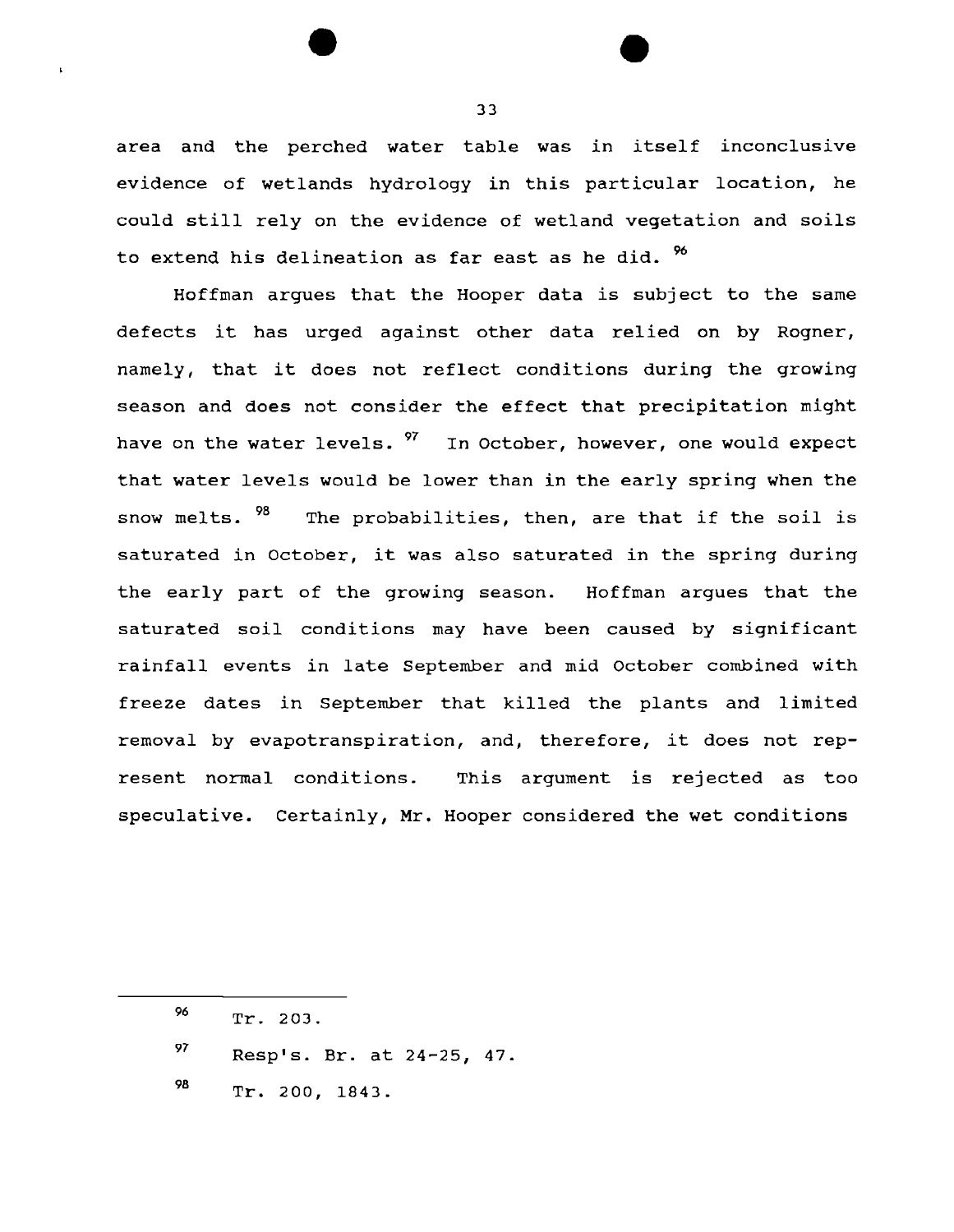disclosed by the soil borings as reliable enough for his soil analysis.  $^{99}$ 

It should also be noted that the high water table revealed by Mr. Hooper's borings is consistent with Muskego-Houghton soil indicated for Area B on the SCS Soils Survey.  $100$ 

Hoffman also argues that the information is for the undrained phase of the 903 Muskego-Houghton muck soil, and here the soil has been drained by Schaumburg Branch. <sup>101</sup> The SCS Soil Survey in describing Muskego and Houghton muck soils states that in areas that are not drained or where drainage systems have failed a

100 The high water table in October would be consistent with the Houghton component of the Houghton-Muskego muck mapped for Area<br>B. See CX 8, p. 213. Hoffman arques that this is general data for See CX 8, p. 213. Hoffman argues that this is general data for a wide range of Muskego-Houghton soils. Resp's. Br. at 48. It may be true that there is no guarantee that the water tables are as stated in every case, but this would not preclude using the information in conjunction with other data as Mr. Regner did, to determine what the probability was that the area was a wetland. See Tr. 497-498.

101 Resp's. Br. at 48.

<sup>99</sup> Again the question is what is the standard for measuring the normal or abnormal rainfall over time. If a period of several months is used, as Hoffman did in referring to the precipitation at the time of the aerial topographic map of May 15, 1979, there was in 1984 above average rainfall for May and October and below average rainfall in the months of June, July and August, and<br>slightly above average rainfall in September. RX 31, p. 4A. slightly above average rainfall in September. During the months of September and October, only one rain of over<br>1" took place (on September 25, 1984). This event was not 1" took place (on September 25, 1984). designated as an "extreme" rainfall event. ex 41. Moreover, evaporative and transpiration rates would appear to be dependent upon both the type of plant cover and the amount of plant cover. ex 15, p. 35. There is no evidence to indicate that there was any significant difference in either the amount or type of vegetation in Area B, between October and the early spring when Mr. Rogner inspected the site.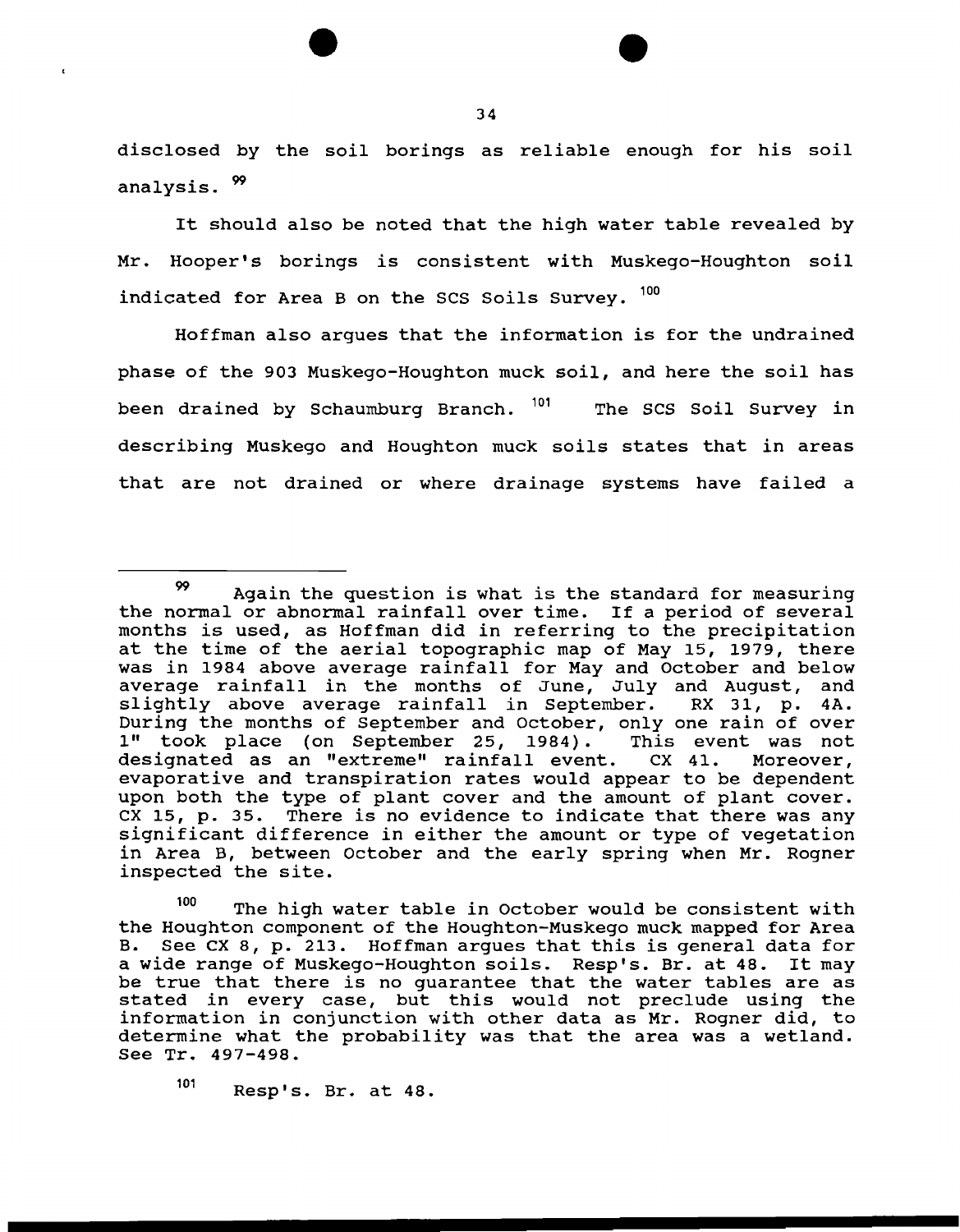continuous or frequent high water table is near the surface. <sup>102</sup> The high water table disclosed by the Hooper borings as well as the wet condition observed by Regner show that the Schaumburg Branch was not draining the area efficiently enough to eliminate wetland conditions. 103

Hoffman relies on borings taken by Louis K. Walters, Jr. & Associates in July 1973.  $104$  This data, however, must be given less weight than Mr. Hooper's data insofar as the two appear to conflict on the hydrology of the delineated area because the person who took the borings was not available to explain the data.  $105$ 

There has been considerable controversy over how the perched water table in Mr. Hooper's Area 2 affects the hydrology of the part of the delineated area in the southeast arm lying east of the 793 foot contour. Mr. Kirschner asserted that the floor of this

104 Hoffman's proposed findings Nos. 139, 293 and 364. See RX 6 and RX 21(k) for the Walter borings and their location on the site.

105 It is to be noted that the area was probably farmed at the time of Mr. Walter's borings and that this may have affected the drainage. See Tr. 471-473, and testimony with respect to the aerial photo taken in April 1970 (CX 30), Tr. 2065.

 $102$  CX 8, pp. 61-62.

<sup>&</sup>lt;sup>103</sup> Hoffman argues that the effect of draining is more<br>nent up-slope in the filled area. Resp's. Br. at 48. The prominent up-slope in the filled area. Resp's. Br. at 48. contour map indicates an almost flat terrain in most of Area B. RX<br>21(a). The exception is the eastern part of the southwest arm The exception is the eastern part of the southwest arm where the contours become more closely spaced together, and where conceivably slope may have some effect on drainage. Dr. Sander's testimony that in coastal and freshwater marshes a matter of inches difference in vertical elevation can make a difference in the type of vegetation (Tr. 1561) is too general to be of any use.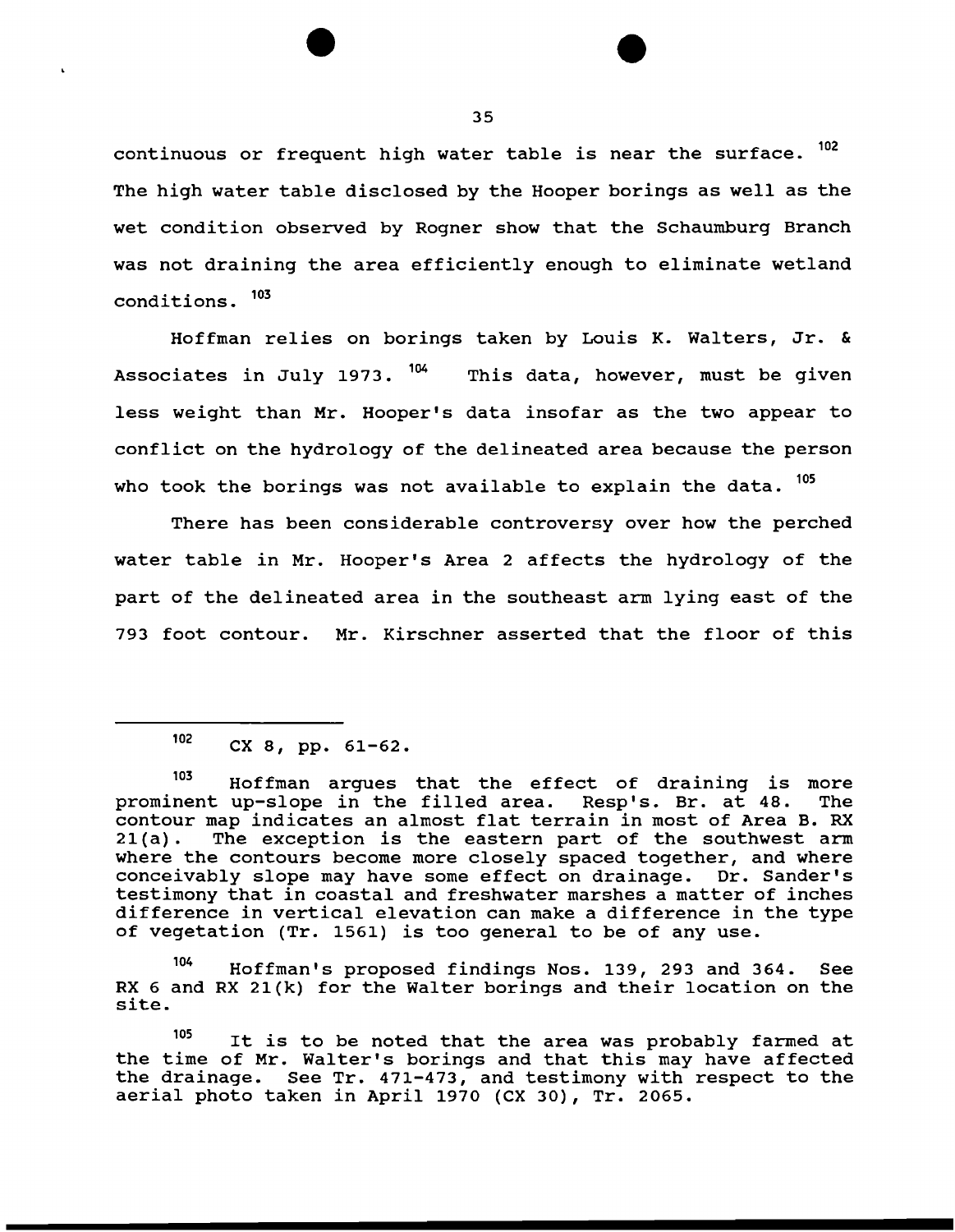perched water table was 1.5 feet below the surface. He based this on his analysis of Mr. Hooper's Boring No. 11, the soil profile of which showed blacktop soil from the surface down to 1.5 feet, and from 1.5 feet to 3 feet a silty clay.  $106$  Mr. Kirschner testified that the blacktop soil will have a higher infiltration rate than the clay soil, and water will also percolate through the blacktop soil at a faster rate than through the clay soil. <sup>107</sup> According to Mr. Kirschner's calculations, the percolation downward through the blacktop soil would be impeded when the clay soil was reached. In the event of a rain, the area would be fed not only by rainfall directly upon it but also by groundwater movement and run-off from the adjacent uplands. One and one-half to one and three quarter inches of rainfall would be sufficient to saturate six inches of topsoil, thus bringing the water to the top 12 inches of soil which is the level of the root zone.  $^{108}$ 

108 Tr. 2681-2682; see also Tr. 2671-2673.

 $106$  CX 10.

 $107$  Tr. 2675, 2677-2678. The infiltration rate on the clay soil is 0.05 inches per hour compared to an infiltration rate of 0.4 inches per hour for the blacktop soil. Tr. 2773. The 0.4 inches per hour for the blacktop soil. percolation rates were taken from the permeability definitions in the SCS Soil Survey. The value for clay of 0.4 inches per hour was the midrange value for a "moderately slow" rate (0.2 to 0.6 inches per hour) . Hoffman chooses to use the percolation rate for Markham soil, which it argues was the clay soil, and thus comes to 0.33 inches per hour. Resp's. Br. at 64, and proposed finding No. 358. Consequently, this figure would not change Mr. Kirschner's analysis on differential rates. The percolation rate for the blacktop soil of 1.4 inches per hour was the midrange value for the "moderate rate" (0.6 to 2.0 inches per hour).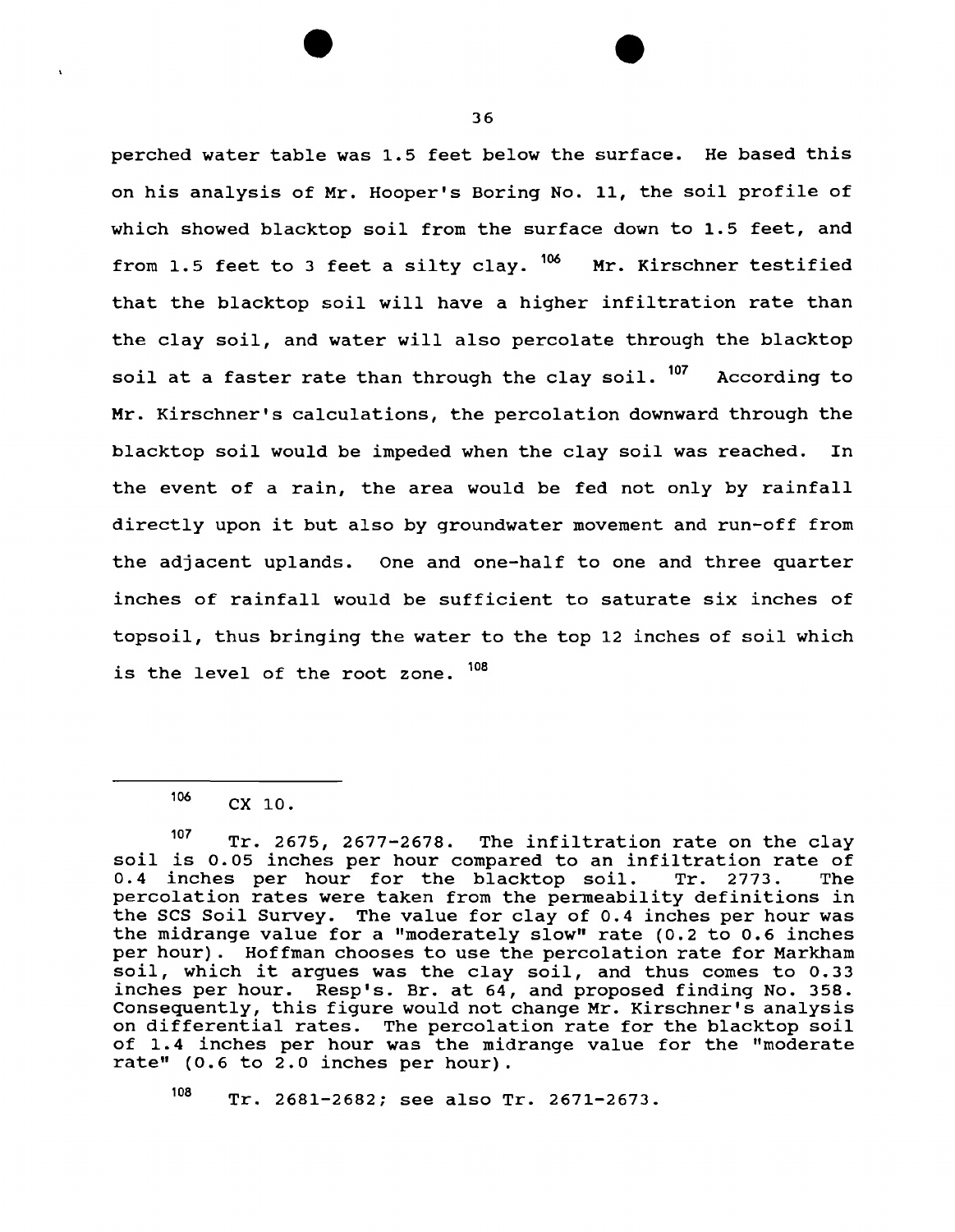Hoffman points out that there are several flaws in Mr. Kirschner's testimony. First, it was Mr. Hooper's testimony that the floor of the perched water table would be at 5.2 feet where the glacial till was encountered and that it would be about one to two feet high. <sup>109</sup> Hoffman also argues that because water is percolating through the clay at 0.4 inches per hour and moving laterally through the clay down gradient, it is unlikely that the water level in the blacktop would rise high enough to saturate the top 12 inches of soil. <sup>110</sup> While Mr. Kirschner believes this percolation through the clay did not prevent the buildup of a perched water table at a level higher than the glacial till, his testimony seems to be more conjecture than fact.

Also, it is not completely clear about what consideration Mr. Kirschner gave to lateral flow through the topsoil. The contour map discloses that there is some downward sloping from the 802' contour at the eastern tip to the 793' contour.  $111$  The EPA argues that the slow movement of the water laterally would still result in a buildup. <sup>112</sup> This is not what Mr. Kirschner actually testified to. His calculations on percolation rates appear to have been done for the purpose of demonstrating the difference in rates between

<sup>109</sup> Tr. 1418, 1420.

<sup>110</sup> Resp's. Reply Br. at 27-28.

<sup>111</sup> Mr. Hooper noted that the swale like features of the area would slow the lateral migration of the water, but there would<br>still be migration to his Area 4. Tr. 1416. still be migration to his Area 4.

<sup>112</sup> Complainant's Reply Br. at 58.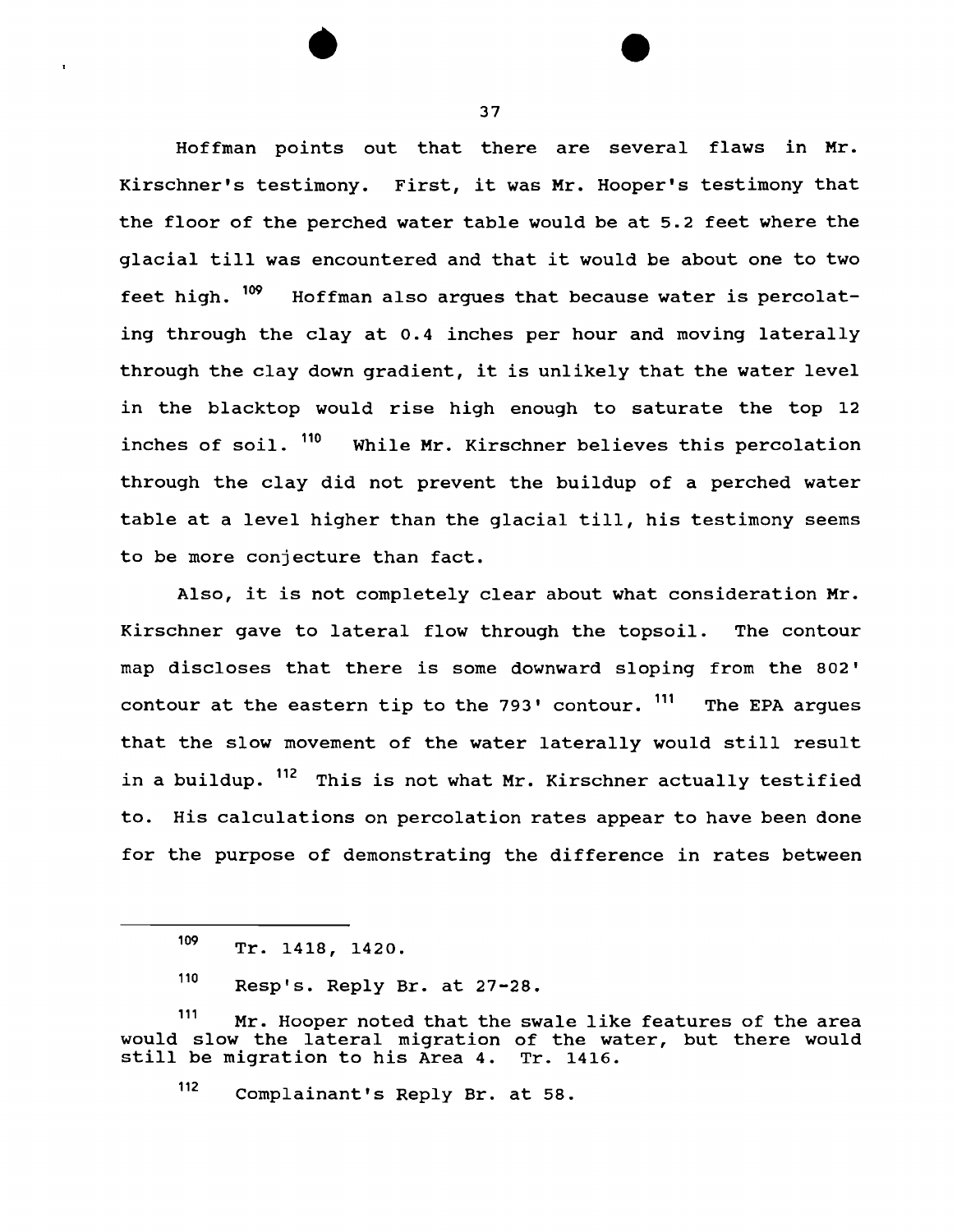the blacktop soil and the clay, and not to show that the rate of lateral percolation through the topsoil was so slow as to contribute to the creation of the perched water table. <sup>113</sup>

There is also other evidence casting doubt about the propriety of the Corps delineation insofar as it includes Mr. Hooper's Area 2. Apparently, Mr. Rogner in including this area in his delineation relied on what he considered to be the concordance of soils and vegetation. <sup>114</sup> Mr. Hooper's soil boring 11, which is the only boring in his Area 2 (but outside the delineated area) apparently showed soil which did not meet the Muskego criteria. <sup>115</sup> The slope from the 793' to the 800' contour, which was the basis on which Mr. Rogner modified the Muskego mapping on the SCS Soil Survey, is approximately 2.2%, which is consistent with Markham, an upland soil, as well as with Muskego. 116

 $113$  See Tr. 2683-2685. The EPA also argues that Hooper's Area 2 is concave. Complainant's Reply Br. at 60, n. 2. The topographical map shows that the filled area is a depressional area with higher ground on the north, east and south, but not that the slope toward the west is concave so as to impede the flow of water. One possible explanation is that saturated conditions in Mr. Hooper's Area 4 in the early spring would also obstruct the lateral flow of the water westward thereby contributing to the buildup of water in Mr. Hooper's Area 2. See Tr. 1423. If this were a water in Mr. Hooper's Area 2. See Tr. 1423. factor, however, it would seem that Mr. Kirschner would have mentioned it.

 $114$  Tr. 203.

<sup>115</sup> Tr. 1666-1667.

<sup>116</sup> Tr. 185-186. CX 8, pp. 99, 103, 108. In some parts, the Corps' delineation includes slopes that appear to be as steep as the area excluded. See Tr. 1663-1664. See also RX 21(a).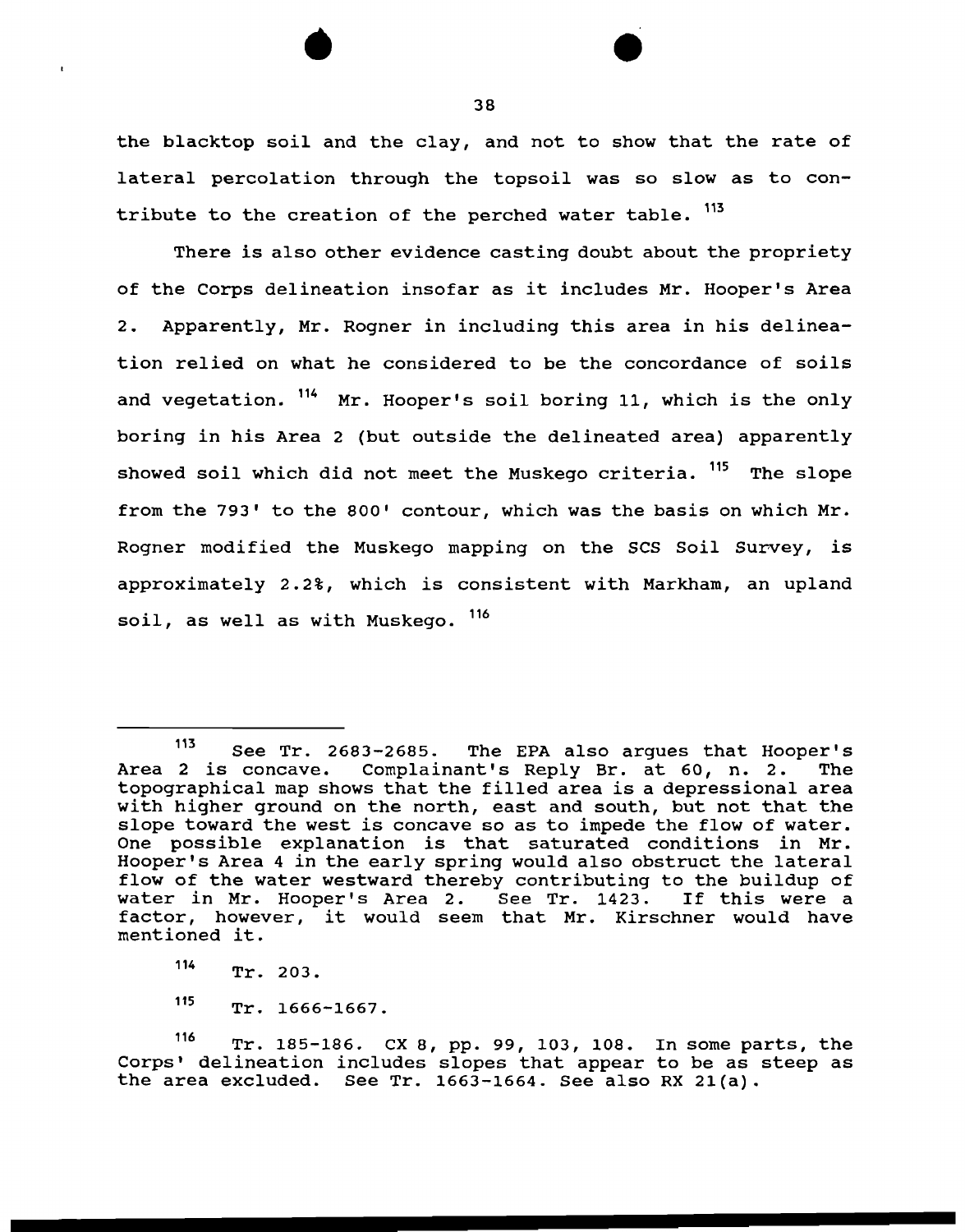The evidence does support the Corps' wetland delineation up to the 795' contour, on a line roughly coinciding with the line between Mr. Hooper's soil Areas 4 and 2.  $117$  It is inconclusive on whether the necessary vegetation, soils and hydrology are present east of that line. Accordingly, I find that the evidence does not support the Corps' delineation east of the 795' contour.

# Conclusion as to Corp's Delineation

# A. General Consideration

Hoffman argues that the definition of wetlands adopted by the Corps and the EPA does not give adequate notice of when an area is subject to Section 404 jurisdiction. <sup>118</sup> The definition is clear enough as to what elements identify a wetland, namely, the degree and duration of its wetness and the type of vegetation prevalent on it. <sup>119</sup> This conclusion is confirmed by the fact that the

<sup>117</sup> Hoffman argues that the hydric soils do not extend east of the 793' contour. Resp's. Br. at 57. Even Dr. Sanders, however, agreed that Muskego soil could have extended to the 795' contour. Tr. 1667. This also borne out by Mr. Hooper's mapping of soil Area 4. ex 10.

<sup>118</sup> Resp's. Br. at 75-76.

<sup>119 &</sup>quot;Inundation" and "saturation" are used in their normal sense of defining a condition of wetness caused by ground or<br>surface water. See e.g., definitions in Webster's New World See e.g., definitions in Webster's New World Dictionary of the American Language (College Ed.). "Prevalent" in its normal sense means widespread. Id. The Corps and the EPA in their manuals have applied it in the narrower sense of over 50% of the dominant species being hydrophitic. Tr. 361-362. See also CX 15, p. 16; RX 5, p. 9. conceivably, there could be instances when the Corps and the EPA would not take jurisdiction even though the vegetation parameter would be literally met. The wording, vegetation parameter would be literally met. nevertheless, is clear enough to put a party on notice that if the wetlands vegetation in an area is widespread, the area is potentially subject to Section 404 jurisdiction and the party should act accordingly.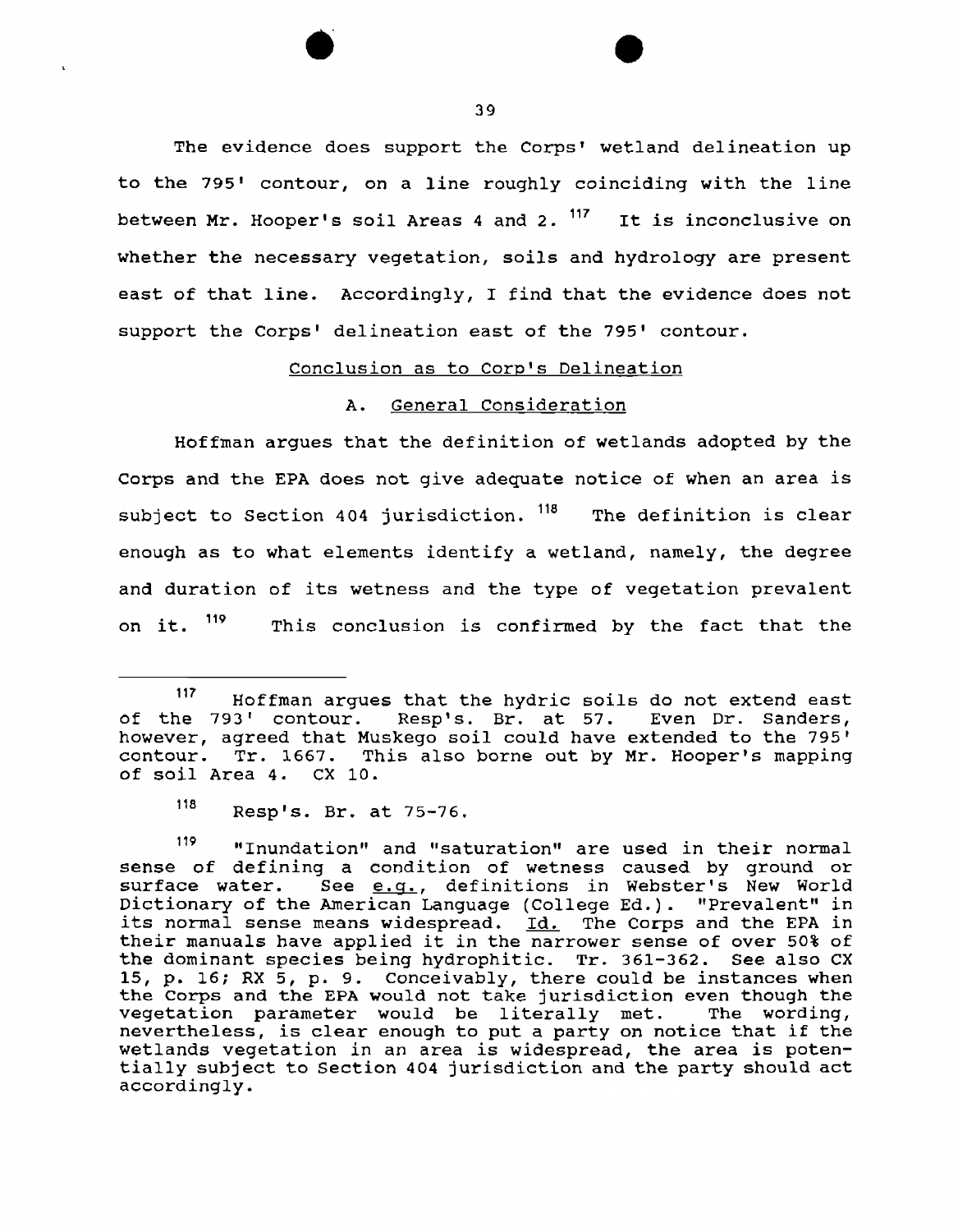definition has been considered by the courts on numerous occasions. None have found it ambiguous or indefinite. Instead, the questions have turned on its application to particular situations. See  $e,q,$ United States v. Riverside Bayview Homes, 474 U.S. 121 (1985) (construction of wetlands definition to exclude wetlands that were not subject to flooding by adjacent navigable waters rejected as contrary to the "plain language" of the definition); Avoyelles Sportsmen's League, Inc. v. Marsh, 715 F.2d 897, 916-917 (5th Cir. 1983) (rejecting claim that definition was too vague in construing it to apply to a tract of land which had considerable flooding during a substantial portion of the year and served as a major overflow or backwater area for the Red River). Indeed, Hoffman itself admits that it has no problem with identifying areas that are permanently inundated or saturated as wetlands, such as swamps or bogs, but questions applying the definition to seasonal wetlands. <sup>120</sup> Thus, its argument is not whether the regulation is unclear, but whether it can be reasonably interpreted to include seasonal wetlands, which are saturated only at certain times of the

40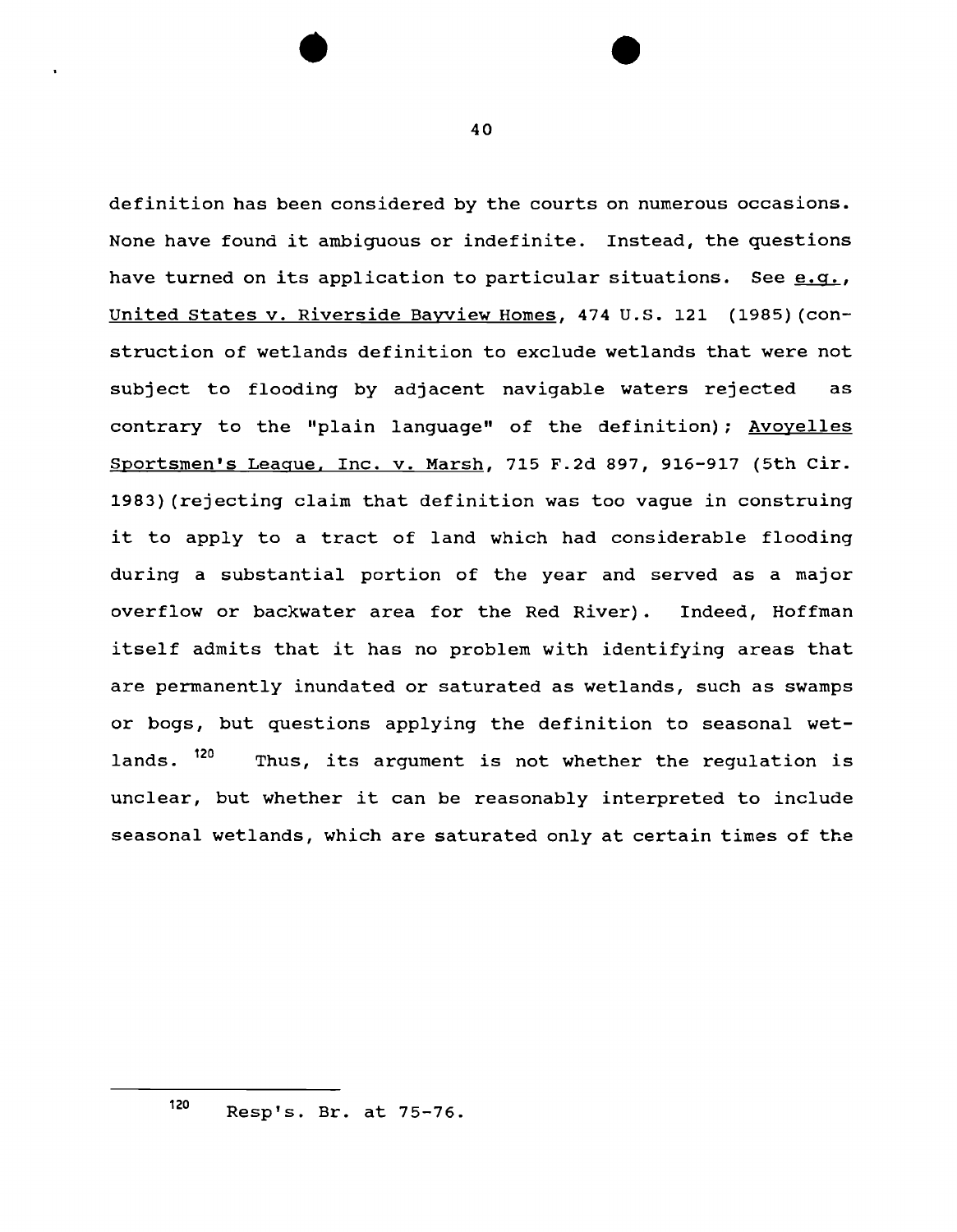year. <sup>121</sup> Read literally, the definition does include seasonal wetlands if they are saturated long enough and frequently enough to support and under normal circumstances do support a prevalence of hydrophitic vegetation.  $^{122}$  In sum, Hoffman's objection is not with the clarity of the definition but with the expansive reading that it fears can be given to it.

Hoffman also argues that the ambiguity in the definition is shown by the difference in identification procedures between the Corps' manual and the EPA's manual. Both agencies, however, have the same definition, and both have to show that the requisite hydrology, soils and vegetation are present. The Corps' manual warns that sole reliance on vegetation can be sometimes misleading because many plant species can grow successfully in both wetlands and non-wetlands. <sup>123</sup> The EPA manual, on the other hand, says that data on soils or hydrology may not be necessary if the area is dominated by one or more obligate wetland species. <sup>124</sup> The question, then, is whether the requisite hydrology can reasonably be inferred from the vegetation alone, not that the hydrology need

<sup>&</sup>lt;sup>121</sup> An area where there is a perched water example, enampic, is finity to be sucurated in the early spring when not later in the year when drier conditions exist. likely to be saturated in the early table, for spring when

<sup>122</sup> All that is required is that the ground be saturated long enough to create anaerobic conditions so that upland plants can no<br>longer thrive. This usually means that the area must be con-This usually means that the area must be continuously saturated within the top 12 inches of soil for seven days or more. See supra, p. 8, n. 12. See supra, p. 8, n. 12.

 $123$  CX 15, p. 10.

 $124$  RX 5, p. 7.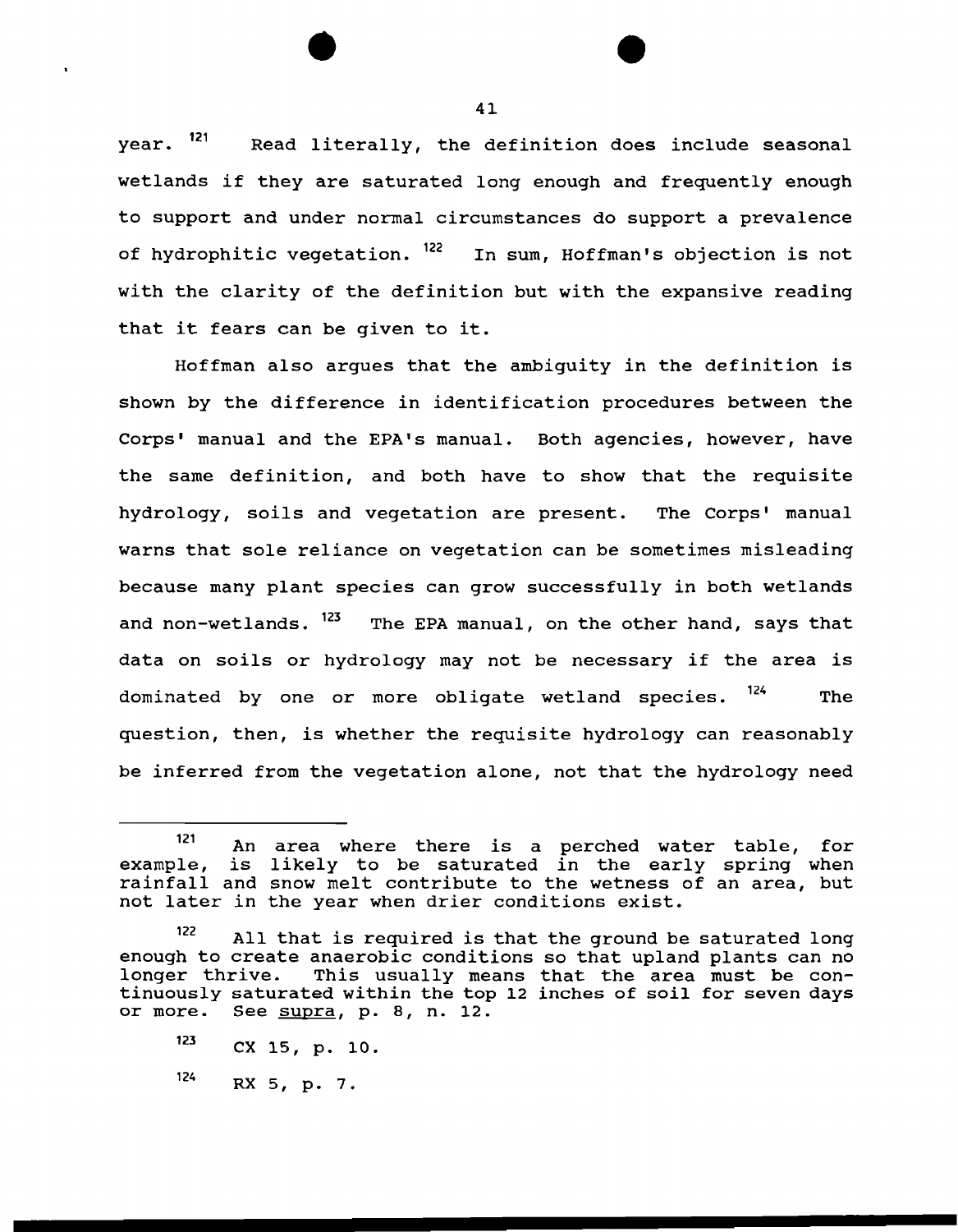not be present. The EPA believes that the necessary hydrological conditions can be inferred when the area is dominated by obligate wetland species which occur more than 99% in wetlands and less than 1% in uplands. <sup>125</sup> Where the area is dominated by facultative plants, the EPA's manual says that data on soils and hydrology should also be obtained.  $126$  The differences, in short, are differences in methodology and not in definition. Given the probability of an obligate wetland plant appearing on wetlands, the EPA premise that land dominated by obligate wetland plants is a wetland seems reasonable. If Hoffman is confused by what it sees as the difference in methodology, it is only because it has chosen to make the methodology controlling rather than the definition. This is an unjustified reading of the manual in view of the fact that it is intended to provide guidance only on how to delineate a wetland and approved solely for voluntary use. <sup>127</sup> In any event, Hoffman's argument about the Corps and the EPA arriving at different delineations is theoretical because there is no disagreement between the Corps and the EPA in this case.

If the question before me was whether at the outset the complaint would withstand a motion to dismiss, I would hold that the evidence relied on by the Corps - Mr. Rogner's own site visit, the aerial photo of April 19, 1980, the aerial topographic map of

<sup>125</sup> Both manuals define obligate wetland plants as occurring more than 99% on wetlands. ex 15, p. 18; RX 5, p. A-4.

<sup>126</sup> RX 5, p. 12.

 $127$  CX 15, p. 1.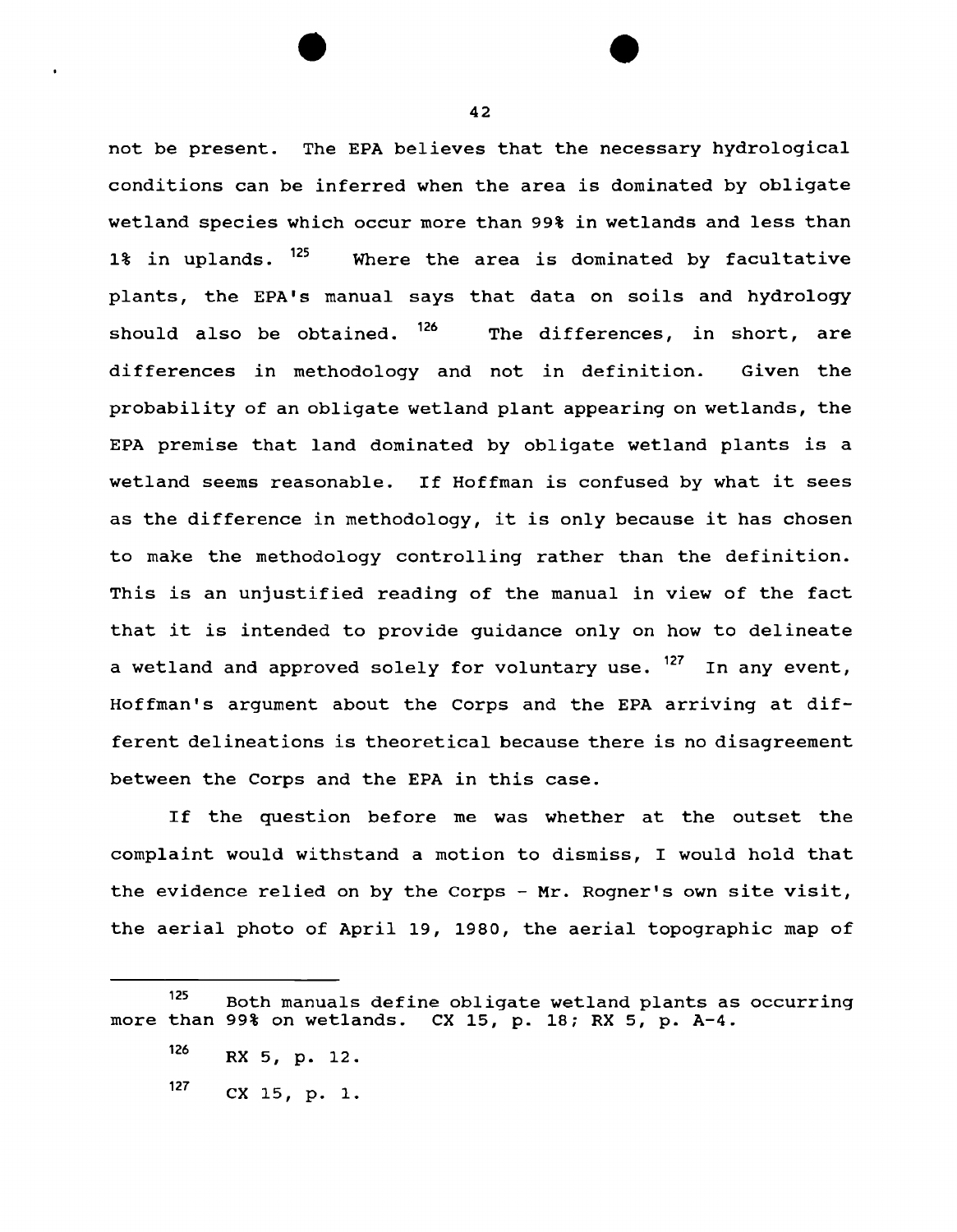May 15, 1979, the SCS Soil Survey, the National Wetland Inventory Map, and the soil borings of Mr. Hooper - is sufficient to make a prima facie case in support of its assertion of Section 404 jurisdiction. The question before me, however, is whether the EPA has shown by the preponderance of the evidence, after considering the entire record and taking into account whatever evidence fairly detracts from the Corps' delineation, that wetland areas have been filled. Thus, while the thoroughness of the Corps investigation initially is in the Corps' discretion, if the investigation is not thorough enough, the Corps and the EPA do run the risk of having their assertion of Section 404 jurisdiction rejected on review.

### Area A

The weight of the evidence does support a finding that there is a wetland in Area A. I find, however, that it encompasses a smaller area than that delineated by the Corps. <sup>128</sup>

<sup>128</sup> Mr. Rogner's delineation based on interpreting the 1980 aerial photo as to the presence of wetland vegetation and the finding of a W.E. at 803.8 feet on the 1979 topographic map must be evaluated against the fact that the draft National Wetland Inventory Map showed a smaller area as having wetland vegetation.<br>See Tr. 174; RX 21(a), 21(c) and 21(f). The SCS Soils Map also See Tr. 174; RX 21(a), 21(c) and 21(f). showed a smaller area as having hydric soils. RX 21(e). In assuming that wetlands hydrology extends into the non-hydric soils on the basis of the W.E. shown in the 1979 topological map, Mr. Regner does not appear to have taken into account that heavier than average rainfall could have contributed to the depth of the<br>ponding. Supra, p. 28. The evidence, however, does point to a  $Supra$ , p. 28. The evidence, however, does point to a perched water table in this depressional area which could produce pending in the spring for a sufficient deviation to create an anaerobic condition. See ex 10 (free groundwater encountered above till in Area 3); CX 6, p. 212 (features for Peotone Soil). On evaluation of the entire evidence, I believe that the area mapped as hydric soils in the scs soils Map should be given the greatest weight in delineating the wetland.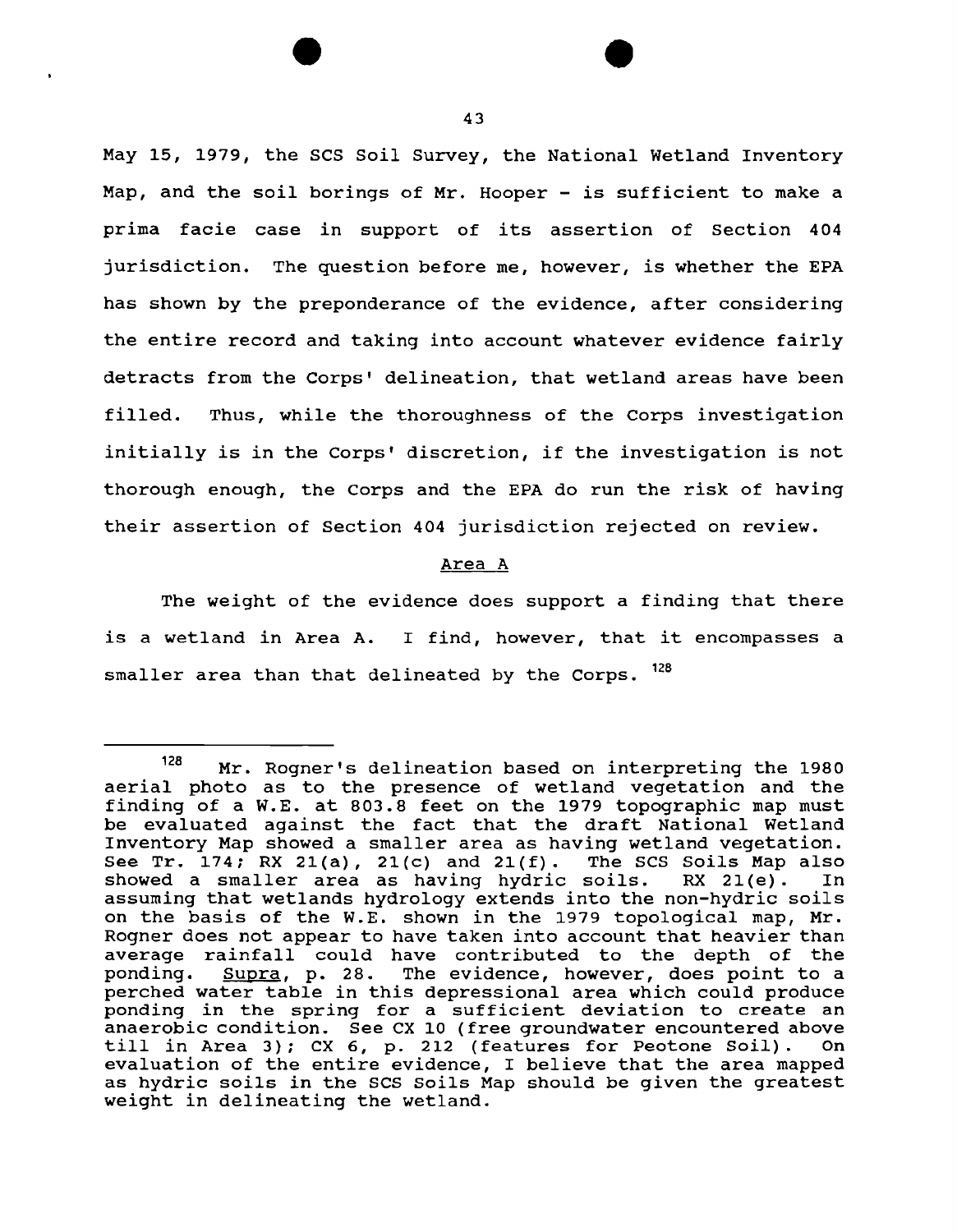A question also raised by Hoffman is whether Area A, even if it is a wetland within the Corps and EPA definition, is subject to Section 404 jurisdiction.

Jurisdiction over wetlands rests upon their qualifying as "waters of the United States." Congress intended "waters of the United States" to reach to the full extent permissible under the Constitution. United States v. Lambert, 695 F.2d 536, 538 (11th Cir. 1983); Natural Resources Defense Council, Inc. v. Callaway, 392 F. Supp. 685, 686 (DDC 1975). Enforcement of Section 404, however, is accomplished through the regulations. Under the Corps and EPA regulations, jurisdiction over waters of the united States as it applies to intrastate wetlands is spelled out in two sections.

First, waters of the United States is defined as meaning "intrastate ... wetlands ... the use degradation or destruction of which could affect interstate or foreign commerce including any such waters."  $129$ 

Second, "waters of the United States" is defined as meaning "[w)etlands adjacent to waters (other than waters that are themselves wetlands)" that are identified in the definition of waters of the United States.  $130$  "Adjacent" is defined as follows:

> The term "adjacent means bordering, contiguous, or neighboring. Wetlands separated from other waters of the United Stated by man-made

 $130$  33 C.F.R. 328.3(a) (7), 40 C.F.R. 230.3(s) (7).

 $129$  33  $230.3(s)(3)$ . C.F.R. Section 328.3{a) {3), 40 C.F.R. Section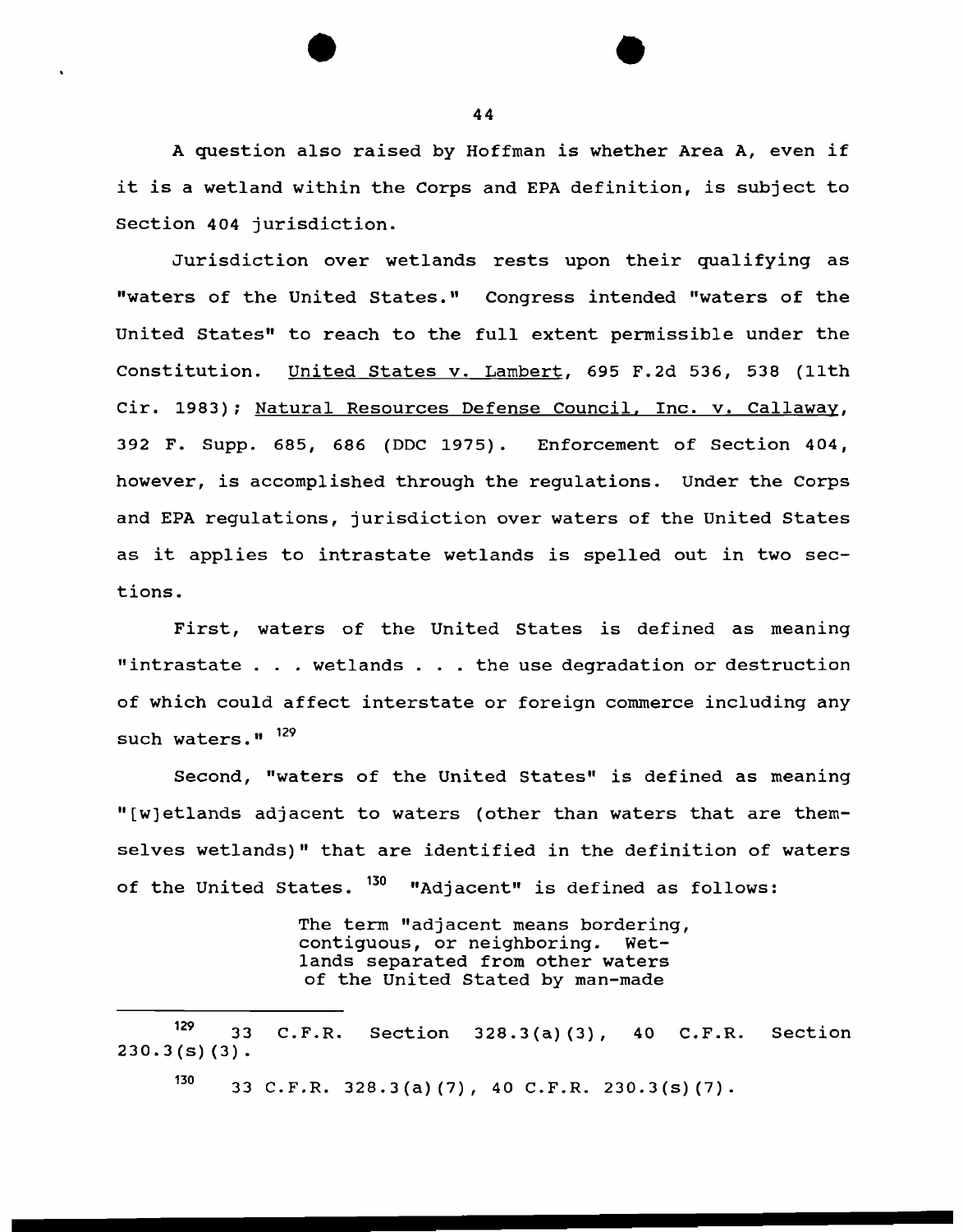dikes or barriers, natural river berms, beach dunes and the like are "adjacent wetlands." <sup>131</sup>

The EPA asserts jurisdiction over Area A on two grounds.

First, it argues that it is "adjacent" to the Schaumburg Branch even though it is approximately 750' away. <sup>132</sup>

The EPA has not shown that Area A has any surface or groundwater connection with the Schaumburg Branch. <sup>133</sup> The EPA arques that Area A did perform sediment trapping and flood control functions.  $134$  This is apparently because of its bowl shape.  $135$ Contrary to what the EPA argues, however, it does not appear, to have performed these functions in connection with drainage into or the possible flooding of the Schaumburg Branch. <sup>136</sup>

Area A is not bordering on or contiguous to another waters of the United States within the normal meaning of bordering or contiguous. The word "neighboring'', in itself, provides no key to how distant an isolated wetland can be and still be considered neighboring. The examples given in the second sentence of the

135 Tr. 1716-1717, 2541-2542.

 $136$  See  $e.g.$  CX 9; Tr. 2197-2198.

 $131$  33 C.F.R. 328.3(c), 40 C.F.R. 230.3(b).

 $132$  Complainant's Br. at 52-53, Reply Br. at 69-70.

<sup>&</sup>lt;sup>133</sup> See Tr. 2311. There also appears to be no drainage<br>ction between Area A and the lake to the north. Tr. 2458connection between Area A and the lake to the north. 2459. See CX 32 for the lake. Water drains into Area A from the immediately surrounding areas, collects in the bowl and then slowly evaporates or dissipates. Tr. 1386-1387, 1405-1406.

<sup>134</sup> Complainant's Br. at 53.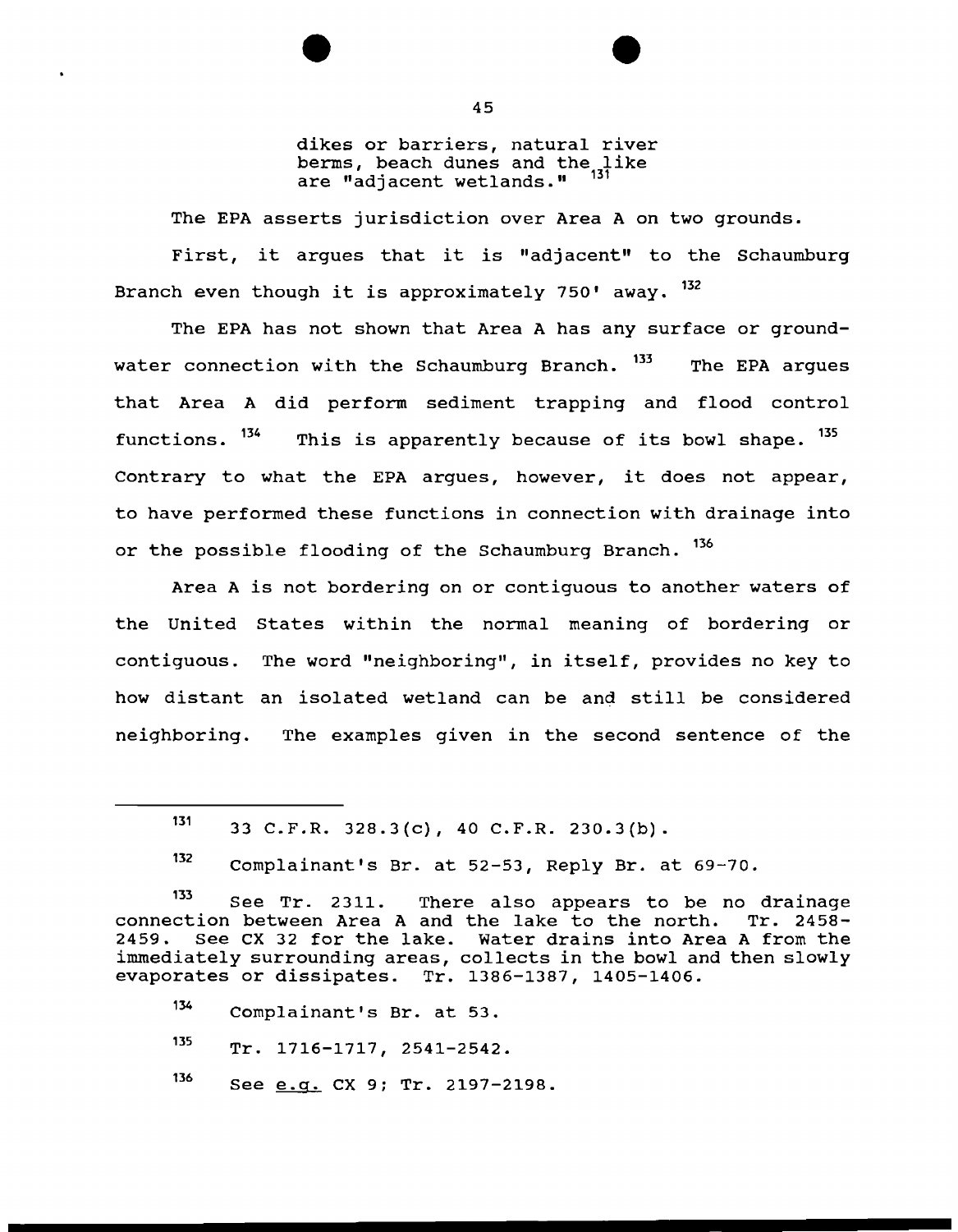definition are not helpful for Area A is not separated from the Schaumburg Branch by man-made dikes or barriers, or natural river berms, or beach dunes. If the cases are looked to for guidance, those cited by the EPA are all instances where the wetland was in much closer proximity to what was clearly waters of the United States as defined by the Corps and the EPA, or had a direct drainage connection into those waters.

In United States v. Riverside Bayview Homes, 474 U.S. 121 (1985), the filled wetland was part of a larger area that extended to Black Creek, a navigable waterway. The court held that this was sufficient to make it a part of the waters of the United States as a wetland adjacent to a navigable waterway, and it reversed the lower court's holding that it had to be subject to flooding by a navigable waterway. 474 U.S. at 131.

In United States v. Byrd, 609 F.2d 1204 (7th Cir. 1979), the wetland did appear to border upon a lake which was a navigable water, but was higher than the lake. The landowner argued that there was a natural barrier that prevented the wetland from ever being inundated by water from the lake and that the regulation required proof that the wetlands were inundated by waters from the lake. The district court rejected this argument, which ruling was upheld on appeal. 609 F.2d at 1208, 1211.

In Conant v. United States, 786 F.2d 1008 (11th Cir. 1986), the facts are difficult to ascertain. The Corps, however, did find that the land in question lay in a wetlands area of the Santa Fe River and that it trapped undesirable pollutants and sediments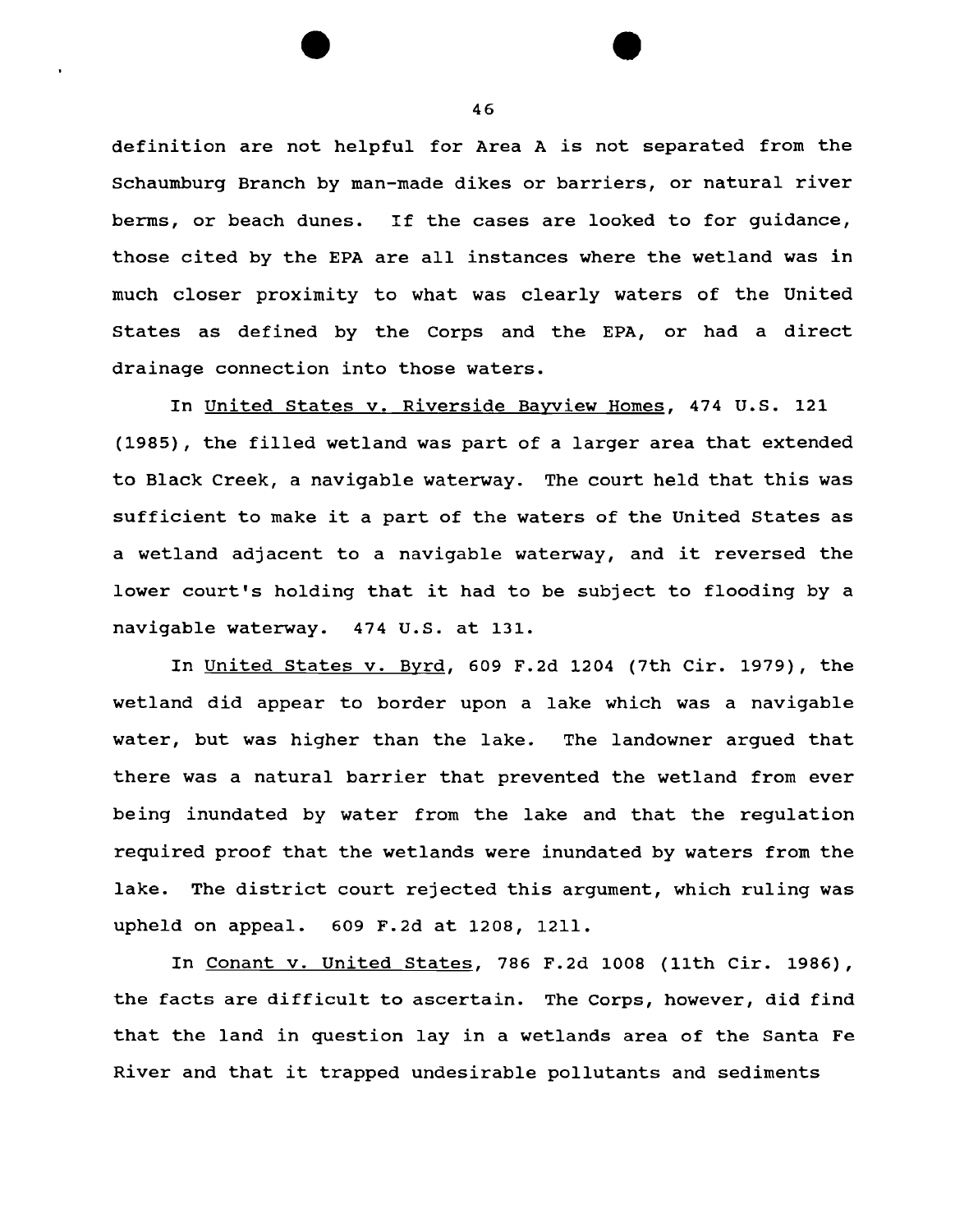before they reached the area. Any such connection between Area A and Schaumburg Branch has not been established in this case.

In United States v. Lee Wood Contracting, 529 F.Supp. 119 (E.D. Mich. 1981) the exact facts are also difficult to discern. Again, however, it does appear that water from the land in question did eventually drain into the Quancassee River, a navigable water. Specifically, the court found that there was a direct water connection between the Terry Drain alongside which the land was located and the river. 529 F.Supp. at 120-121. The court held that this was sufficient to make it an adjacent wetland even though it was at some distance from the river.

There is no evidence here of any direct connection between Area A and the Schaumburg Branch. The water flows into Area A and stays there. There is also no basis for determining if Area A has any effect on the Schaumburg Branch, because it simply cannot be determined what the drainage or flow of water would be if Area A were not there.

"Adjacent" in its ordinary meaning connotes some spatial consideration. The courts, however, have extended it to include wetlands which can affect the water quality and aquatic ecosystems of nagivable waters. As I read the cases there still must be some showing that the wetland to be an adjacent wetland must have some effect on the water quality and aquatic ecosystems of the waters of the United States it is claimed to be adjacent to, even though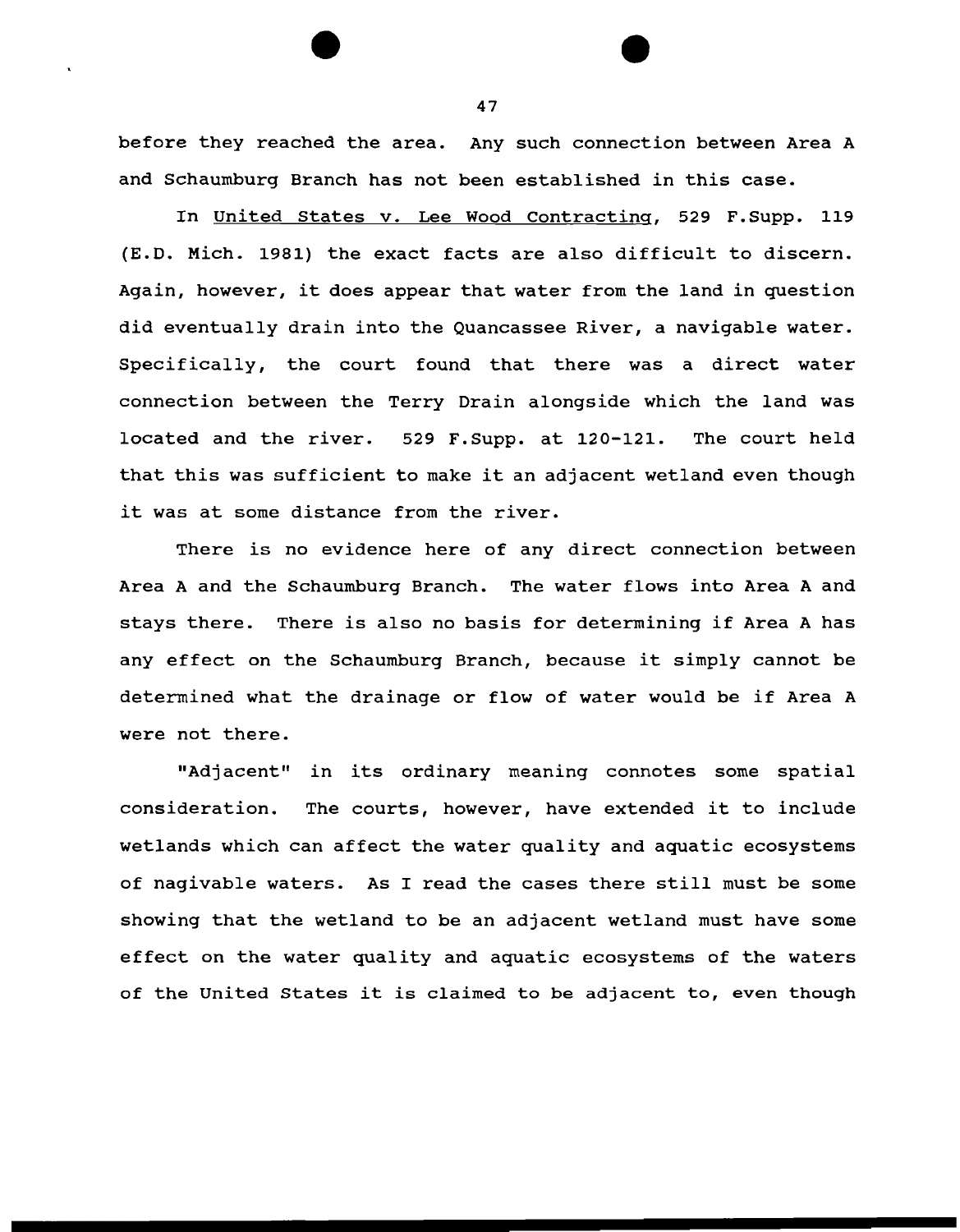it may not be significant. <sup>137</sup> In short, neither the facts nor the case law support the EPA's construction of adjacent as applying to Area A and I find that Area A is not, therefore, an adjacent water within the meaning of the regulations.

The other grounds for asserting jurisdiction over Area A under the regulation is that it can be used potentially by migratory birds. <sup>158</sup> There is no evidence that any migratory birds actually used the area.  $^{139}$  Wetlands that "could affect" interstate or foreign commerce are part of the waters of the United States under the regulation. There is no evidence, however, that Area A contains any characteristic that would render it any more attractive to birds than any other land that at one time or another contains water. As Mr. Gerald Bade, a fish and wildlife biologist with the Fish and Wildlife Service, stated in testifying about the potential use of the area by waterfowl, "I have seen ducks sitting in puddles in a parking lot. <sup>140</sup>

To sum up the evidence, Area A is an isolated depressional area of about 1 acre in size.  $141$  It has not been shown to have

139 See Tr. 792-793, 932.

<sup>140</sup> Tr. 542. Area A is not a prairie pothole, which is the nesting grounds for North American waterfowl. Tr. 567. prime nesting grounds for North American waterfowl.

141 According to the Corps' delineation, Area A is approximately 1.41 acres. RX 16. The actual wetland has been found to be smaller than the area delineated by the Corps. Supra, p. 43.

<sup>137</sup> See United States v. Riverside Bayview Homes, 474 u.s. at 135, n. 9.

<sup>138</sup> Complainant's Br. at 53-54, Reply Br. at 70-73.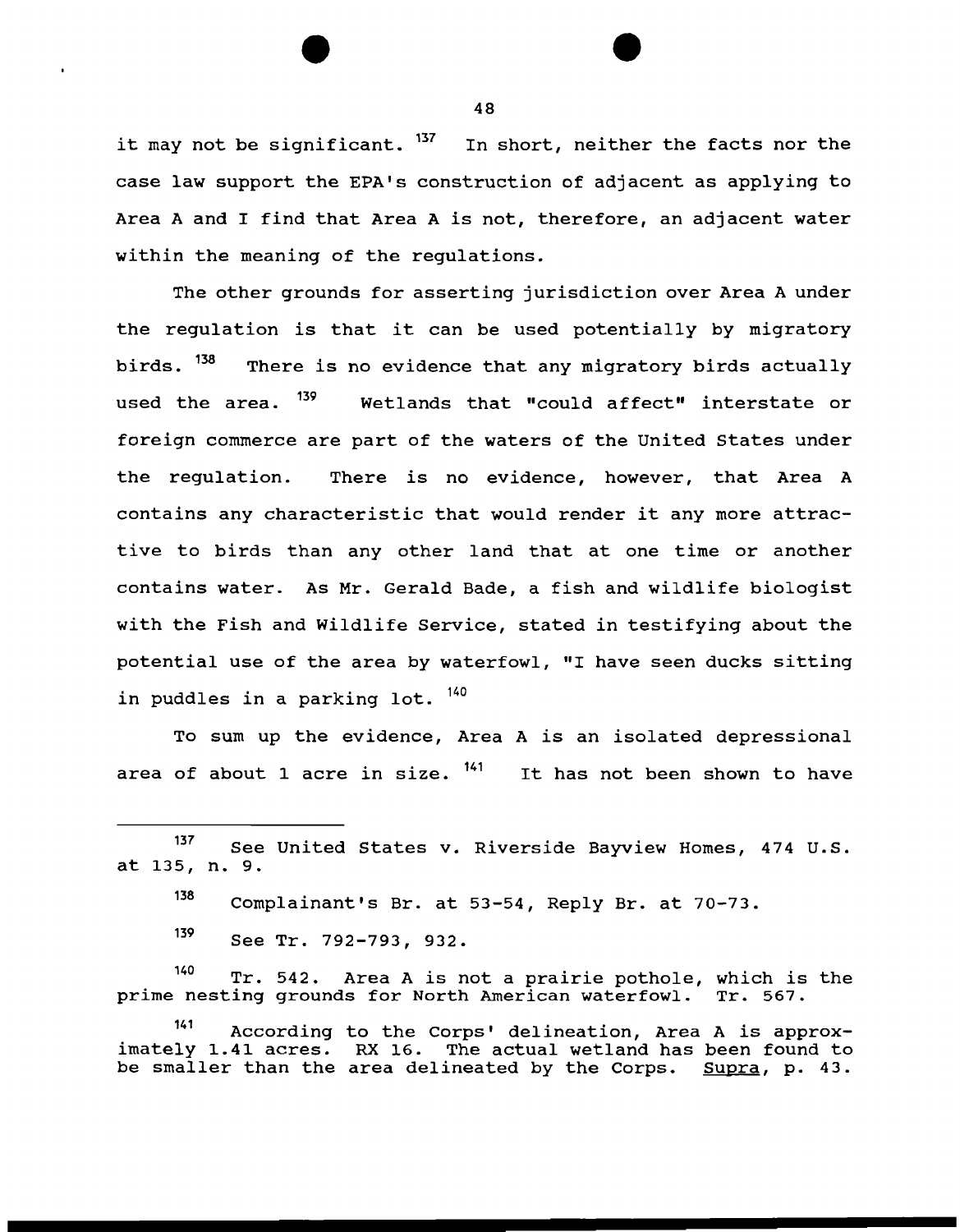any connection with waters of the United States, as defined in the regulations, except as all waters can be considered to be hydrologically interconnected. Potentially it could be used by migratory birds, although it does not appear to play any special role in their ecology. The extent to which it would be used and indeed that it would have any effect at all on migratory birds is questionable. It seems to me that to include Area A as a wetland subject to Section 404 is tantamount to making all wetlands subject to Section 404 jurisdiction. Congress may indeed have jurisdiction under the Clean Water Act to put all wetlands under Section 404 jurisdiction but we are dealing with the construction of a regulation. The regulation qualifies wetlands subject to regulation by requiring that they be adjacent wetlands or that their destruction could affect interstate commerce. It is not an adjacent wetland for the reasons noted above. As to the possible effects on migratory birds, the rationale for asserting jurisdiction is that the area is a wetland. It is reasonable to construe the regulation, accordingly, as meaning more than the theoretical possibility that the area could be used by migratory birds, which presumably would also be true of many other areas besides wetlands. In this respect, it is relevant to consider a memorandum commenting on the Clean Water Act's jurisdiction over isolated waters, by Francis s. Blake, then General Counsel of the EPA, written in September 1985. After summarizing the legislative history, Mr. Blake stated as follows:

49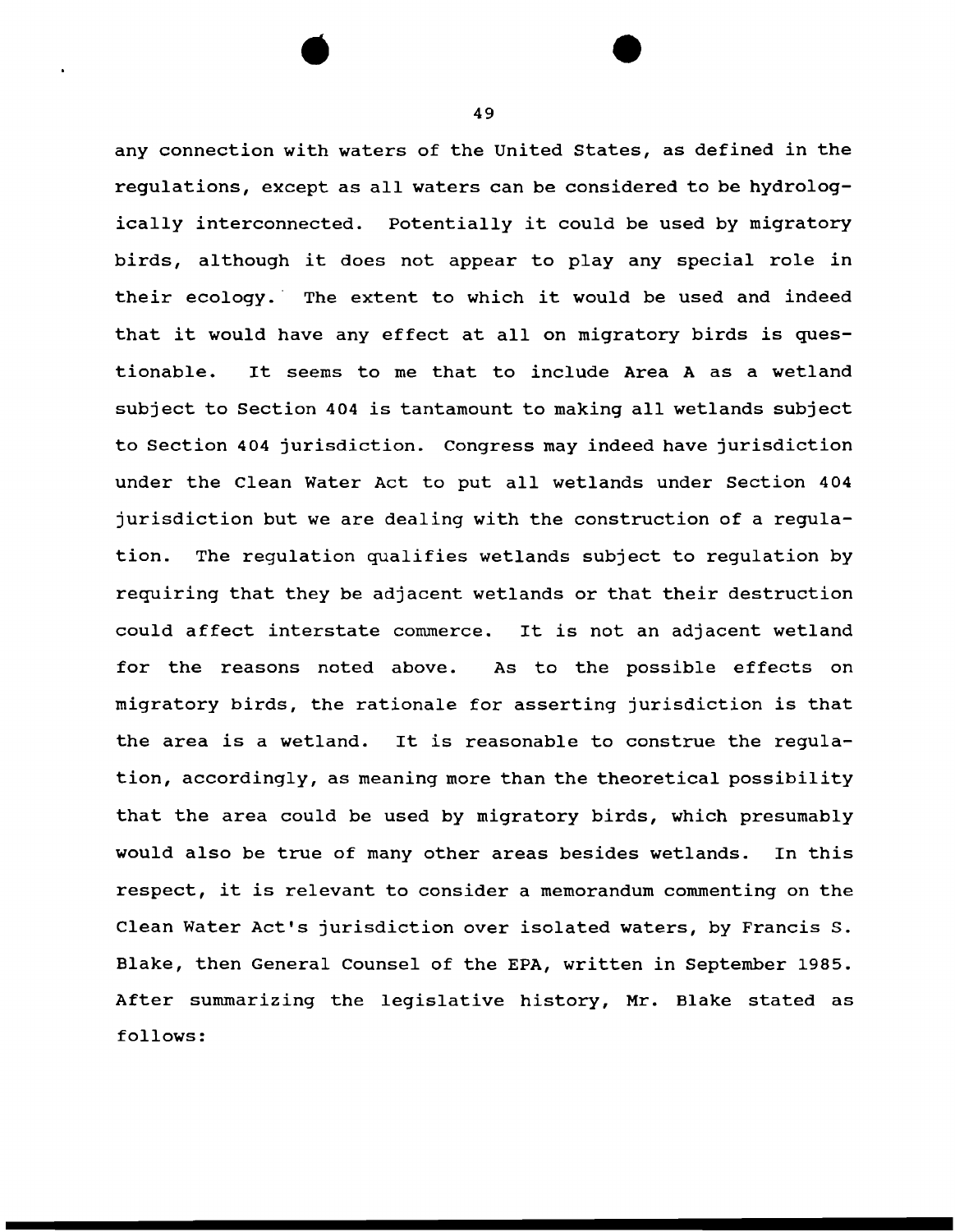With this background, I now turn to the specific question at hand. In simplified terms, the answer is that if the evidence reasonably shows that the waters "are used or would be used" by migratory birds or endangered species, it is covered by EPA's regulation. Of course, as the preamble to the 1979 regulation points out, the clearest evidence would be evidence showing<br>actual use in at least a portion of the stream. In actual use in at least a portion of the stream. addition, if a particular waterbody shares the characteristics of other waters whose use by and value to migratory birds is well established and those characteristics make it likely that the waterbody in question will also be used by migratory birds, it would also seem to fall clearly within the definition (unless, of course, there is other information that indicates the particular waterbody would not in fact be so used).

It has not been shown by the preponderance of the evidence that Area A has characteristics whose use by and value to migratory birds is well established and that it is likely that it will be used by migratory birds.

In sum, I am unwilling to construe the regulation as including an isolated wetland like Area A, when there is a considerable doubt as to whether such construction was intended by the drafters. Accordingly, I find that Area A is not a "waters of the United States" within the meaning of the regulation.

### Area B

The preponderance of the evidence does support the Corps' delineation of filled Area B, with the exception of the area east of the 795' contour line, where the requisite hydrology was not shown, and the northern end which admittedly had not been filled.

Hoffman argues that the Corps in its delineation did not take account of the fact that drainage into the southeastern part had

 $142$  CX 22.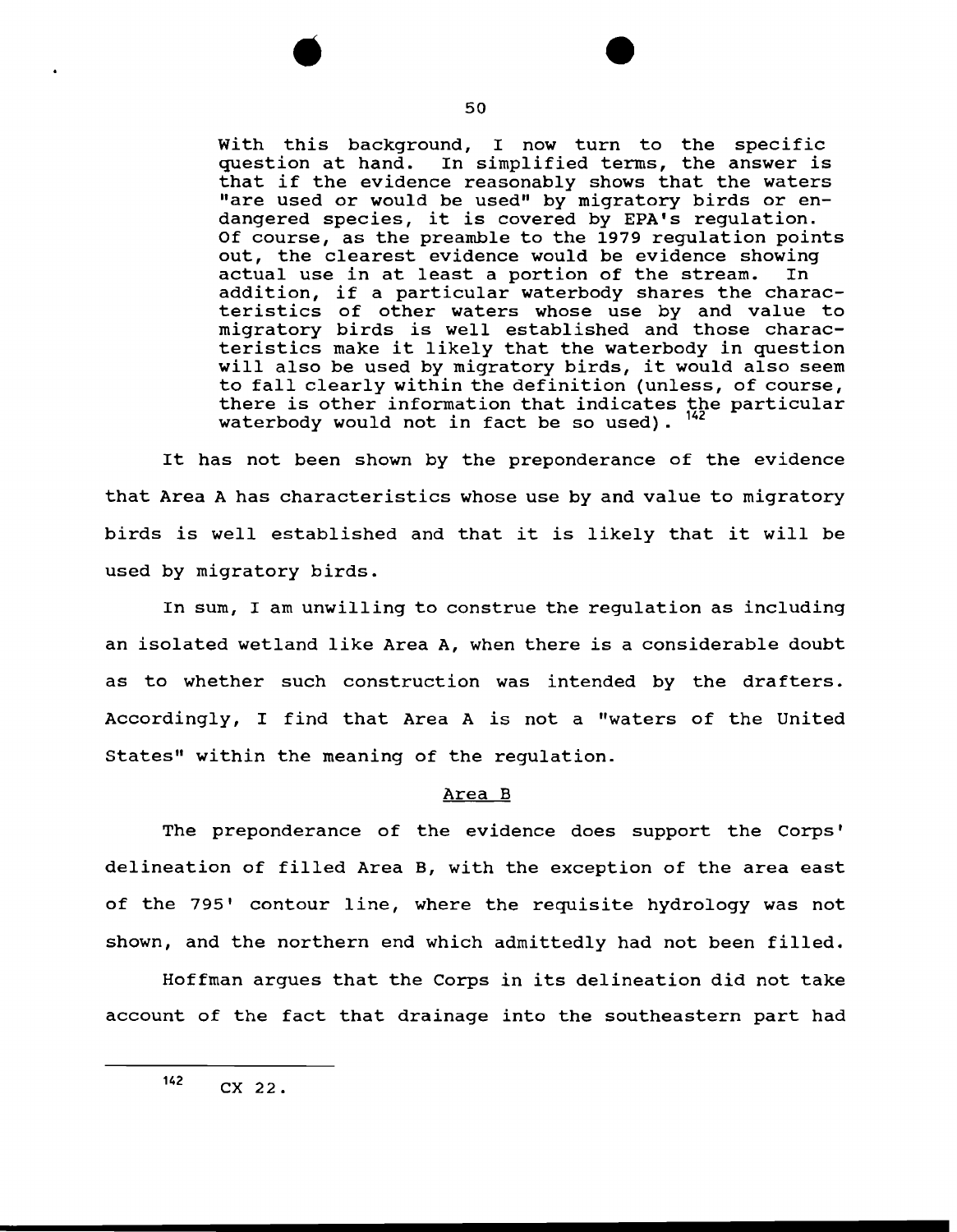been altered by off-site development. <sup>143</sup> Mr. Bruce Kirschner disagreed that wetlands hydrology had been cut off from Area B. He pointed out that there was an extensive drainage from the upland part of Victoria Estates into Area B, and there was also a groundwater flow into the area. <sup>144</sup> It was also his opinion that the straight drain across the southeastern arm into which water east of the site flowed was ineffective in draining the area. <sup>145</sup>

The testimony of Mr. Kirschner is more persuasive than Dr. straw's. Dr. Straw's testimony assumes that it was the drainage into the area from outside that created the hydrology necessary for a wetland, without giving consideration to whether drainage from the upland part of Victoria Crossing was not also a principal factor. coupled with this is the fact that his testimony was inconclusive on whether there was, less water entering into the east drain after the development of Partridge Hills than before. He did testify that he thought there was but the basis for his opinion is obscure since he also testified that it has not been established either way.  $146$  While Mr. Kirschner also testified only generally to the drainage into the southeast arm, his testimony is consistent with the other evidence of wetland hydrology of Area B.

145 Tr. 2687, 2693-2694, 2703-2704.

146 See Tr. 2369-2370, 2376-2377, 2461.

<sup>143</sup> Resp•s. Br. at 58-60.

<sup>&</sup>lt;sup>144</sup> Tr. 2671-2674. Most of the run-off would be as surface<br>water. Tr. 2836. The drainage from the upland portion of Victoria Tr. 2836. The drainage from the upland portion of Victoria Estates into Area B was also confirmed by Mr. Hooper. Tr. 1388- 1389, and admitted by Dr. straw. Tr. 2255, 2270.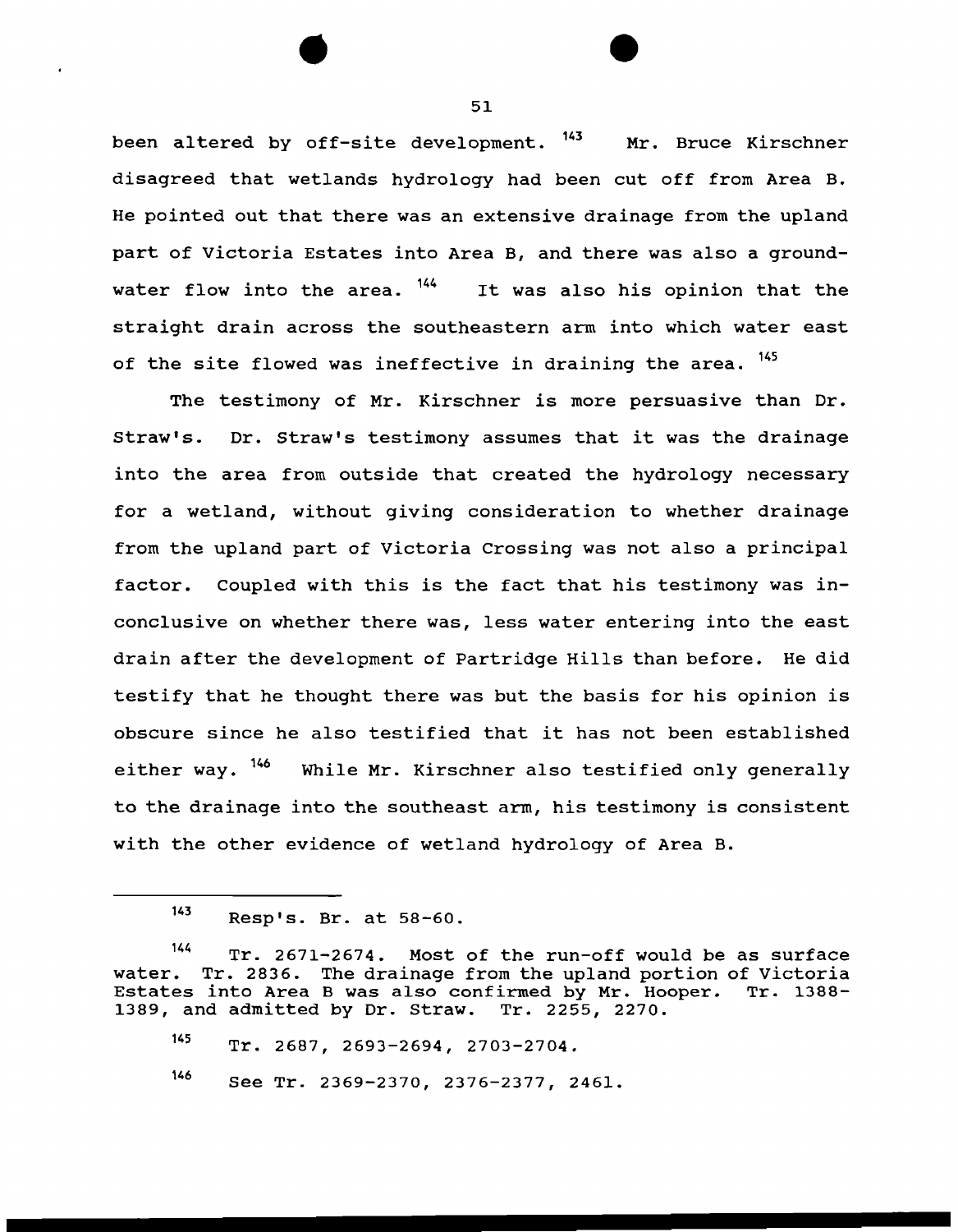I conclude, then, that Hoffman has violated Section 301 of the Clean Water Act by a discharge of pollutants from a point source into navigable waters without a Section 404 permit.

#### The Penalty

Section 309(g), 33 u.s.c. Section 1319(g), authorizes the Administrator to assess a penalty not to exceed \$10,000 for each day of violation of unpermitted fill, up to a maximum of \$125,000. When determining the penalty, the Administrator is directed by Section 309(g) (3) as follows:

> In determining the amount of penalty assessed under this subsection, the Administrator or the Secretary, as the case may be, shall take into account the nature, circumstances, extent and gravity of the violation, or violations, and, with respect to the violator, ability to pay, any prior history of such violations, the degree of culpability, economic benefit or savings (if any) resulting from the violation, and such other matters as justice may require.

The penalty proposed by the EPA is the maximum penalty of \$125,000.

The starting point is that Hoffman knew or should have known that there were wetlands on the site. On November 13, 1984, Hoffman was sent a copy of natural resources assessment sent to the Village of Hoffman Estates in connection with Hoffman's petition to rezone the tract. This assessment specifically mentioned the presence of wetlands on the parcel on the south and west. It stated specifically that "[a)ny work that is done in the wetland should be done under the auspices of these agencies having regulatory authority to protect wetlands," and mentioned the Corps'

'·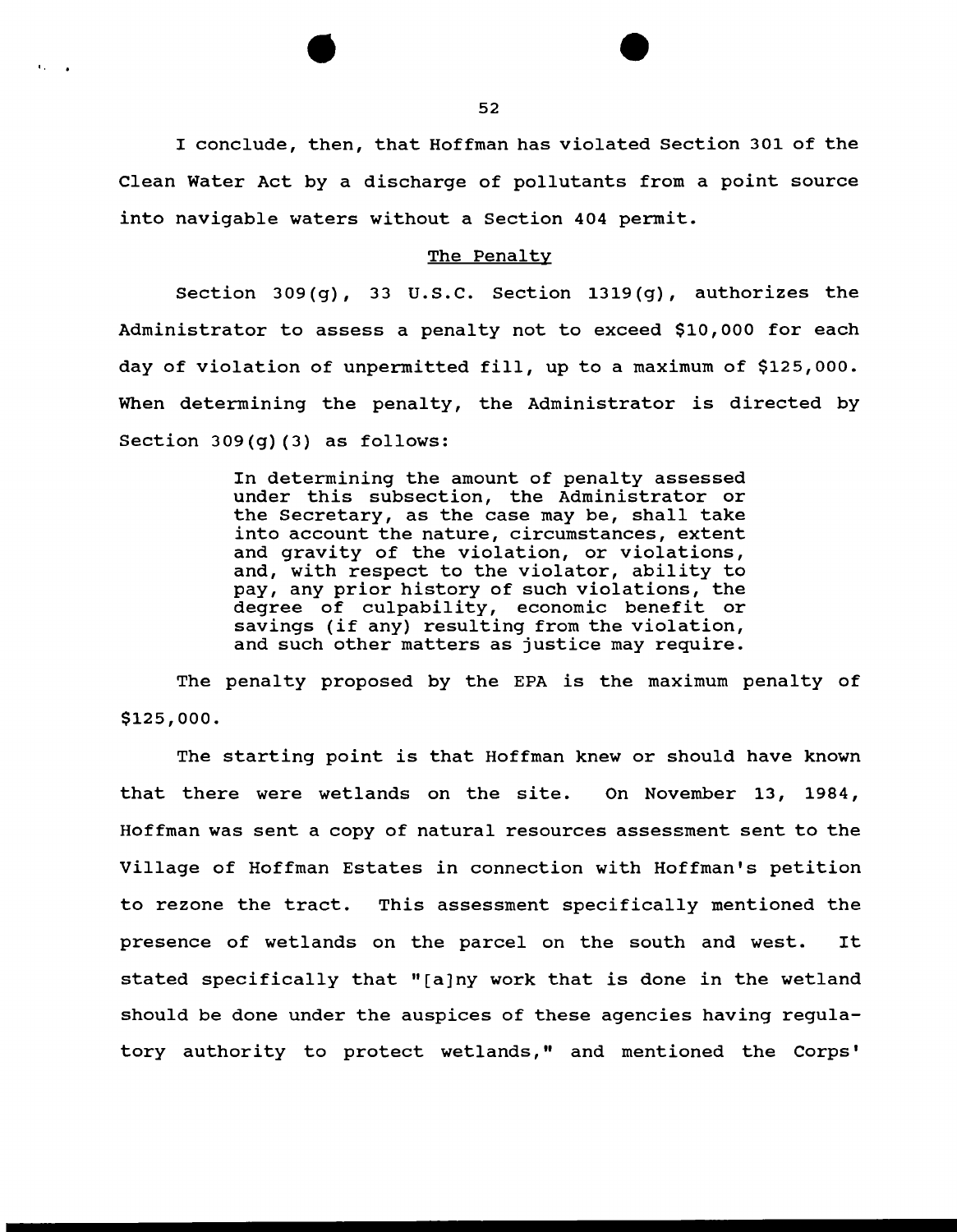Regulatory Function Branch as the agency to be contacted. <sup>147</sup> This report was entered as a Hoffman exhibit at a meeting of the Plan Commission for the Village of Hoffman Estates at which Mr. William Griffin, a Vice President of Hoffman was present. <sup>148</sup> During the meeting two of the members of the Commission commented on their concern over wetlands being filled in.  $^{149}$ 

It is Hoffman's contention that it was nevertheless unaware of any permit requirements for filling in wetlands. <sup>150</sup> The permit requirements were the subject of published regulations and of court decisions. <sup>151</sup> Hoffman admits to knowing generally that the Corps required permits for certain activities but apparently was not interested enough to familiarize itself with the regulations to determine the extent of the Corps' jurisdiction. <sup>152</sup> This is inexcusable given Hoffman's size and the fact that it was likely

 $\bullet$  ,  $\bullet$  ,  $\bullet$ 

<sup>149</sup> CX 40, pp. 83-84 (remarks of Mr. Bednar); pp. 95-96(remarks of Mr. Chapins). See Tr. 1155.

150 Resp's. Br. at 91; Reply Br. at 4.

151 One such case was Avoyelles Sportsmen's League, Inc. v. Marsh, 715 F.2d 897 (5th Cir. 1983), upholding the regulations.

152 Tr. 1017, 1020-1021, 1201-1202.

 $147$  CX 34.

<sup>148</sup> The report was introduced by Michael Ives, a land planning consultant for Hoffman. ex 40, p. 11; Tr. 1039. Hoffman dismisses the report as providing notice of a permit requirement because it was directed to the Village and Mr. Griffin was not under any obligation to review it. Resp's. Reply Br. at 37. Yet the report was introduced as an exhibit in support of its petition and it is difficult to believe that Hoffman or Michael Ives as its agent would not have read the report to determine what problems were identified.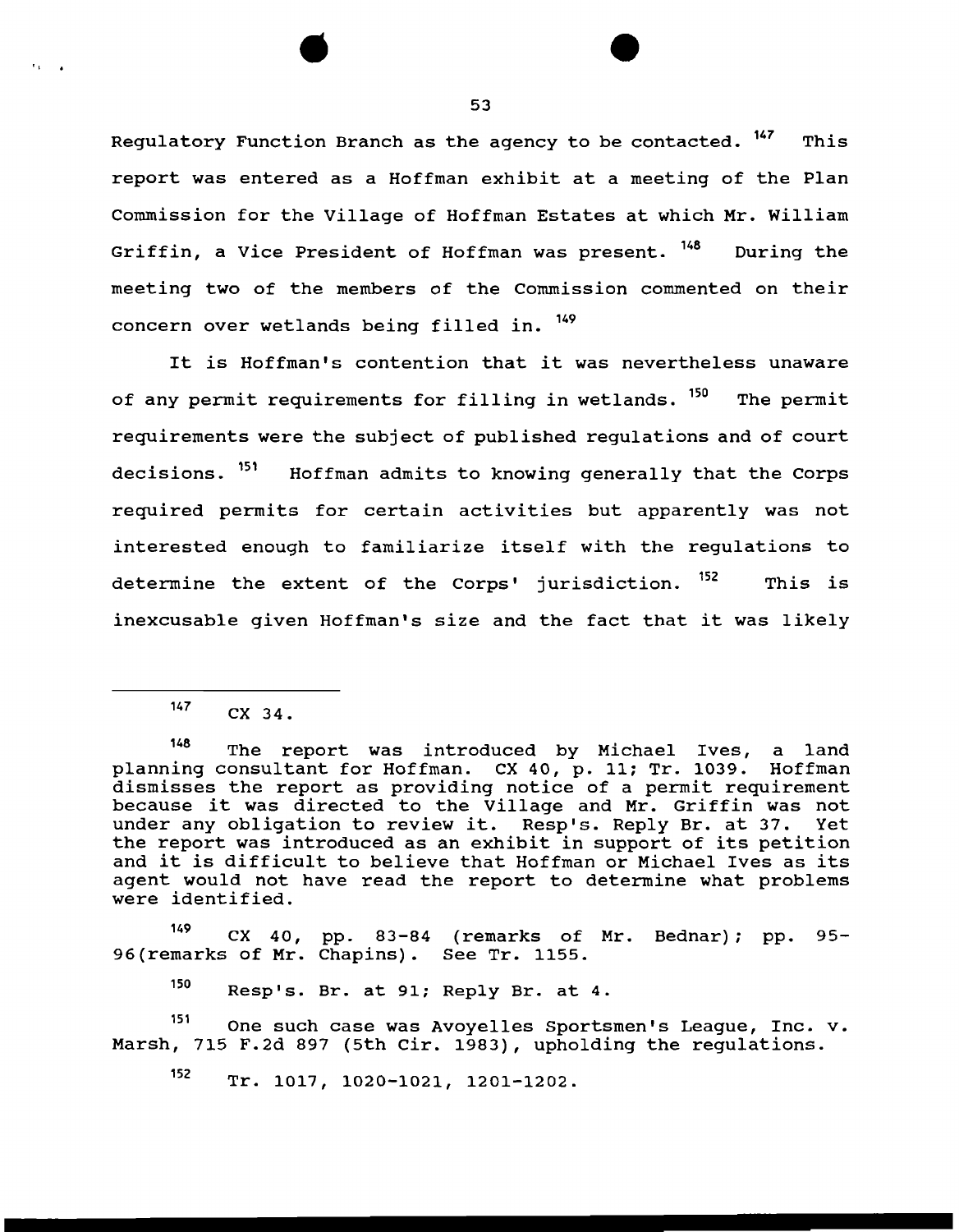to encounter the permitting requirements in its work.  $^{153}$  In short, Hoffman's ignorance of the program may excuse a charge of willful violation but under the circumstances is of little weight as a mitigating factor in appraising Hoffman's culpability.

Hoffman also argues that the amount of acreage involved is relatively small and its value as a wetland was low. There is evidence that Area B did perform several functions associated with wetlands, namely, serving as a habitat for a variety of animals, filtering pollutants from storms and flood-flow alteration. <sup>154</sup> What is in dispute is how important it was in performing these functions. Mr. Regner also testified to seeing erosion problems caused by fill on the site. <sup>155</sup> The Corps as a standard condition of its permit requires that erosion control measures be taken. Hoffman, however, had not taken any. 156

Hoffman's argument that the filled wetland was small and of little value misses the point. The significant fact is that wetlands, a valuable but disappearing ecological resource, have

<sup>&</sup>lt;sup>153</sup> Hoffman is one of the largest developers in the Chicago-<br>area. Tr. 1103. land area.

<sup>54</sup> See, <u>e.g.,</u> Tr. 1728-1733, 2556-2557, 2564-2570, 2574-<br>2575. The predevelopment WET assessment by Dr. Sanders assumed The predevelopment WET assessment by Dr. Sanders assumed that the Victoria Crossing site had not been developed into housing. The post-development assessment assumed that the upland area of Victoria Crossing had been developed, except for Area A. Tr. 1701-1705. Dr. Sanders did not give weight to Mr. Hooper's deposition tstimony that he saw standing water in the southeast arm of Area B or to the fact that cattails dominated the area, but I find his reasons for not doing so unpersuasive. See Tr. 2557.

<sup>155</sup> Tr. 119.

<sup>156</sup> Tr. 107.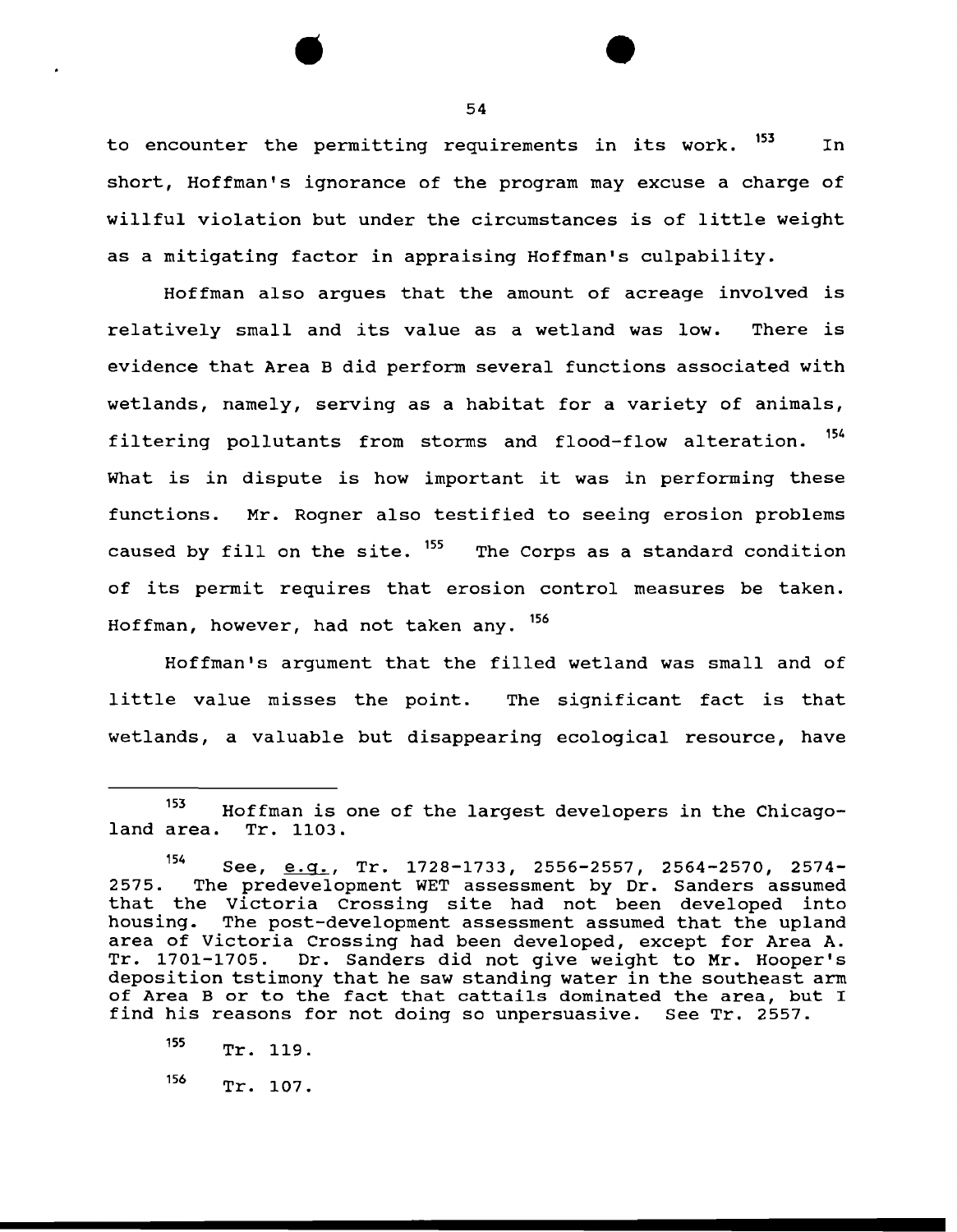been destroyed. <sup>157</sup> Pertinent here is language of the Supreme Court in United States v. Riverside Bayview Homes, 474 U.S. 121 (1985). The Court in holding that the Corps' regulation of adjacent wetlands was within the Corps' authority under Section 404, stated as follows:

> Of course, it may well be that not every adjacent wetland is of great importance to the environment of adjoining bodies of water. But the existence of such cases does not seriously undermine the Corps' decision to define all<br>adjacent wetlands as "waters." If it is adjacent wetlands as "waters." reasonable for the Corps to conclude that in the majority of cases, adjacent wetlands have significant effects on water quality and the aquatic ecosystem, its definition can stand. That the definition may include some wetlands that are not significantly intertwined with the ecosystem of adjacent waterways is of little moment, for where it appears that a wetland covered by the Corps' definition is in fact lacking in importance to the aquatic environment - or where its importance is outweighed by other values - the Corps may always allow development of the wetland for other uses simply by issuing a permit. See 33 CFR Section 320.4(b)(4)(1985).

In short, the permit program is the means for the Corps, and the EPA, to preserve to the fullest extent wetland values. <sup>159</sup> This can only be done if the permit program is strictly complied

135, n. 9. 158 United States v. Riverside Bayview Homes, 474 U.S. at

.. •

<sup>&</sup>lt;sup>157</sup> For significance of wetlands in general, see 33 C.F.R.<br>(b)(1) and (2) and 40 C.F.R. 230.41. For significance of  $320.3(b)$  (1) and (2) and 40 C.F.R. 230.41. wetlands in Chicago area, see ex 34; Tr. 814-815, 819-820.

<sup>&</sup>lt;sup>159</sup> The EPA is authorized to veto any permit issued by the Corps, CWA, Section 404(e), 33 u.s.c. 1344(c). The EPA also has the final administrative authority for construing the term "navigable waters." See CX 21 (opinion by Benjamin Civiletti, Attorney General).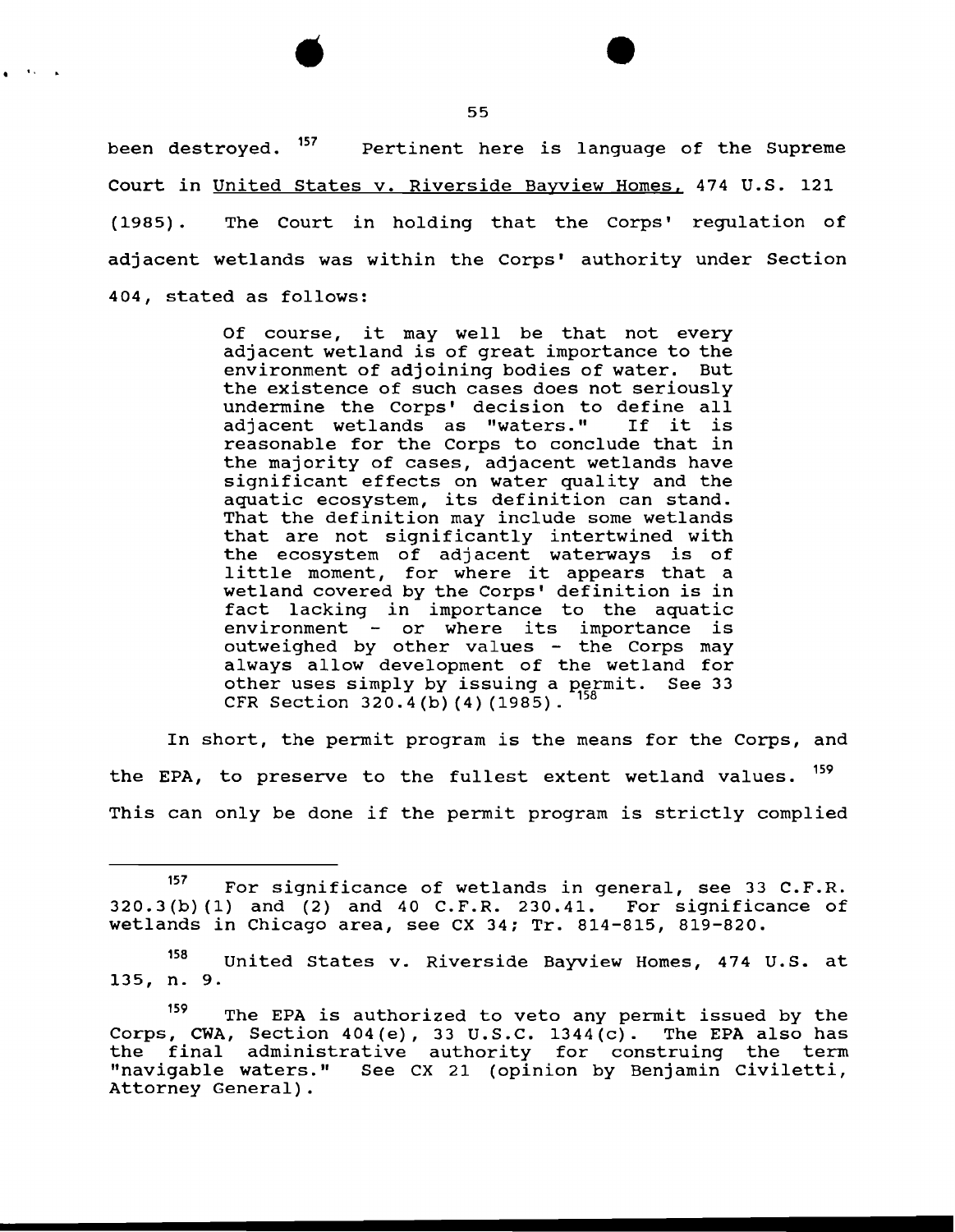with. Encroachment bit by bit can be as destructive of valuable wetlands as a single large fill, unless such action is stopped in its incipiency. Also, there is always the risk that the relationship of the wetlands to the environment is too delicate and subtle to allow for its complete restoration by remedial measures taken after an unauthorized fill, and the Corps and the EPA should not have to grapple with that problem. These considerations require that there be a penalty large enough not only to deter Hoffman from future violations but also to serve notice generally that noncompliance with the permit program brings with it a heavy penalty. <sup>160</sup>

Nevertheless, I do find that a \$125,000 penalty is excessive. First, the filled wetlands are not as large as was charged in the complaint and upon which the original penalty was assessed. Second, Hoffman has spent over \$50,000 on mitigation efforts involving approximately 2.3 acres in a good faith effort to resolve matters. <sup>161</sup>

In assessing the proposed penalty consideration must also be given to any economic benefit Hoffman derived from the violation. Most, if not all of the fill took place in conjunction with grading and seeding of Area B in order to make it acceptable to the Park

56

. . .

<sup>160</sup> Hoffman complains that it is being made an example of. Resp's. Reply Br. at 39. The facts establish Hoffman's liability and it is no more being made an example of than any other violator against whom the EPA proceeds. In any penalty case, the precedential effect of the decision cannot be ignored.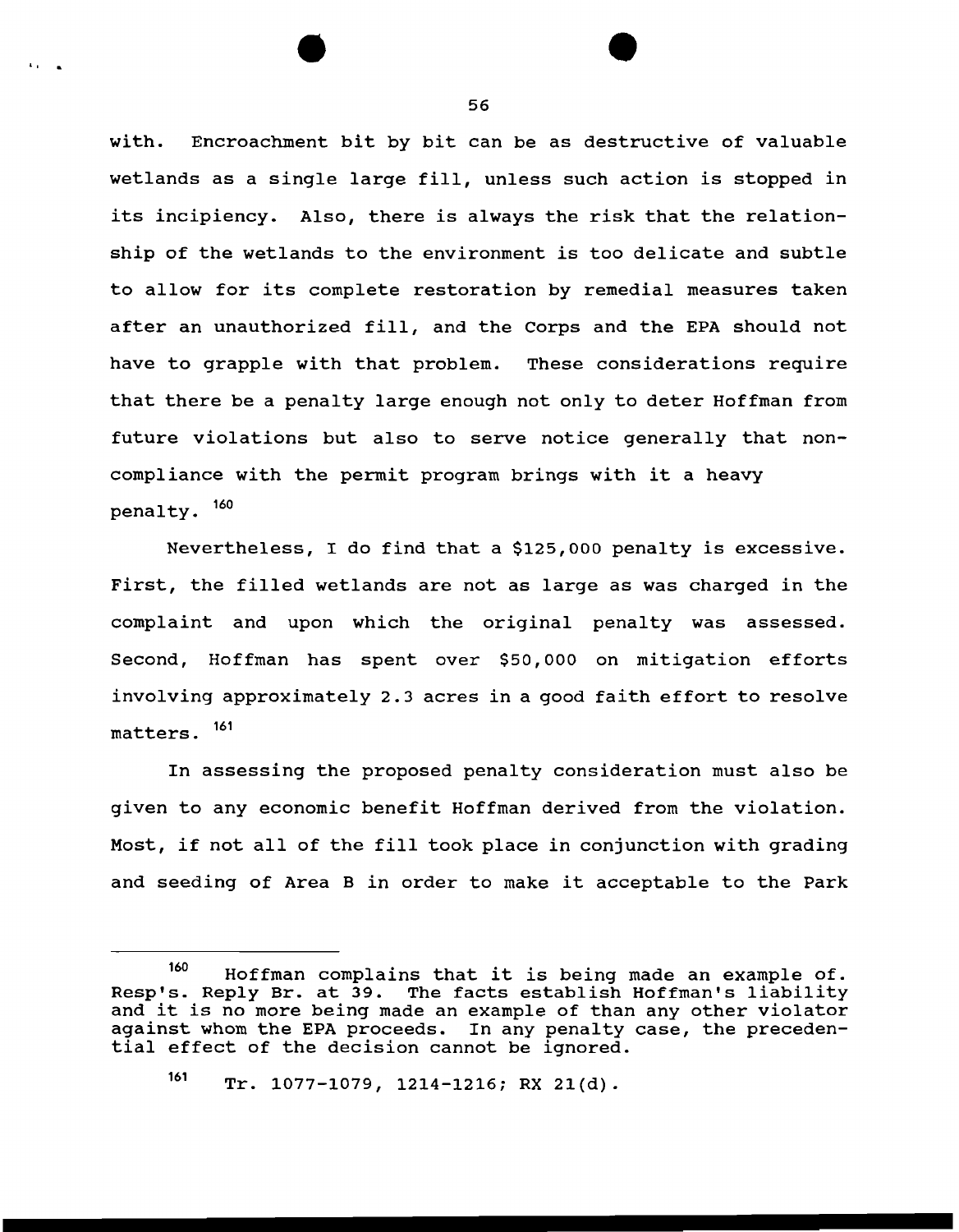District. <sup>162</sup> In the southeast arm, it also took place in conjunction with construction of a detention basin. <sup>163</sup> Much of the building appears to have taken place in Area A or in land in Area B found not to be a wetland. <sup>164</sup> The creation of parkland and construction of a detention basin no doubt contributed to Hoffman's success in obtaining zoning and plan approval for constructing houses on the site. If a permit had been first applied for but had not been granted or granted with conditions, Hoffman, presumably, would have had to take other action to receive zoning and plan approval, but it is impossible with any reasonable degree of accuracy to estimate even roughly what this would have meant in terms of additional costs, if any, to Hoffman. <sup>165</sup> Under the circumstances, I do not find that Hoffman benefitted to any significant extent by its violation.

Finally, it should be noted that Hoffman was cited for another unpermitted fill of wetlands on September 2, 1987. <sup>166</sup> Hoffman says this was not a prior violation because it happened subsequent to the fill at Victoria Crossing.  $167$  The violation is certainly relevant to determining the appropriate penalty. If it is not to

| 162 |  | Tr. 1035-1037, 1079-1083; Tr. 125, 1174. |  |  |  |  |  |
|-----|--|------------------------------------------|--|--|--|--|--|
|-----|--|------------------------------------------|--|--|--|--|--|

• • t

167 Resp's. Reply Br. at 35, n. 43. For authority it cites EPA General Counsel's Enforcement Policy, GM-22, p. 21.

 $163$  Tr. 125, 1174.

<sup>164</sup> See Resp's. Br. at 92-93.

<sup>165</sup> See Tr. 1085.

<sup>166</sup> CX 13; Tr. 276-277, 899, 1086-1087.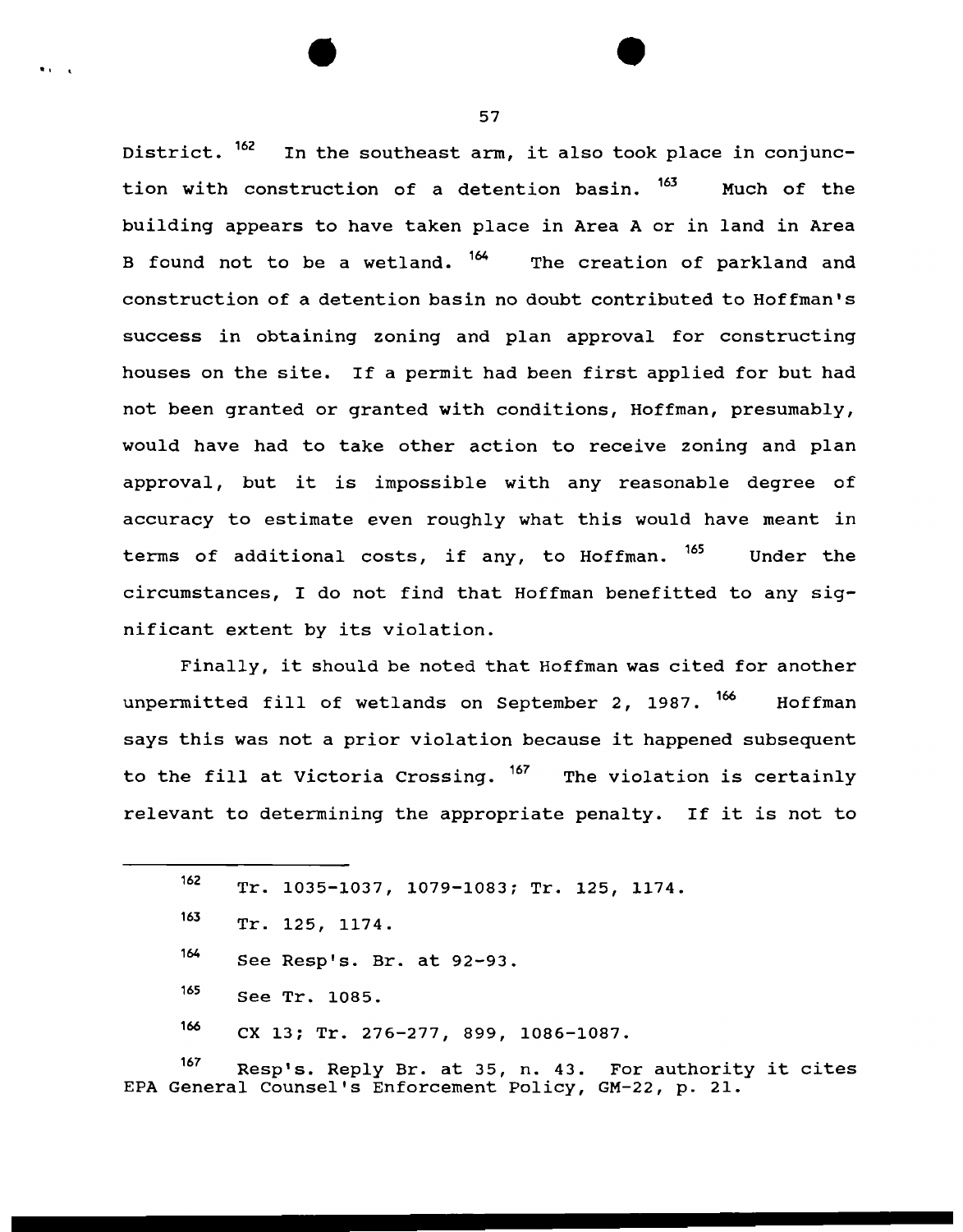be considered as a prior violation because of its timing, it can certainly be taken into account in determining whether a reduction in penalty that would otherwise be assessed would be justified on the grounds of no prior violation. I find that no reduction would be warranted on any such grounds.

On consideration of the statutory factors, accordingly, I conclude that an appropriate penalty for the violation found herein is \$50,000.

# ORDER <sup>168</sup>

Pursuant to Section 309(g)(2) (B) of the Clean Water Act, 33 u.s.c. l319(g) (2) (B} a civil penalty of \$50,000, is hereby assessed against Respondent, The Hoffman Group, Inc.

Payment of the full amount of the civil penalty assessed shall be made within sixty (60) days of the service of the final order by submitting a certified or cashier's check payable to the United states of America and mailed to:

> EPA - Region V (Regional Hearing Clerk) P.O. Box 70753 Chicago, IL 60673

Gerald Harwood Chief Administrative Law Judge

DATED: */20*<br>Washington

<sup>168</sup> Unless an appeal is taken pursuant to the Rules of Practice, 40 C.F.R. 22.30, or the Administrator elects to review this decision on his own motion, the Initial Decision shall become the final order of the Administrator. See 40 C.F.R. 22.27(c).